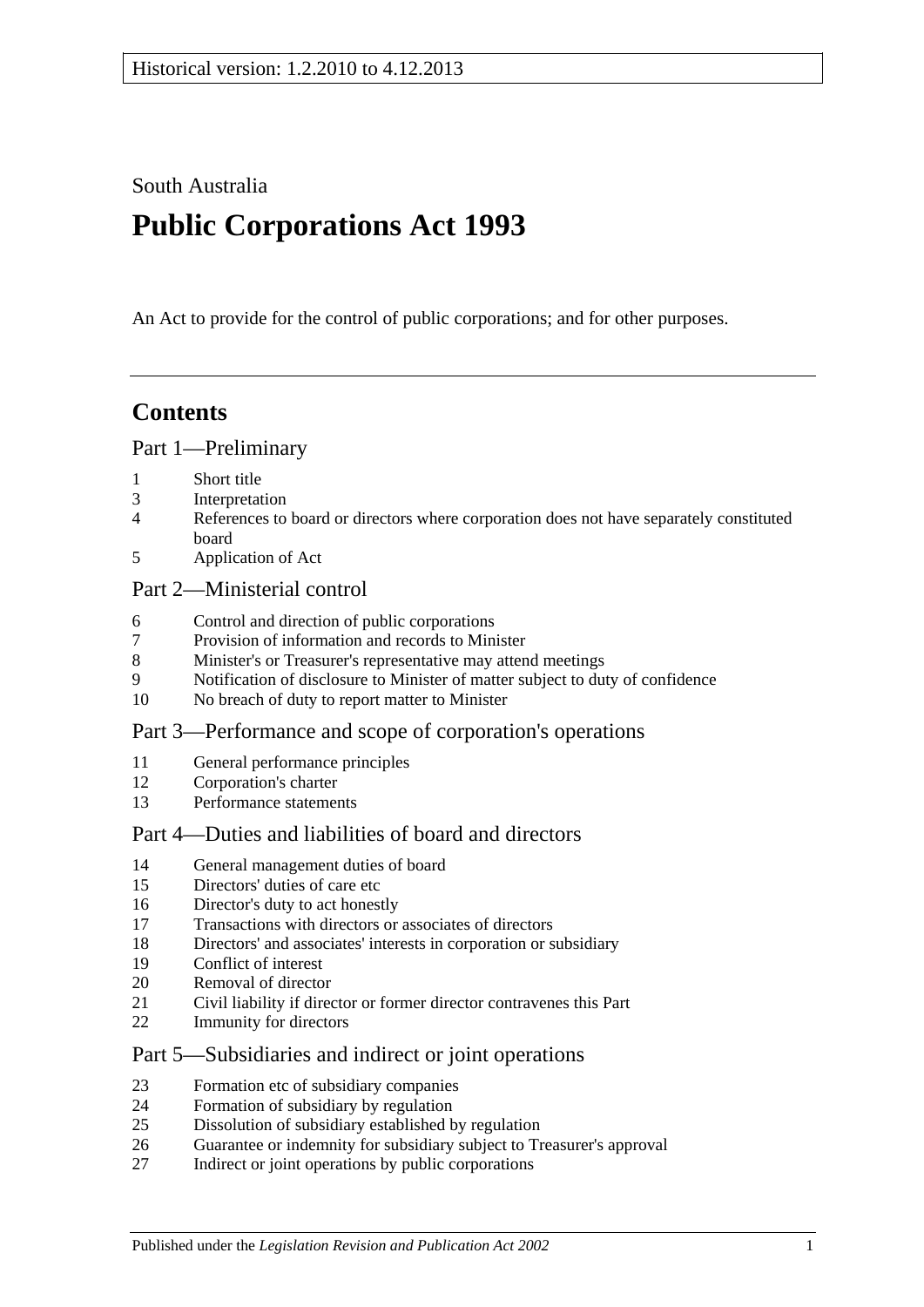### [Part 6—Financial and other provisions](#page-15-2)

- [Guarantee by Treasurer of corporation's liability](#page-15-3)
- [Tax and other liabilities of corporation](#page-15-4)
- [Dividends](#page-16-0)
- [Internal audits and audit committee](#page-16-1)
- [Accounts and external audit](#page-17-0)
- [Annual reports](#page-17-1)
- [Remuneration of corporation's directors](#page-18-0)
- [Minister to be consulted as to appointment or removal of chief executive officer](#page-18-1)
- [Delegation](#page-18-2)
- 36A [Duty of employees to act honestly](#page-19-0)
- 36B [Duty of senior executives with respect to conflict of interest](#page-19-1)
- [Transactions with executives or associates of executives](#page-21-0)
- [Executives' and associates' interests in corporation or subsidiary](#page-22-0)
- 38A [Duty of employees with respect to conflict of interest](#page-23-0)
- 38B [Exclusion of operation of Commonwealth industrial relations legislation in specified cases](#page-24-0)
- [Validity of transactions of corporation](#page-24-1)
- [Power to investigate corporation's or subsidiary's operations](#page-25-0)
- [Approvals and exemptions](#page-27-0)<br>42 Proceedings for offences
- [Proceedings for offences](#page-27-1)
- [Regulations](#page-27-2)

#### [Schedule—Provisions applicable to subsidiaries](#page-27-3)

- [Application and interpretation](#page-27-4)
- [Direction by board of parent corporation](#page-27-5)
- [General management duties of board](#page-27-6)
- [Directors' duties of care etc](#page-28-0)<br>5 Directors' duties of honesty
- [Directors' duties of honesty](#page-29-0)
- [Transactions with directors or associates of directors](#page-29-1)
- [Directors' and associates' interests in subsidiary or parent corporation](#page-30-0)
- [Conflict of interest](#page-31-0)<br>9 Removal of directo
- [Removal of director or board](#page-32-0)
- [Civil liability if director or former director of subsidiary contravenes this Schedule](#page-32-1)
- [Immunity for directors of subsidiaries](#page-32-2)
- [Tax and other liabilities of subsidiary](#page-32-3)
- [Accounts and external audit](#page-33-0)
- [Delegation](#page-33-1)
- 14A [Duty of employees to act honestly](#page-34-0)
- 14B [Duty of senior executives with respect to conflict of interest](#page-35-0)
- [Transactions with executives or associates of executives](#page-36-0)
- [Executives' and associates' interests in subsidiary or parent corporation](#page-38-0)
- 16A [Duty of employees with respect to conflict of interest](#page-39-0)
- [Validity of transactions of subsidiary](#page-40-0)

#### [Legislative history](#page-41-0)

#### [Appendix—Divisional penalties and expiation fees](#page-43-0)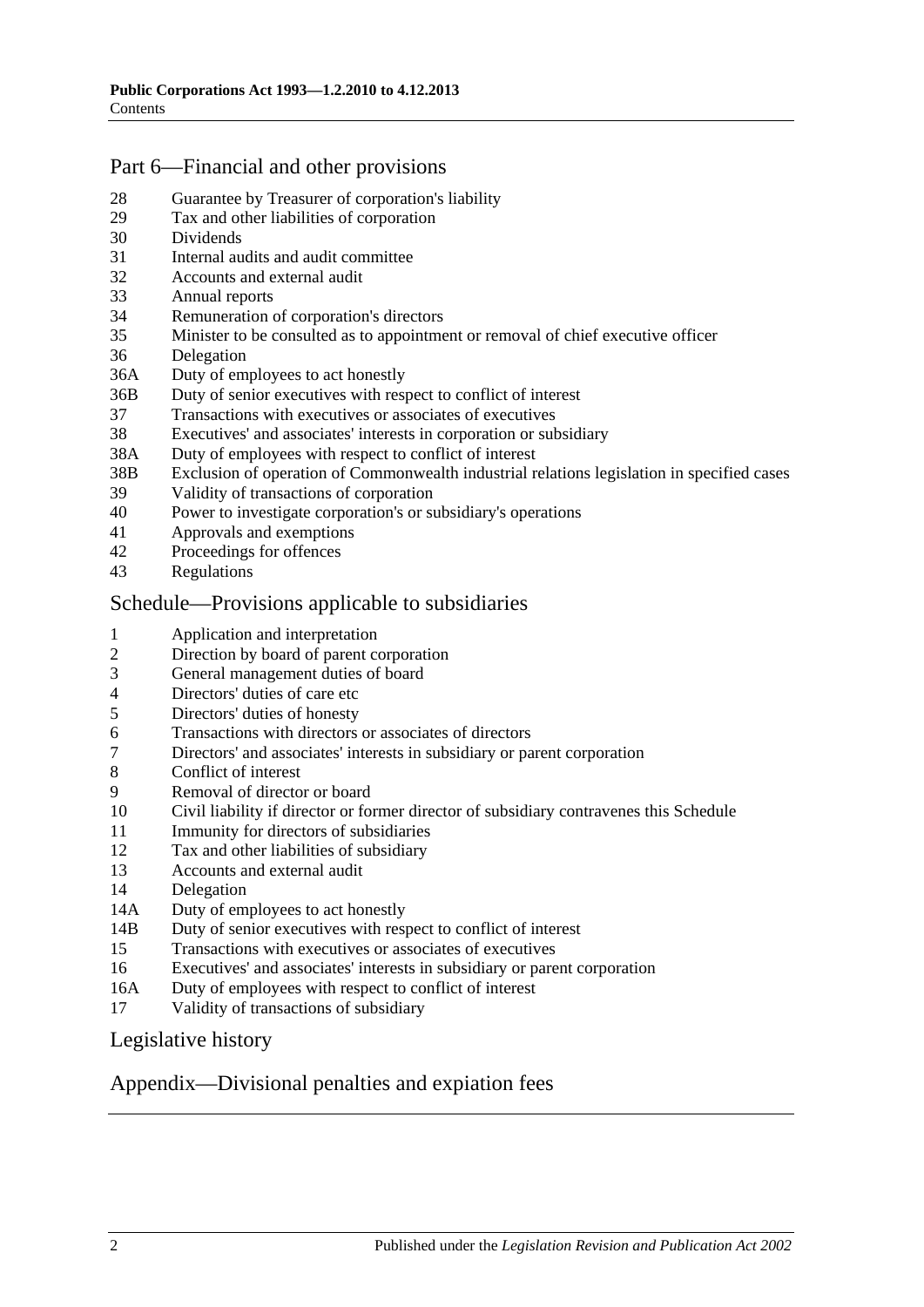#### <span id="page-2-0"></span>**The Parliament of South Australia enacts as follows:**

## **Part 1—Preliminary**

#### <span id="page-2-1"></span>**1—Short title**

This Act may be cited as the *Public Corporations Act 1993*.

#### <span id="page-2-2"></span>**3—Interpretation**

(1) In this Act—

*associate*—see [subsection](#page-3-0) (2);

*beneficial interest* in property includes a potential beneficial interest in property subject to a discretionary trust;

*beneficiary* includes a person who is an object of a discretionary trust;

*board* in relation to a public corporation, means the board of directors of the corporation (also see [section](#page-4-0) 4);

*council* means a municipal or district council;

*debenture* has the same meaning as in the *Corporations Act 2001* of the Commonwealth;

*director* in relation to a public corporation, means a person appointed as a member of the board of the corporation (also see [section](#page-4-0) 4);

*dividend* means payment out of profit (whether earned in the current or a previous financial year) or payment in the nature of a return of capital;

*domestic partner* means a person who is a domestic partner within the meaning of the *[Family Relationships Act](http://www.legislation.sa.gov.au/index.aspx?action=legref&type=act&legtitle=Family%20Relationships%20Act%201975) 1975*, whether declared as such under that Act or not;

*executive* in relation to a public corporation or a subsidiary of a public corporation, means an employee of the corporation or subsidiary who is concerned or takes part in the management of the corporation or subsidiary;

*financial year* in relation to a public corporation, means—

- (a) the period of 12 months ending on 30 June in any year; or
- (b) any other period of 12 months prescribed by regulation in relation to the corporation;

*incorporating Act* in relation to a statutory corporation or public corporation, means the Act by or under which the corporation is established;

*liability* includes contingent liability;

*managed investment scheme* has the same meaning as in the *Corporations Act 2001* of the Commonwealth;

*Minister* in relation to a public corporation, means the Minister to whom the administration of the corporation's incorporating Act is for the time being committed;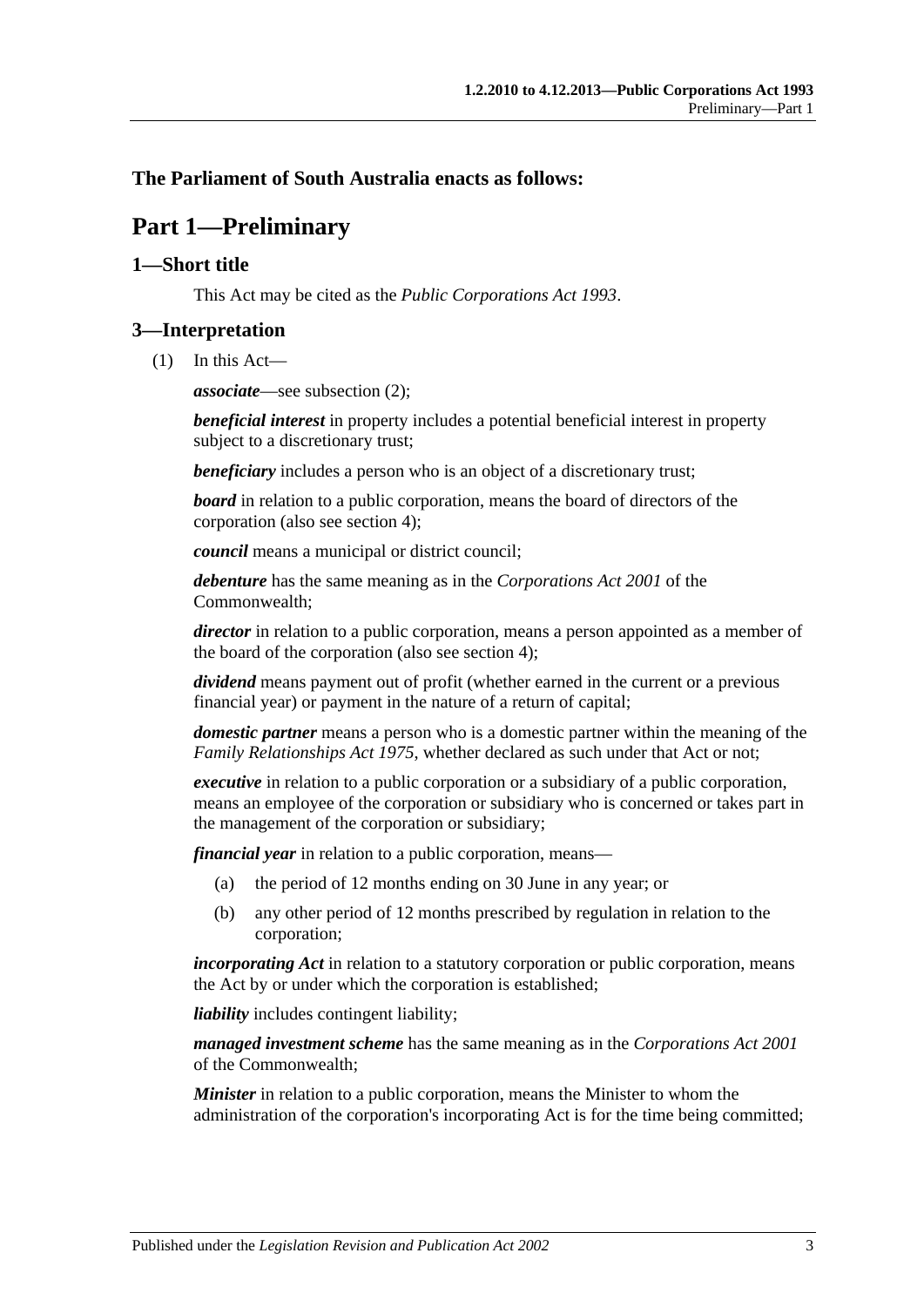*operations* of a public corporation or any of its subsidiaries includes, for any purposes specified by regulation, any operations carried out by a specified company or entity or pursuant to a specified trust scheme, partnership, joint venture or other scheme or arrangement and declared by regulation to form part of the operations of the corporation or any of its subsidiaries for those purposes;

#### *public corporation*—see [section](#page-4-2) 5(3);

*record* includes—

- (a) information stored or recorded by a computer or any other means; and
- (b) a computer tape or disk or any other device on or by which information is stored or recorded;

*relative* in relation to a person, means the spouse, domestic partner, parent or remoter linear ancestor, son, daughter or remoter issue or brother or sister of the person;

*relevant interest* has the same meaning as in the *Corporations Act 2001* of the Commonwealth;

*remuneration* in relation to an office or employment, includes any benefit of pecuniary value attaching to the office or employment;

*senior executive* in relation to a public corporation or a subsidiary of a public corporation, means an employee of the corporation or subsidiary holding or acting in—

- (a) the position of chief executive of the corporation or subsidiary; or
- (b) an executive position declared to be a senior executive's position by the corporation's Minister by notice in the Gazette (which notice may be varied or revoked by subsequent notice in the Gazette);

*spouse*—a person is the spouse of another if they are legally married;

*statutory corporation* means a body corporate (other than a council or university) that—

- (a) is established by or under another Act; and
- (b) comprises or includes, or has a governing body that comprises or includes, a Minister or a person or body appointed by the Governor or a Minister;

*subsidiary* in relation to a public corporation, means—

- (a) a company that is a subsidiary of the public corporation within the meaning of the *Corporations Act 2001* of the Commonwealth; or
- (b) a body corporate established as a subsidiary of the public corporation by regulation under [Part 5.](#page-13-3)
- <span id="page-3-1"></span><span id="page-3-0"></span>(2) For the purposes of this Act, a person is an associate of another person if—
	- (a) the other person is a relative of the person or of the person's spouse or domestic partner; or
	- (b) the other person—
		- (i) is a body corporate; and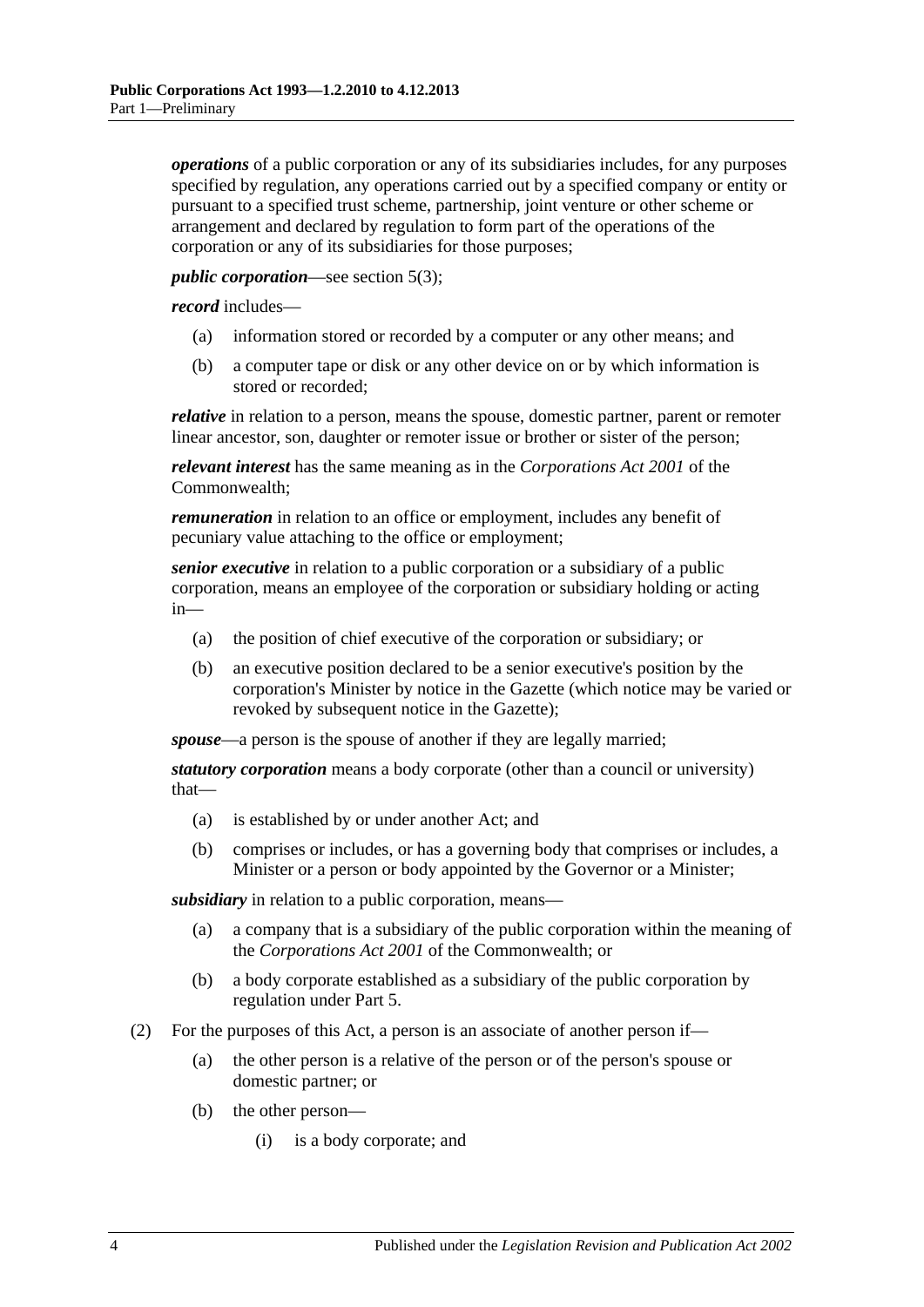- (ii) the person or a relative of the person or of the person's spouse or domestic partner has, or two or more such persons together have, a relevant interest or relevant interests in shares in the body corporate the nominal value of which is not less than 10 per cent of the nominal value of the issued share capital of the body corporate; or
- (c) the other person is a trustee of a trust of which the person, a relative of the person or of the person's spouse or domestic partner or a body corporate referred to in [paragraph](#page-3-1) (b) is a beneficiary; or
- (d) the person is declared by the regulations to be an associate of the other person.
- (3) For the purposes of this Act, in determining whether a company is a subsidiary of a public corporation, any shares held, or powers exercisable by, the corporation or any other body are not to be taken to be held or exercisable in a fiduciary capacity by reason of the fact that the corporation is an instrumentality of the Crown and holds its property on behalf of the Crown.

#### **Note—**

For definition of divisional penalties (and divisional expiation fees) see Appendix.

#### <span id="page-4-0"></span>**4—References to board or directors where corporation does not have separately constituted board**

Where a board of directors is not separately constituted as the governing body of a public corporation—

- (a) a reference in this Act to a board is, in relation to that corporation, a reference to the corporation; and
- (b) a reference in this Act to a director is, in relation to that corporation, a reference to a member of the corporation.

#### <span id="page-4-1"></span>**5—Application of Act**

- (1) A provision of this Act applies to a statutory corporation to which the provision is declared to apply—
	- (a) by the corporation's incorporating Act; or
	- (b) by regulation.
- (1a) If a provision of this Act is declared to apply to a statutory corporation (other than a corporation sole), [Part 4](#page-8-1) and [sections](#page-19-0) 36A to [38A](#page-23-0) (inclusive) apply to the corporation subject to any modifications prescribed by or under the corporation's incorporating Act or this Act.
- (2) Where a provision of this Act is declared by regulation to apply to a statutory corporation, the provision prevails to the extent of any inconsistency over the provisions of the corporation's incorporating Act.
- <span id="page-4-2"></span>(3) A reference in a provision of this Act to a public corporation is a reference to a statutory corporation to which the provision applies.
- (4) A declaration may not be made by regulation for the purposes of this section in a form such that a provision of this Act is declared to apply to more than one statutory corporation by the same regulation.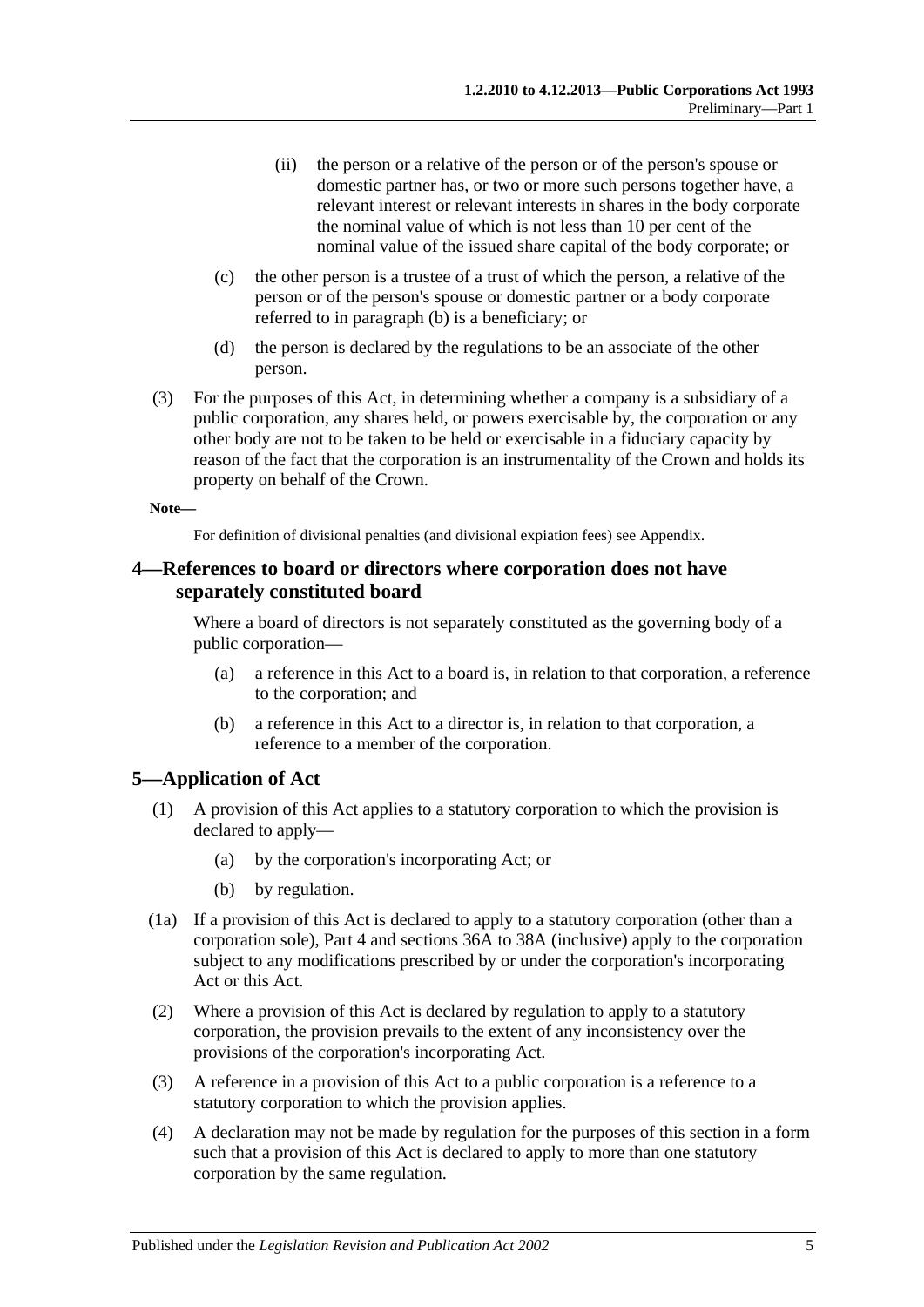# <span id="page-5-0"></span>**Part 2—Ministerial control**

#### <span id="page-5-1"></span>**6—Control and direction of public corporations**

- (1) A public corporation—
	- (a) is an instrumentality of the Crown and holds its property on behalf of the Crown; and
	- (b) is subject to control and direction by its Minister.
- (2) A direction may not be given by the Minister under this section contrary to the provisions of another Act.
- (3) The corporation may not be directed by its Minister to do anything that would be beyond its powers as provided by its incorporating Act and any other Act.
- (4) A direction given by the Minister under this section must be in writing.
- <span id="page-5-4"></span>(5) Subject to [subsection](#page-5-2) (7), where the Minister gives a direction to a public corporation under this section—
	- (a) the Minister must cause the direction to be published—
		- (i) by notice in the Gazette within 14 days after the direction was given; and
		- (ii) by tabling the direction in both Houses of Parliament within six sitting days after its publication in the Gazette; and
	- (b) the corporation must cause the direction to be published in its next annual report.
- <span id="page-5-3"></span>(6) Where the corporation is of the opinion that a direction should not be published for the reason that its publication—
	- (a) might detrimentally affect the corporation's commercial interests; or
	- (b) might constitute breach of a duty of confidence; or
	- (c) might prejudice an investigation of misconduct or possible misconduct,

the corporation may advise the Minister of that opinion giving the reason for the opinion.

- <span id="page-5-2"></span>(7) Where the Minister is satisfied that a direction should not be published for a reason referred to in [subsection](#page-5-3) (6), the direction need not be published by the Minister or the corporation as required by [subsection](#page-5-4) (5) but—
	- (a) the Minister must cause a copy of the direction to be presented to the Economic and Finance Committee of the Parliament within 14 days after the direction was given; and
	- (b) the corporation must cause a statement of the fact that the direction was given to be published in its next annual report.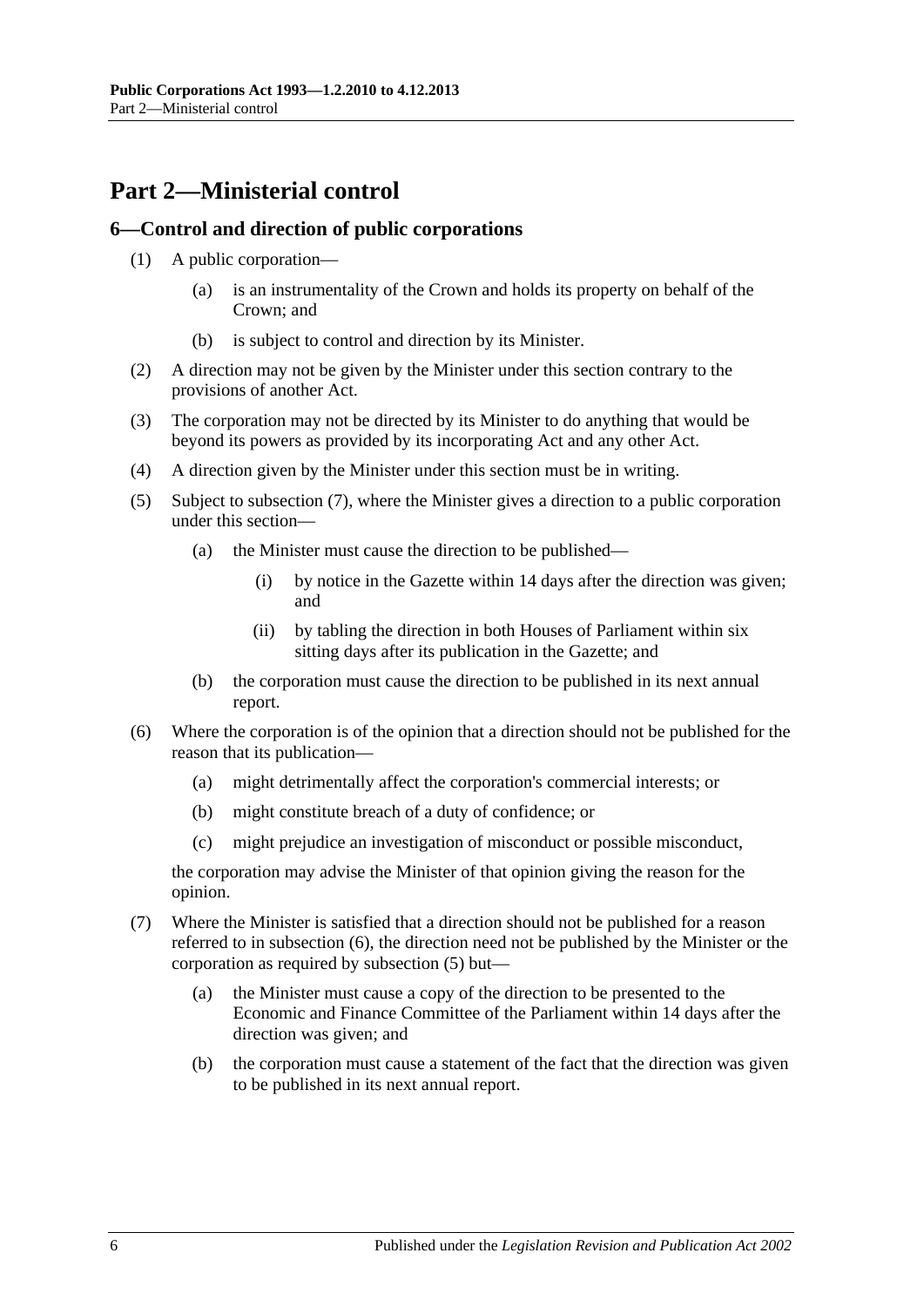#### <span id="page-6-0"></span>**7—Provision of information and records to Minister**

- (1) A public corporation must, at the request in writing of its Minister, furnish the Minister with such information or records in the possession or control of the corporation as the Minister may require in such manner and form as the Minister may require.
- (2) Where a record in the possession or control of the corporation is furnished to the Minister under this section, the Minister may make, retain and deal with copies of the record as the Minister thinks fit.
- <span id="page-6-5"></span>(3) Where the corporation considers that any information or record furnished under this section contains matters that should be treated for any reason as confidential, the corporation may advise the Minister of that opinion giving the reason for the opinion, and the Minister may, subject to [subsection](#page-6-4) (4), act on that advice as the Minister thinks fit.
- <span id="page-6-4"></span>(4) Where the Minister is satisfied on the basis of the corporation's advice under [subsection](#page-6-5) (3) that the corporation owes a duty of confidence in respect of a matter, the Minister must ensure the observance of that duty in respect of the matter, but this subsection does not prevent the Minister from disclosing the matter as required in the proper performance of ministerial functions or duties.

#### <span id="page-6-1"></span>**8—Minister's or Treasurer's representative may attend meetings**

- (1) A person authorised in writing by a public corporation's Minister or the Treasurer may attend (but not participate in) any meeting of the board of the corporation and may have access to papers provided to directors for the purposes of the meeting.
- <span id="page-6-7"></span>(2) Where the board considers that a matter dealt with at a meeting attended by a representative of the Minister or the Treasurer should be treated for any reason as confidential, the board may advise the Minister or the Treasurer, as the case may require, of that opinion giving the reason for the opinion, and the Minister or the Treasurer may, subject to [subsection](#page-6-6) (3), act on that advice as the Minister or the Treasurer thinks fit.
- <span id="page-6-6"></span>(3) Where the Minister or the Treasurer is satisfied on the basis of the board's advice under [subsection](#page-6-7) (2) that the corporation owes a duty of confidence in respect of a matter, the Minister or the Treasurer, as the case may be, must ensure the observance of that duty in respect of the matter, but this subsection does not prevent the Minister or the Treasurer from disclosing the matter as required in the proper performance of ministerial functions or duties.

#### <span id="page-6-2"></span>**9—Notification of disclosure to Minister of matter subject to duty of confidence**

Where a public corporation discloses to its Minister in pursuance of this Act a matter in respect of which the corporation owes a duty of confidence, the corporation must give notice in writing of the disclosure to the person to whom the duty is owed.

#### <span id="page-6-3"></span>**10—No breach of duty to report matter to Minister**

A director of a public corporation does not commit any breach of duty by reporting a matter relating to the affairs of the corporation or a subsidiary of the corporation to the corporation's Minister.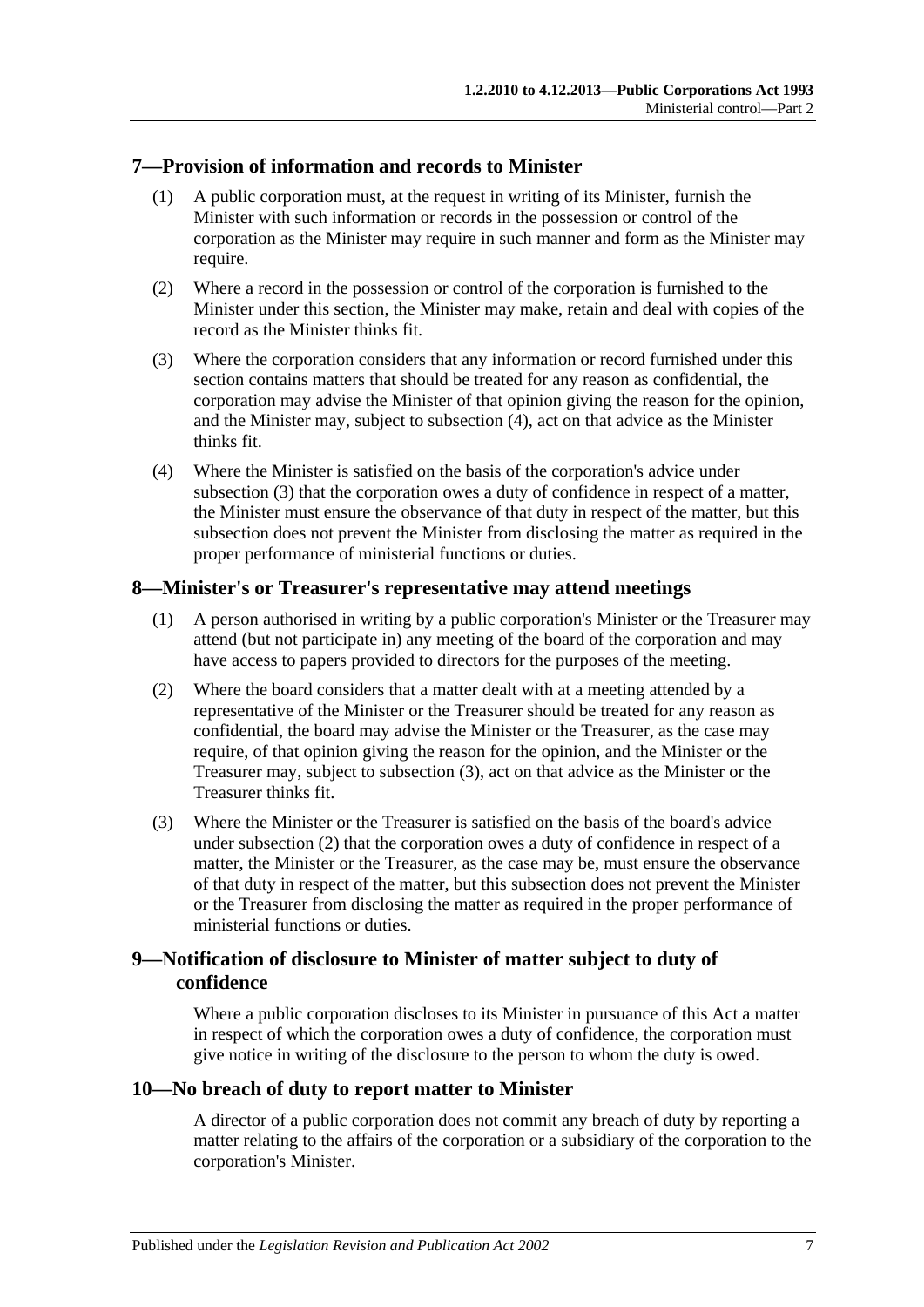# <span id="page-7-0"></span>**Part 3—Performance and scope of corporation's operations**

#### <span id="page-7-1"></span>**11—General performance principles**

- (1) A public corporation must perform its commercial operations in accordance with prudent commercial principles and use its best endeavours to achieve a level of profit consistent with its functions.
- (2) A public corporation must perform its non-commercial operations (if any) in an efficient and effective manner consistent with the requirements of its charter.
- (3) Where a public corporation's charter identifies any operations of the corporation as non-commercial operations, the operations are to be regarded as such for the purposes of this section.

#### <span id="page-7-2"></span>**12—Corporation's charter**

- (1) A charter must be prepared for a public corporation by its Minister and the Treasurer after consultation with the corporation.
- <span id="page-7-3"></span>(2) The charter must deal with the following matters:
	- (a) the nature and scope of the commercial operations to be undertaken, including—
		- (i) the nature and scope of any investment activities;
		- (ii) the nature and scope of any operations or transactions outside the State:
		- (iii) the nature and scope of any operations or transactions that may be undertaken by subsidiaries of the corporation, by other companies or entities associated with the corporation or pursuant to a trust scheme or a partnership or other scheme or arrangement for sharing of profits, co-operation or joint venture with another person; and
	- (b) the nature and scope of any non-commercial operations to be undertaken and the arrangements for their costing and funding; and
	- (c) all requirements of the corporation's Minister or the Treasurer as to—
		- (i) the corporation's obligations to report on its operations;
		- (ii) the form and contents of the corporation's accounts and financial statements;
		- (iii) any accounting, internal auditing or financial systems or practices to be established or observed by the corporation;
		- (iv) the setting of fees or charges, the acquisition or disposal of capital or assets or the borrowing or lending of money.
- (3) The charter may—
	- (a) limit the functions or powers of the corporation; and
	- (b) deal with any other matter not specifically referred to in [subsection](#page-7-3) (2).
- (4) The charter may not extend the functions or powers of the corporation as provided by the corporation's incorporating Act and any other Act.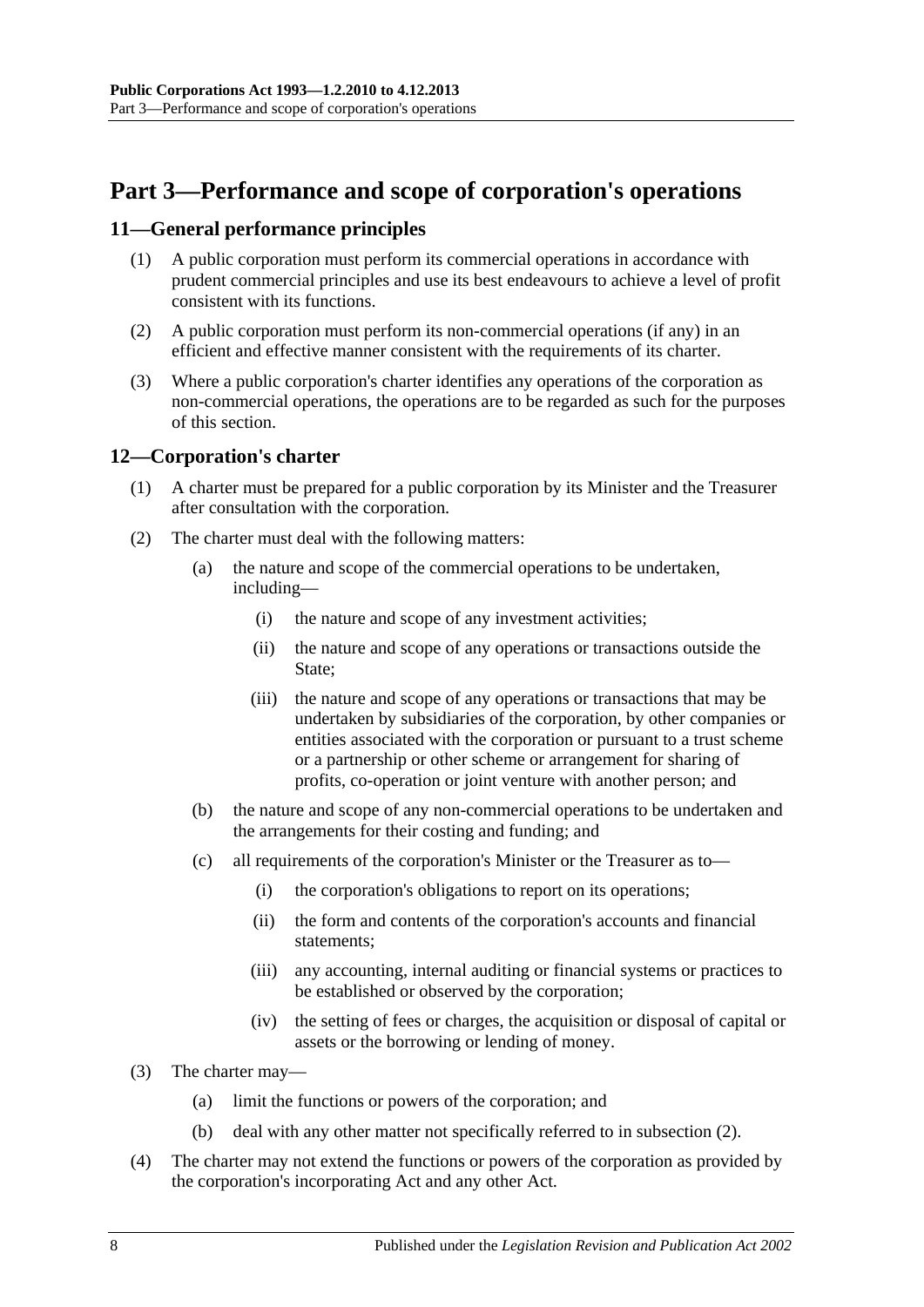- (5) The corporation's Minister and the Treasurer must, after consultation with the corporation, review the charter at the end of each financial year.
- (6) The corporation's Minister and the Treasurer may, after consultation with the corporation, amend the charter at any time.
- (7) The charter or any amendment to the charter comes into force and is binding on the corporation on a day specified in the charter or amendment (but without affecting any contractual obligations previously incurred by the corporation).
- <span id="page-8-3"></span>(8) On the charter or an amendment to the charter coming into force, the corporation's Minister must—
	- (a) within six sitting days, cause a copy of the charter, or the charter in its amended form, to be laid before both Houses of Parliament; and
	- (b) within 14 days (unless such a copy is sooner laid before both Houses of Parliament under [paragraph](#page-8-3) (a)), cause a copy of the charter, or the charter in its amended form, to be presented to the Economic and Finance Committee of the Parliament.

#### <span id="page-8-0"></span>**13—Performance statements**

- (1) The corporation's Minister and the Treasurer must, when preparing the charter for a public corporation, also prepare, after consultation with the corporation, a performance statement setting the various performance targets that the corporation is to pursue in the coming financial year or other period specified in the statement and dealing with such other matters as the Minister and the Treasurer consider appropriate.
- (2) The corporation's Minister and the Treasurer must, after consultation with the corporation, review the performance statement when reviewing the corporation's charter.
- (3) The corporation's Minister and the Treasurer may, after consultation with the corporation, amend the performance statement at any time.

### <span id="page-8-1"></span>**Part 4—Duties and liabilities of board and directors**

#### <span id="page-8-4"></span><span id="page-8-2"></span>**14—General management duties of board**

- (1) The board of a public corporation is responsible to its Minister for overseeing the operations of the corporation and its subsidiaries with the goal of—
	- (a) securing continuing improvements of performance; and
	- (b) protecting the long term viability of the corporation and the Crown's financial interests in the corporation.
- (2) Without limiting the effect of [subsection](#page-8-4) (1), the board must for that purpose ensure as far as practicable—
	- (a) that appropriate strategic and business plans and targets are established that are consistent with the corporation's charter and performance statement; and
	- (b) that the corporation and its subsidiaries have appropriate management structures and systems for monitoring management performance against plans and targets and that corrective action is taken when necessary; and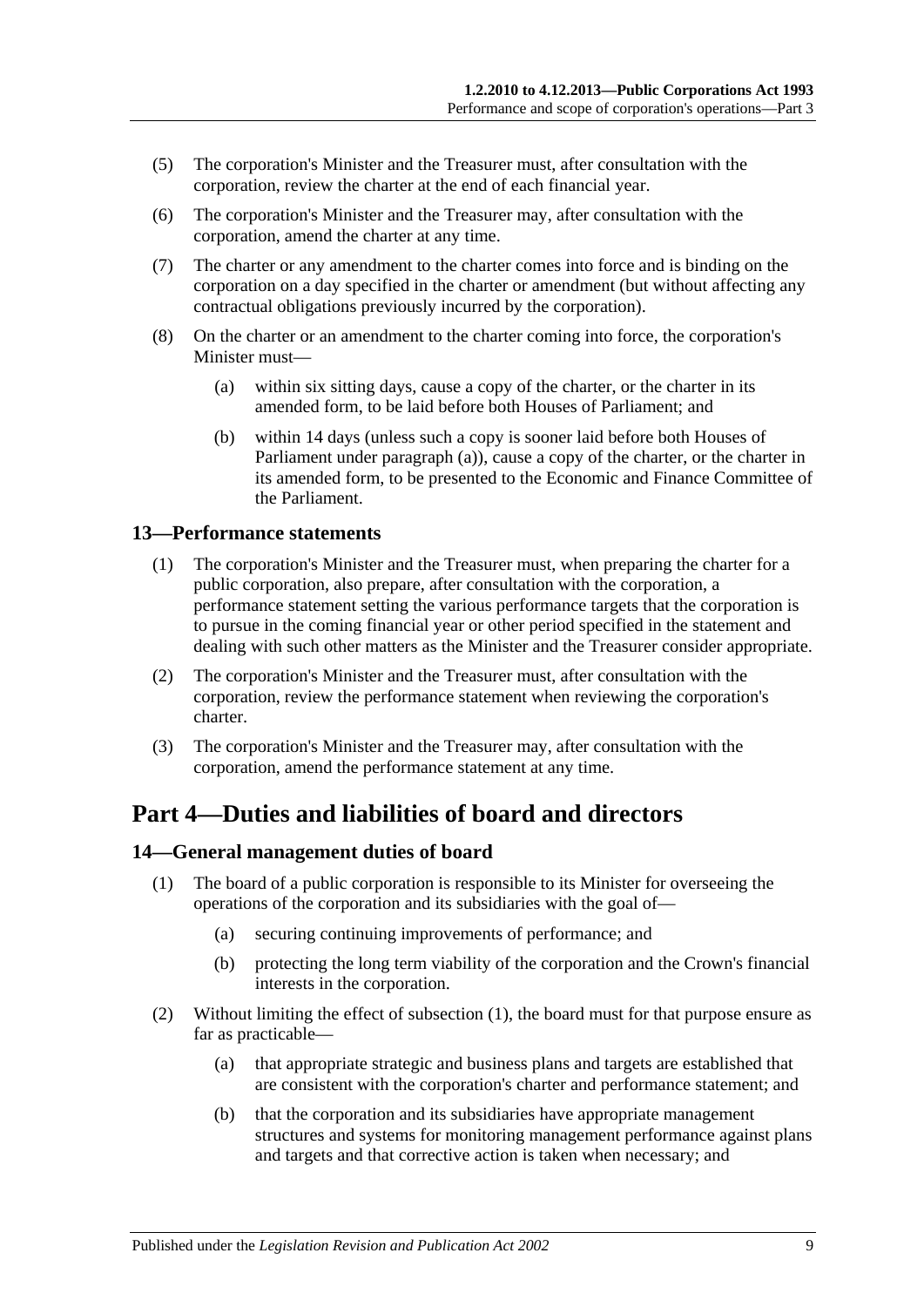- (c) that appropriate systems and practices are established for management and financial planning and control, including systems and practices for the maintenance of accurate and comprehensive records of all transactions, assets and liabilities and physical and human resources of the corporation and its subsidiaries; and
- (d) that all such plans, targets, structures, systems and practices are regularly reviewed and revised as necessary to address changing circumstances and reflect best current commercial practices; and
- (e) that the corporation and its subsidiaries operate within the limits imposed by the corporation's incorporating Act and charter and comply with the requirements imposed by or under this or any other Act or law; and
- (f) that the corporation and its subsidiaries observe high standards of corporate and business ethics; and
- (g) that the corporation's Minister receives regular reports on the performance of the corporation and its subsidiaries and on the initiatives of the board; and
- (h) that the corporation's Minister is advised, as soon as practicable, of any material development that affects the financial or operating capacity of the corporation or any of its subsidiaries or gives rise to an expectation that the corporation or any of its subsidiaries may not be able to meet its debts as and when they fall due; and
- (i) that all information furnished to the corporation's Minister by the corporation or any of its subsidiaries is accurate and comprehensive.

#### <span id="page-9-0"></span>**15—Directors' duties of care etc**

- (1) A director of a public corporation must at all times exercise a reasonable degree of care and diligence in the performance of his or her functions, and (without limiting the effect of the foregoing) for that purpose—
	- (a) must take reasonable steps to inform himself or herself about the corporation and its subsidiaries, their businesses and activities and the circumstances in which they operate; and
	- (b) must take reasonable steps through the processes of the board to obtain sufficient information and advice about all matters to be decided by the board or pursuant to a delegation to enable him or her to make conscientious and informed decisions; and
	- (c) must exercise an active discretion with respect to all matters to be decided by the board or pursuant to a delegation.
- (2) A director is not bound to give continuous attention to the affairs of the corporation but is required to exercise reasonable diligence in attendance at and preparation for board meetings.
- (3) In determining the degree of care and diligence required to be exercised by a director, regard must be had to the skills, knowledge or acumen possessed by the director and to the degree of risk involved in any particular circumstances.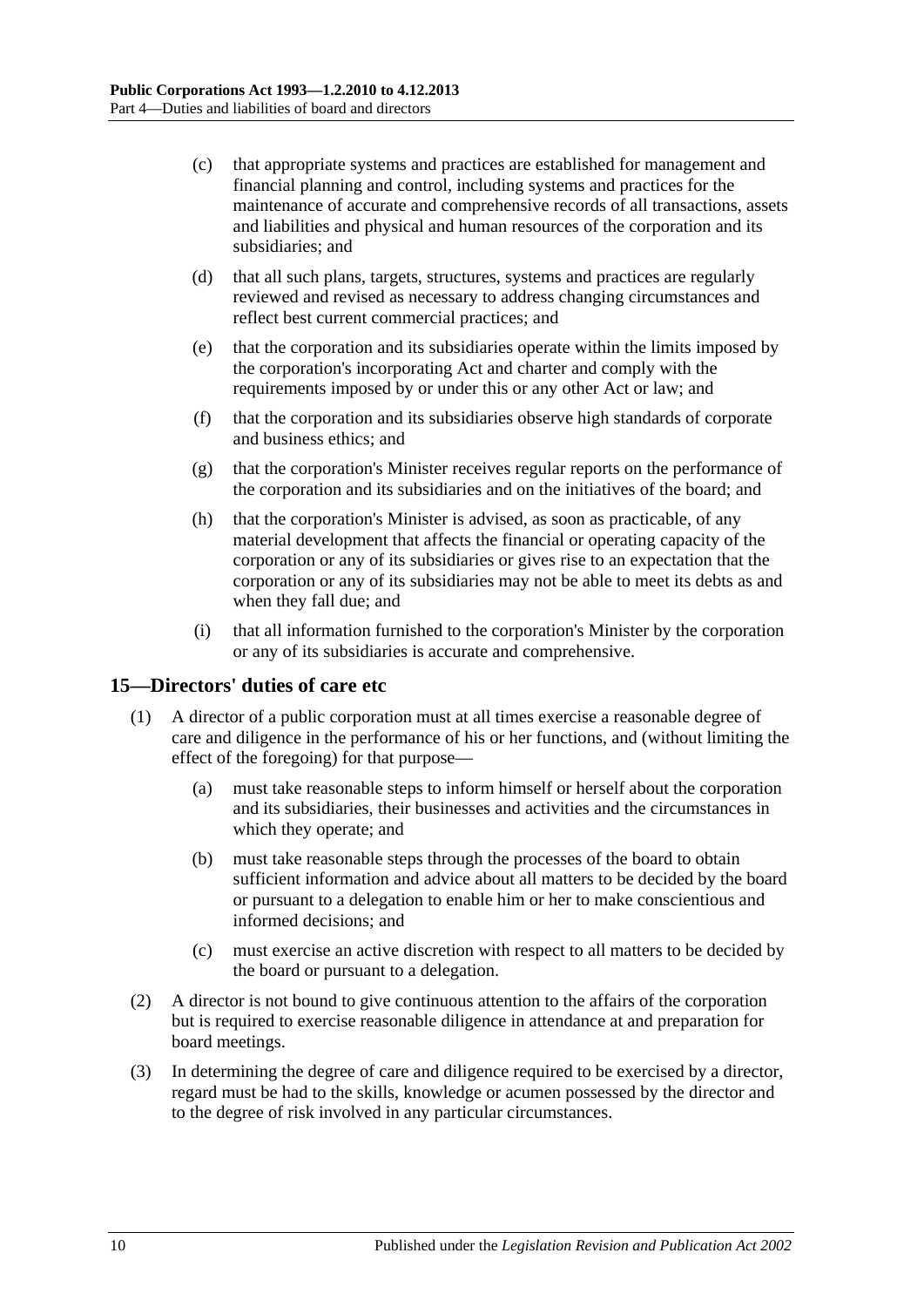<span id="page-10-2"></span>(4) If a director of a public corporation is culpably negligent in the performance of his or her functions, the director is guilty of an offence.

Penalty: Division 4 fine.

- (5) A director is not culpably negligent for the purposes of [subsection](#page-10-2) (4) unless the court is satisfied the director's conduct fell sufficiently short of the standards required under this Act of the director to warrant the imposition of a criminal sanction.
- (6) A director of a public corporation does not commit any breach of duty under this section by acting in accordance with a direction or requirement of the Minister or the Treasurer under this Act.

#### <span id="page-10-3"></span><span id="page-10-0"></span>**16—Director's duty to act honestly**

(1) A director of a public corporation must at all times act honestly in the performance of the functions of his or her office, whether within or outside the State.

Penalty: Division 4 fine or division 4 imprisonment, or both.

(2) [Subsection](#page-10-3) (1) does not apply to conduct that is merely of a trivial character and does not result in significant detriment to the public interest.

#### <span id="page-10-4"></span><span id="page-10-1"></span>**17—Transactions with directors or associates of directors**

- (1) Neither a director of a public corporation nor an associate of a director of a public corporation may, without the approval of the corporation's Minister, be directly or indirectly involved in a transaction with the corporation or a subsidiary of the corporation.
- (2) A person will be treated as being indirectly involved in a transaction for the purposes of [subsection](#page-10-4) (1)—
	- (a) if the person initiates, promotes or takes any part in negotiations or steps leading to the making of the transaction with a view to that person or an associate of that person gaining some financial or other benefit (whether immediately or at a time after the making of the transaction); and
	- (b) despite the fact that neither that person nor an agent, nominee or trustee of that person becomes a party to the transaction.
- (3) [Subsection](#page-10-4) (1) does not apply—
	- $(a)$  to
		- (i) the receipt by the corporation or a subsidiary of the corporation of deposits of money or investments;
		- (ii) the provision of loans or other financial accommodation by the corporation or a subsidiary of the corporation for domestic or non-commercial purposes;
		- (iii) the provision of accident, health, life, property damage or income protection insurance or insurance against other risks (excluding credit or financial risks) by the corporation or a subsidiary of the corporation;
		- (iv) the provision of services (other than financial or insurance services) by the corporation or a subsidiary of the corporation,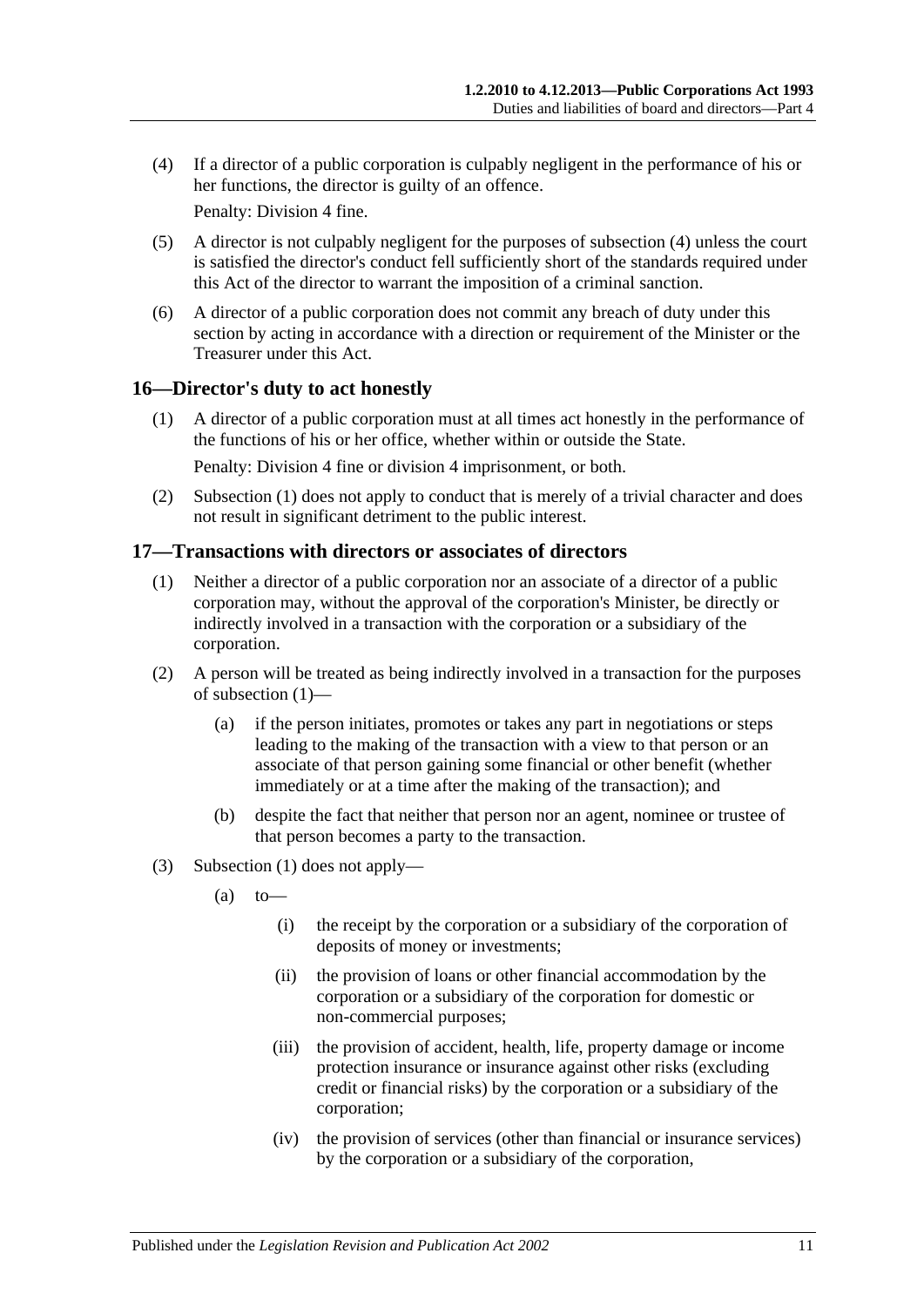in the ordinary course of its ordinary business and on ordinary commercial terms; or

- (ab) to the employment of a person under a contract of service with the corporation or a subsidiary of the corporation or to a transaction that is ancillary or incidental to such employment; or
- (b) to transactions of a prescribed class.
- <span id="page-11-1"></span>(4) If a transaction is made with a public corporation or a subsidiary of a public corporation in contravention of [subsection](#page-10-4) (1), the transaction is liable to be avoided by the corporation or by the corporation's Minister.
- (5) A transaction may not be avoided under [subsection](#page-11-1) (4) if a person has acquired an interest in property the subject of the transaction in good faith for valuable consideration and without notice of the contravention.
- (6) A director of a public corporation must not counsel, procure, induce or be in any way (whether by act or omission or directly or indirectly) knowingly concerned in, or party to, a contravention of [subsection](#page-10-4) (1).

Penalty:

If an intention to deceive or defraud is proved—Division 4 fine or division 4 imprisonment, or both.

In any other case—Division 6 fine.

#### <span id="page-11-2"></span><span id="page-11-0"></span>**18—Directors' and associates' interests in corporation or subsidiary**

- (1) Neither a director of a public corporation nor an associate of a director of a public corporation may, without the approval of the corporation's Minister—
	- (a) have or acquire a beneficial interest in shares in, debentures of or managed investment schemes of the corporation or any subsidiary of the corporation; or
	- (b) have or hold or acquire (whether alone or with another person or persons) a right or option in respect of the acquisition or disposal of shares in, debentures of or interests in managed investment schemes of the corporation or any of its subsidiaries; or
	- (c) be a party to, or entitled to a benefit under, a contract under which a person has a right to call for or make delivery of shares in, debentures of or interests in managed investment schemes of the corporation or any of its subsidiaries.
- (2) A director of a public corporation must not counsel, procure, induce or be in any way (whether by act or omission or directly or indirectly) knowingly concerned in, or party to, a contravention of [subsection](#page-11-2) (1).

Penalty:

If an intention to deceive or defraud is proved—Division 4 fine or division 4 imprisonment, or both.

In any other case—Division 6 fine.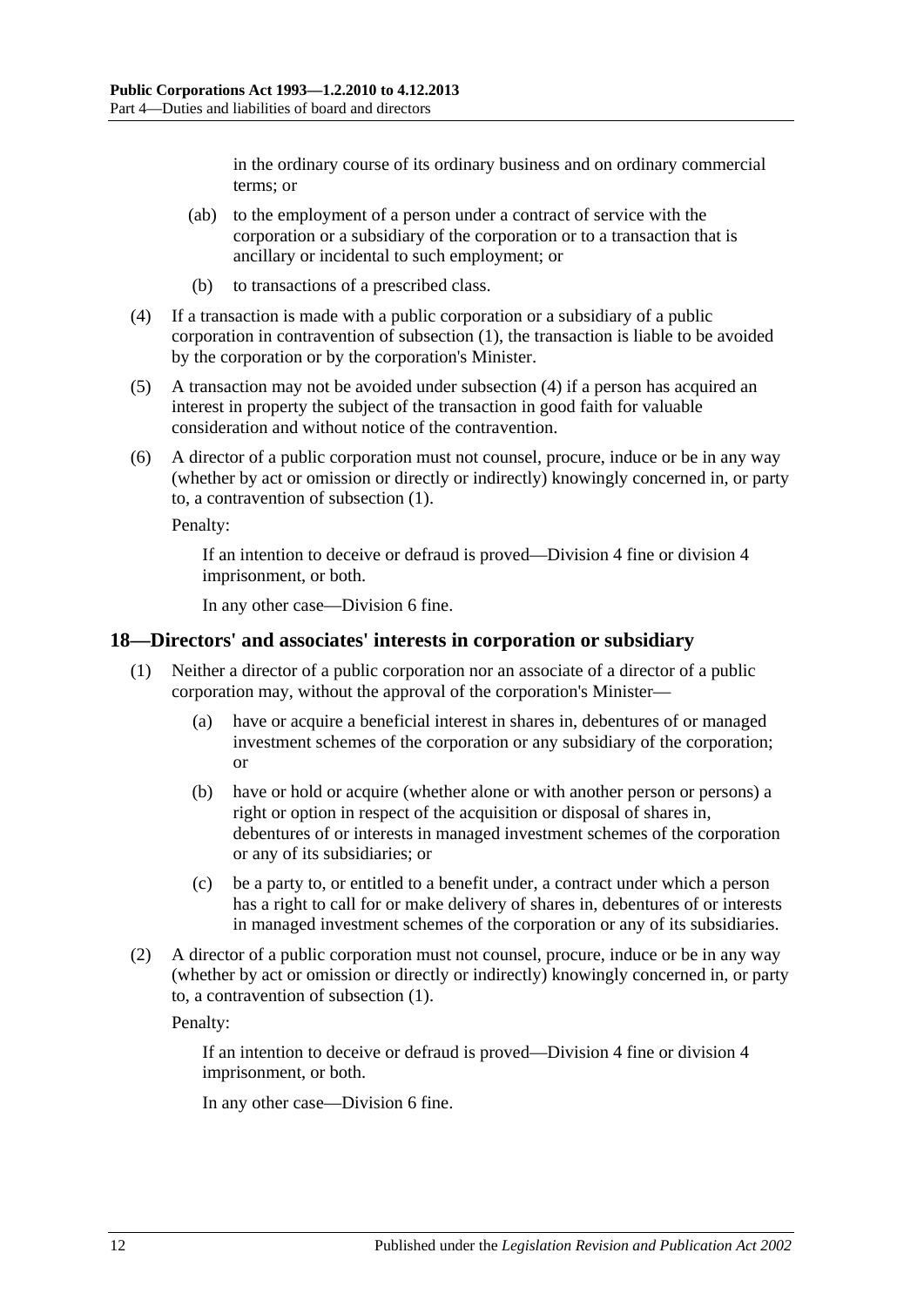#### <span id="page-12-1"></span><span id="page-12-0"></span>**19—Conflict of interest**

- (1) A director of a public corporation who has a direct or indirect personal or pecuniary interest in a matter decided or under consideration by the board—
	- (a) must, as soon as reasonably practicable, disclose in writing to the board full and accurate details of the interest; and
	- (b) must not take part in any discussion by the board relating to that matter; and
	- (c) must not vote in relation to that matter; and
	- (d) must be absent from the meeting room when any such discussion or voting is taking place.

Penalty: Division 4 fine.

- (2) If a director makes a disclosure of interest and complies with the other requirements of [subsection](#page-12-1) (1) in respect of a proposed contract—
	- (a) the contract is not liable to be avoided by the corporation; and
	- (b) the director is not liable to account to the corporation for profits derived from the contract.
- <span id="page-12-2"></span>(3) If a director fails to make a disclosure of interest or fails to comply with any other requirement of [subsection](#page-12-1) (1) in respect of a proposed contract, the contract is liable to be avoided by the corporation or by the corporation's Minister.
- (4) A contract may not be avoided under [subsection](#page-12-2) (3) if a person has acquired an interest in property the subject of the contract in good faith for valuable consideration and without notice of the contravention.
- (5) Where a director of a public corporation has or acquires a personal or pecuniary interest, or is or becomes the holder of an office, such that it is reasonably foreseeable that a conflict might arise with his or her duties as a director of the corporation, the director must, as soon as reasonably practicable, disclose in writing to the board of the corporation full and accurate details of the interest or office.

Penalty: Division 4 fine.

- (6) A disclosure under this section must be recorded in the minutes of the board and reported to the corporation's Minister.
- (7) If, in the opinion of the corporation's Minister, a particular interest or office of a director is of such significance that the holding of the interest or office is not consistent with the proper discharge of the duties of the director, the Minister may require the director either to divest himself or herself of the interest or office or to resign from the board (and non-compliance with the requirement constitutes misconduct and hence a ground for removal of the director from the board).
- (8) Without limiting the effect of this section, a director will be taken to have an interest in a matter for the purposes of this section if an associate of the director has an interest in the matter.
- (9) This section does not apply in relation to a matter in which a director has an interest while the director remains unaware that he or she has an interest in the matter, but in any proceedings against the director the burden will lie on the director to prove that he or she was not, at the material time, aware of his or her interest.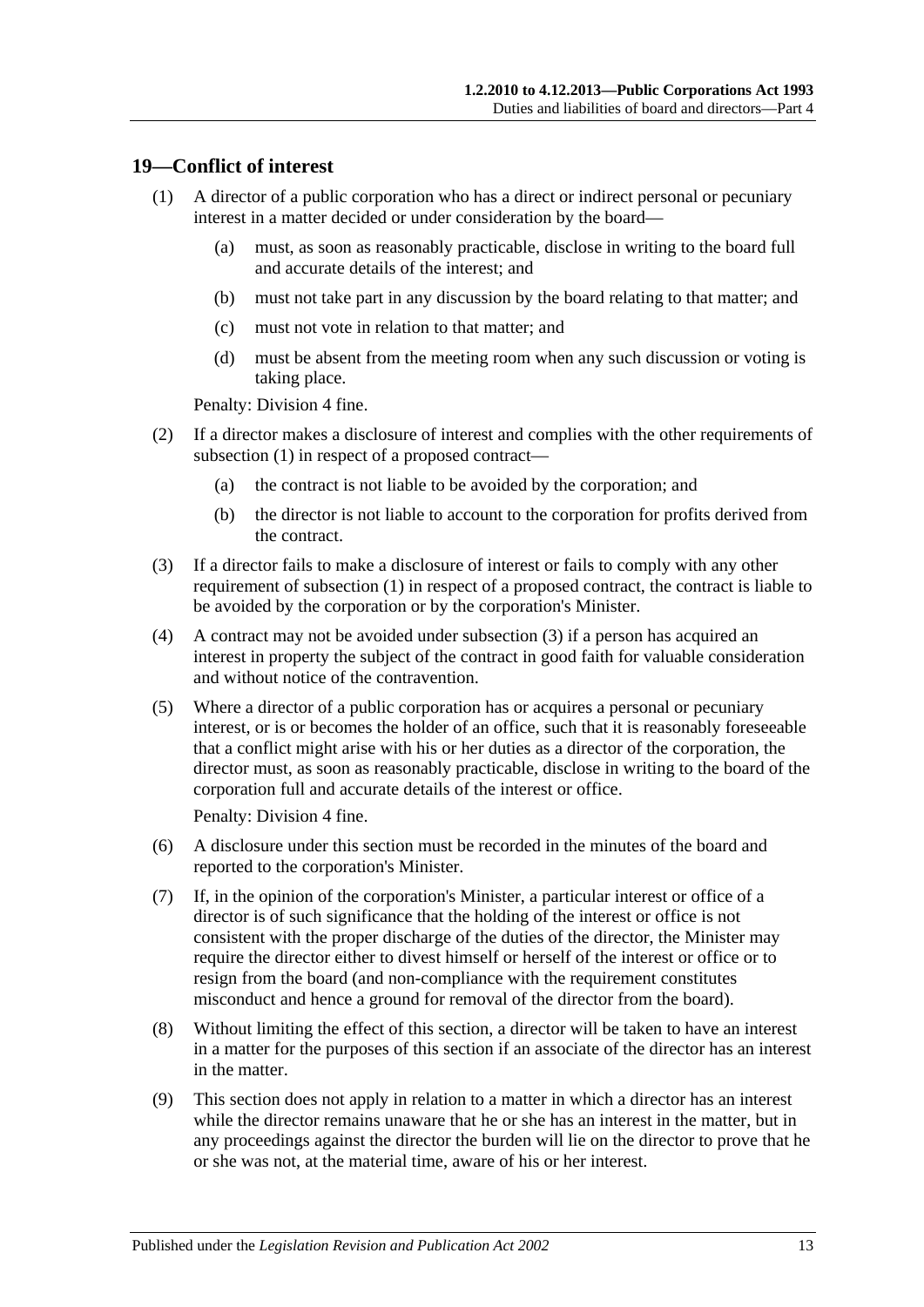#### <span id="page-13-0"></span>**20—Removal of director**

Non-compliance by a director of a public corporation with a duty imposed by this Act constitutes a ground for removal of the director from office in accordance with the provisions of the corporation's incorporating Act.

#### <span id="page-13-1"></span>**21—Civil liability if director or former director contravenes this Part**

- (1) If a person who is a director or former director of a public corporation is convicted of an offence for a contravention of this Part (other than an offence consisting of culpable negligence), the court by which the person is convicted may, in addition to imposing a penalty, order the convicted person to pay to the corporation—
	- (a) if the court is satisfied that the person or any other person made a profit as a result of the contravention—an amount equal to the profit; and
	- (b) if the court is satisfied that the corporation or a subsidiary of the corporation suffered loss or damage as a result of the contravention—compensation for the loss or damage.
- (2) If a person who is a director or former director of a public corporation is guilty of a contravention of this Part for which a criminal penalty is fixed (other than a contravention consisting of culpable negligence), the corporation or the corporation's Minister may (whether or not proceedings have been brought for the offence) recover from the person by action in a court of competent jurisdiction—
	- (a) if the person or any other person made a profit as a result of the contravention—an amount equal to the profit; and
	- (b) if the corporation or a subsidiary of the corporation suffered loss or damage as a result of the contravention—compensation for the loss or damage.

#### <span id="page-13-5"></span><span id="page-13-2"></span>**22—Immunity for directors**

- (1) Subject to this Act, no civil liability attaches to a director of a public corporation for an act or omission in the performance or discharge, or purported performance or discharge, of the director's functions or duties.
- (2) An action that would, but for [subsection](#page-13-5) (1), lie against the director lies instead against the corporation.
- (3) This section does not prejudice rights of action of the Crown or the corporation in respect of an act or omission not in good faith.

## <span id="page-13-3"></span>**Part 5—Subsidiaries and indirect or joint operations**

#### <span id="page-13-4"></span>**23—Formation etc of subsidiary companies**

- (1) A public corporation must not, without the approval of the Treasurer—
	- (a) form a subsidiary company; or
	- (b) acquire, or enter into any arrangement under which it will at a future time or would on the happening of some contingency hold, relevant interests in shares in a company such that the company becomes a subsidiary of the corporation.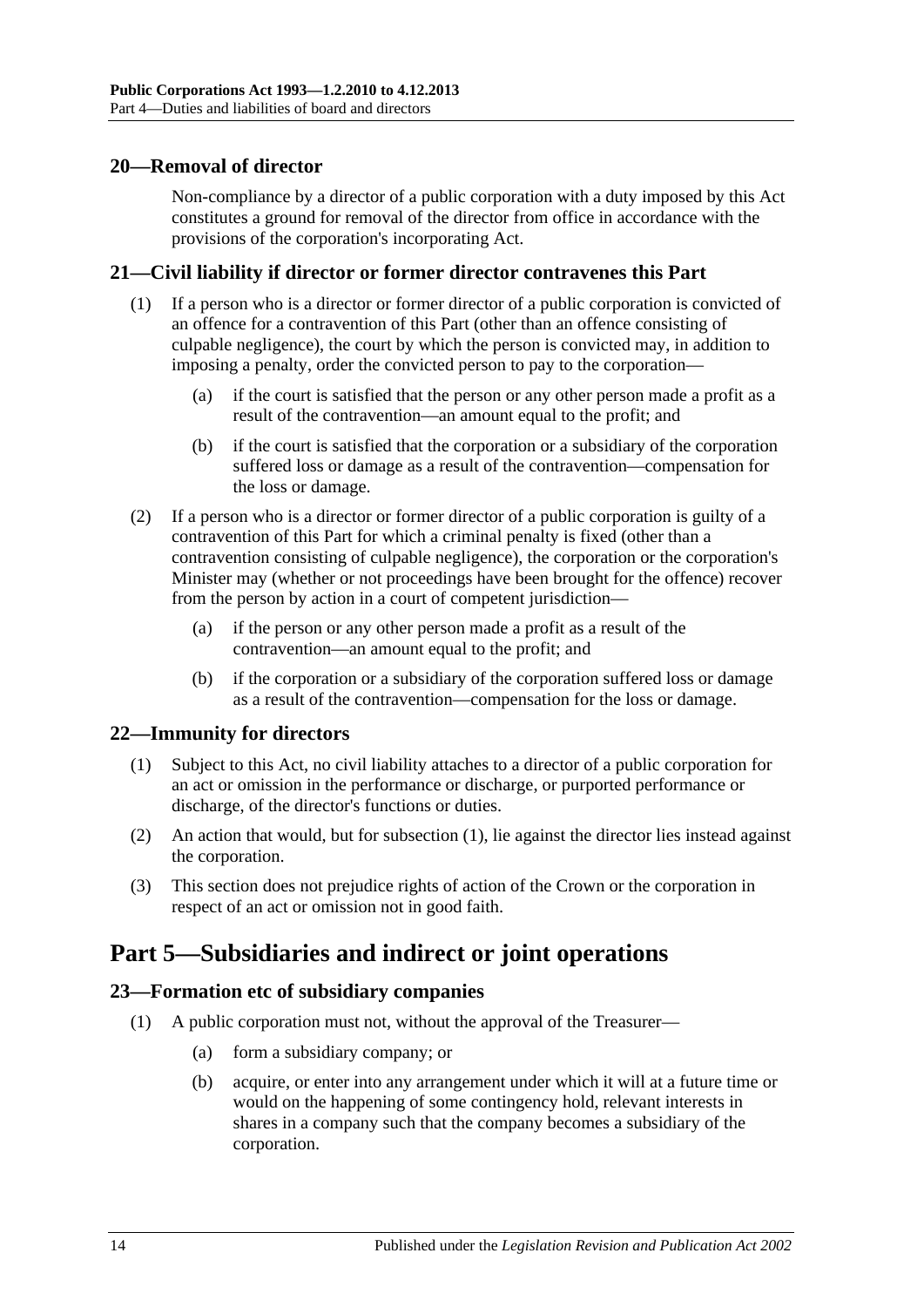- (2) The Treasurer may, as a condition of approval under this section, or by direction, require a public corporation to take steps to include in a subsidiary company's memorandum or articles of association such provisions as the Treasurer considers appropriate—
	- (a) imposing limitations on the nature or scope of the company's operations; or
	- (b) imposing other controls or practices,

consistent with those applicable to the corporation.

#### <span id="page-14-0"></span>**24—Formation of subsidiary by regulation**

- (1) The Governor may, by regulation, establish a body corporate as a subsidiary of a public corporation to which this section applies.
- (2) Regulations establishing a subsidiary of a public corporation—
	- (a) must name the body; and
	- (b) must constitute a board of directors as the body's governing body and provide for the appointment, term and conditions of office and removal of the directors; and
	- (c) must provide for the procedures governing the board's proceedings; and
	- (d) may limit the powers and functions of the body; and
	- (e) may make any other provision (not inconsistent with this Act or the public corporation's incorporating Act) that is necessary or expedient for the purposes of the subsidiary.
- (3) Subject to any limitations in the regulations establishing the subsidiary and any directions given by its parent corporation, the powers and functions of a subsidiary of a public corporation established by regulation under this section are the same as those of the public corporation.
- (4) A subsidiary of a public corporation established by regulation under this section is an instrumentality of the Crown and holds its property on behalf of the Crown.
- (5) If a regulation establishing a subsidiary of a public corporation under this section is disallowed by either House of Parliament, the assets and liabilities of the subsidiary become assets and liabilities of the public corporation.

#### <span id="page-14-1"></span>**25—Dissolution of subsidiary established by regulation**

- (1) The Governor may, by regulation, dissolve a subsidiary established by regulation under this Part.
- <span id="page-14-2"></span>(2) The regulations may—
	- (a) provide for the disposition of the assets and liabilities of the subsidiary; and
	- (b) make any transitional or other provision that is necessary or expedient in connection with the dissolution of the subsidiary.
- (3) Notwithstanding [subsection](#page-14-2) (2), on the dissolution of a subsidiary under this section, the liabilities of the subsidiary become liabilities of its parent corporation subject to any provision made by regulation transferring the liabilities to the Crown or some other instrumentality of the Crown.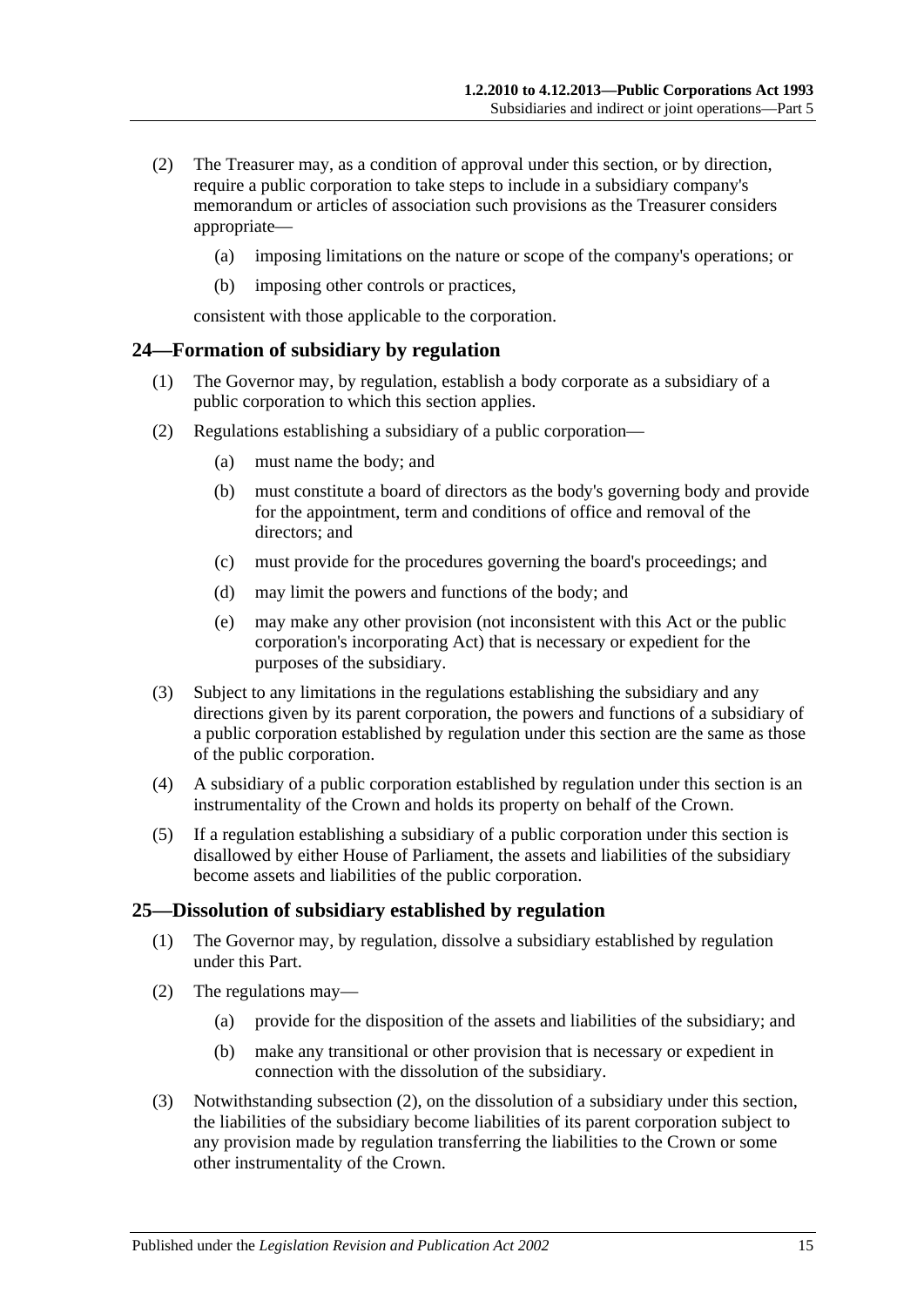#### <span id="page-15-0"></span>**26—Guarantee or indemnity for subsidiary subject to Treasurer's approval**

A public corporation must not, without the approval of the Treasurer, give a guarantee or provide an indemnity in respect of liabilities of a company that is a subsidiary of the corporation.

#### <span id="page-15-1"></span>**27—Indirect or joint operations by public corporations**

A public corporation must not, without the approval of the Treasurer, establish a trust scheme or a partnership or other scheme or arrangement for sharing of profits or joint venture with another person or undertake any operations or transactions pursuant to such a scheme or arrangement.

# <span id="page-15-2"></span>**Part 6—Financial and other provisions**

#### <span id="page-15-5"></span><span id="page-15-3"></span>**28—Guarantee by Treasurer of corporation's liability**

- (1) The liabilities of a public corporation are guaranteed by the Treasurer.
- (2) A liability of the Treasurer arising by virtue of a guarantee under [subsection](#page-15-5) (1) will be satisfied out of the Consolidated Account which is appropriated by this section to the necessary extent.
- (3) The Treasurer may, from time to time, after consultation with the board of a public corporation, fix charges to be paid by the corporation in respect of the guarantee provided under this section and determine the times and manner of their payment.

#### <span id="page-15-4"></span>**29—Tax and other liabilities of corporation**

- (1) Except as otherwise determined by the Treasurer, a public corporation is liable to all such rates (other than rates that would be payable to a council), duties, taxes and imposts and has all such other liabilities and duties as would apply under the law of the State if the corporation were not an instrumentality of the Crown.
- <span id="page-15-6"></span>(2) Except as otherwise determined by the Treasurer, a public corporation is liable to pay to the Treasurer, for the credit of the Consolidated Account, such amounts as the Treasurer from time to time determines to be equivalent to—
	- (a) income tax and any other taxes or imposts that the corporation does not pay to the Commonwealth but would be liable to pay under the law of the Commonwealth if it were constituted and organised in such manner as the Treasurer determines to be appropriate for the purposes of this subsection as a public company or group of public companies carrying on the business carried on by the corporation; and
	- (b) rates that the corporation would be liable to pay to a council if the corporation were not an instrumentality of the Crown.
- (3) Amounts determined by the Treasurer to be payable under [subsection](#page-15-6) (2) must be paid by the corporation at the times and in the manner determined by the Treasurer.
- (4) This section does not affect any liability that the corporation would have apart from this section to pay rates to a council.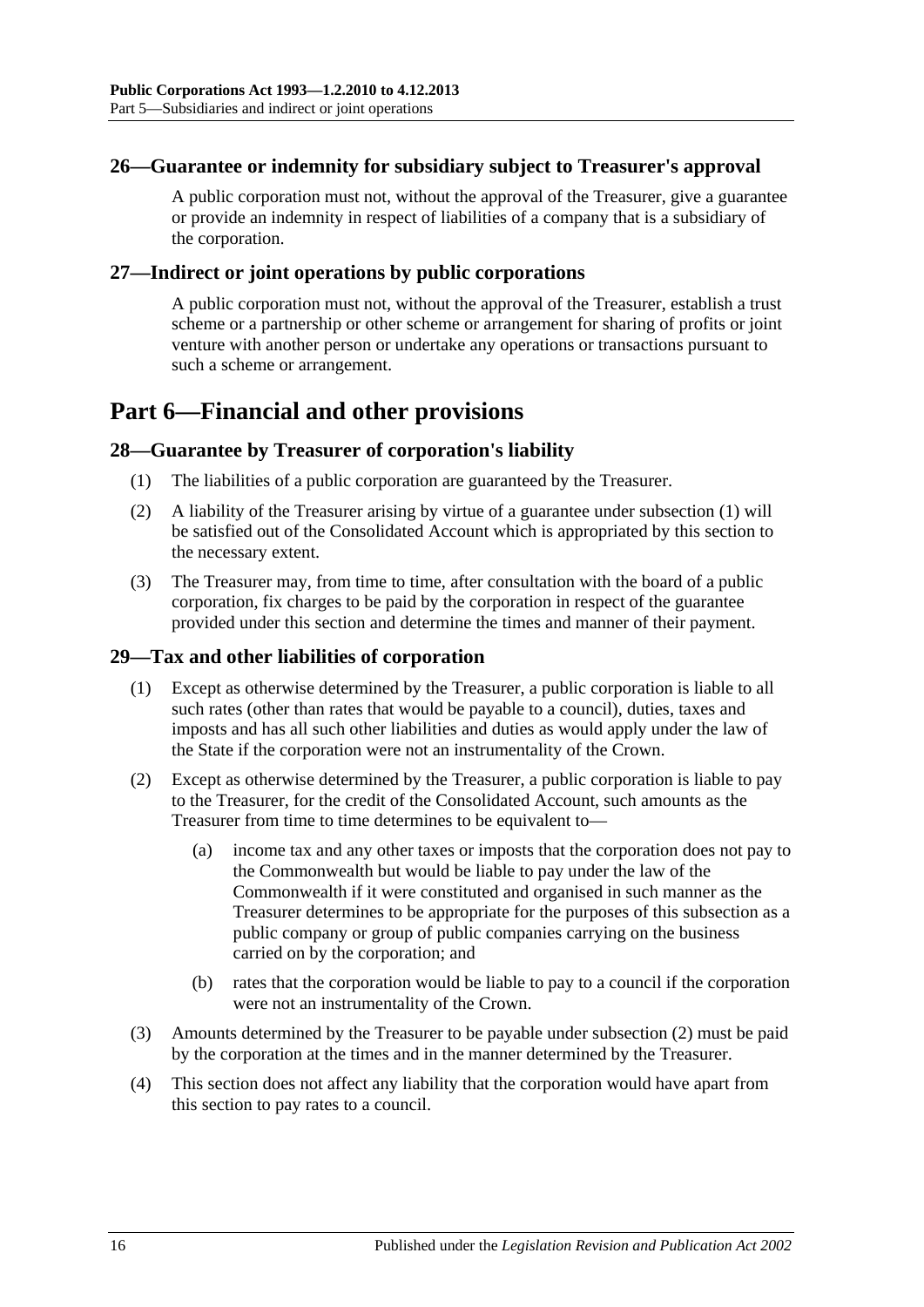#### <span id="page-16-2"></span><span id="page-16-0"></span>**30—Dividends**

- (1) A public corporation must, before the end of each financial year, recommend by writing to the Treasurer, that the corporation pay a specified dividend, or not pay any dividend, for that financial year, as the corporation considers appropriate.
- (2) The Treasurer may, after consultation with the corporation's Minister, by notice in writing to the corporation—
	- (a) approve a recommendation of the corporation under [subsection](#page-16-2) (1); or
	- (b) determine that a dividend specified by the Treasurer be paid, or that no dividend be paid,

as the Treasurer considers appropriate.

- <span id="page-16-3"></span>(3) The corporation must, if so required by the Treasurer by notice in writing to the corporation at any time during a financial year, recommend by writing to the Treasurer that a specified interim dividend or specified interim dividends be paid by the corporation for that financial year, or that no such dividend or dividends be paid by the corporation, as the corporation considers appropriate.
- (4) The Treasurer may, after consultation with the corporation's Minister, by notice in writing to the corporation—
	- (a) approve a recommendation of the corporation under [subsection](#page-16-3) (3); or
	- (b) determine that an interim dividend or interim dividends specified by the Treasurer be paid, or that no interim dividend be paid,

as the Treasurer considers appropriate.

- (5) Where the Treasurer approves a recommendation or determines under this section that a dividend or interim dividend or dividends be paid by the corporation, the dividend or interim dividend or dividends must be paid by the corporation to the Treasurer for the credit of the Consolidated Account in the manner and at the time or times determined by the Treasurer after consultation with the corporation.
- (6) A recommendation under this section must be made by the board of the corporation and may not be made by any person or committee pursuant to a delegation.

#### <span id="page-16-1"></span>**31—Internal audits and audit committee**

- (1) A public corporation must, unless exempted by the Treasurer, establish and maintain effective internal auditing of its operations and the operations of its subsidiaries.
- (2) A public corporation must, unless exempted by the Treasurer, establish an audit committee.
- (3) The audit committee will comprise—
	- (a) the board of the corporation, or such members of the board, as the board may from time to time determine; and
	- (b) such other person or persons as the board may from time to time appoint,

but may not include the chief executive officer of the corporation.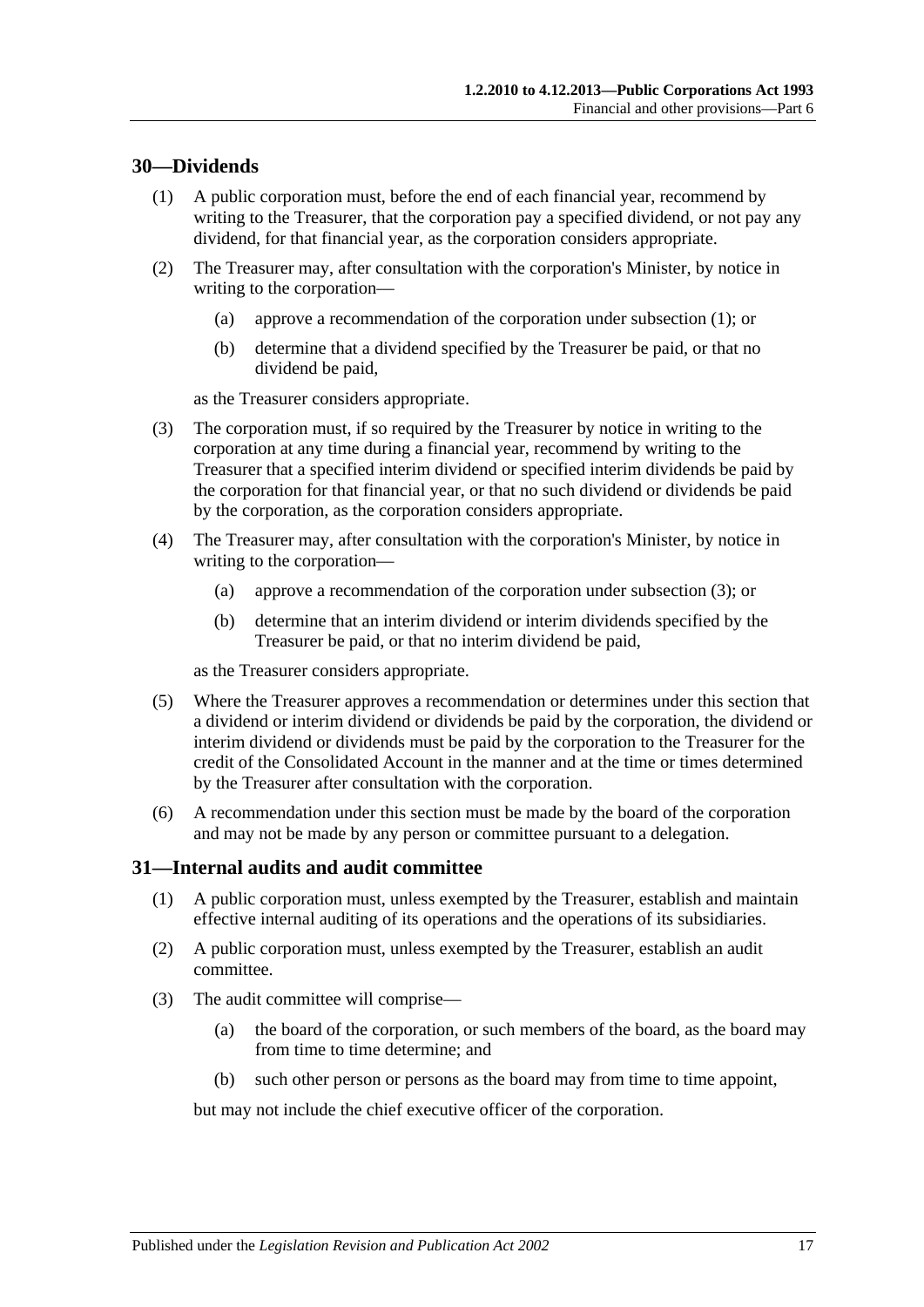- (4) The functions of a corporation's audit committee include—
	- (a) the reviewing of annual financial statements prior to their approval by the board to ensure that the statements provide a true and fair view of the state of affairs of the corporation and its subsidiaries; and
	- (b) liaising with external auditors on all matters concerning the conduct and outcome of annual audits of the corporation and its subsidiaries; and
	- (c) regular reviewing of the adequacy of the accounting, internal auditing, reporting and other financial management systems and practices of the corporation and its subsidiaries.

#### <span id="page-17-0"></span>**32—Accounts and external audit**

- (1) A public corporation must cause proper accounts to be kept of its financial affairs and financial statements to be prepared in respect of each financial year.
- (2) Unless exempted by the Treasurer, the corporation must include in its financial statements the financial statements of its subsidiaries on a consolidated basis.
- (3) The accounts and financial statements must comply with—
	- (a) the requirements of the Treasurer contained in the corporation's charter; and
	- (b) any applicable instructions of the Treasurer issued under the *[Public Finance](http://www.legislation.sa.gov.au/index.aspx?action=legref&type=act&legtitle=Public%20Finance%20and%20Audit%20Act%201987)  [and Audit Act](http://www.legislation.sa.gov.au/index.aspx?action=legref&type=act&legtitle=Public%20Finance%20and%20Audit%20Act%201987) 1987*.
- (4) The Auditor-General may at any time, and must in respect of each financial year, audit the accounts and financial statements of the corporation.

#### <span id="page-17-1"></span>**33—Annual reports**

- (1) A public corporation must, within three months after the end of each financial year, deliver to its Minister a report on the operations of the corporation and its subsidiaries during that financial year.
- (2) The report must—
	- (a) incorporate the audited accounts and financial statements of the corporation and each subsidiary (if any) of the corporation for the financial year; and
	- (b) incorporate the corporation's charter as in force for that financial year; and
	- (c) set out any approval or exemption given or determination made by its Minister or the Treasurer under this Act or the corporation's incorporating Act in respect of the corporation or any of its subsidiaries during that financial year or that has effect in respect of that financial year; and
	- (d) set out any disclosure made during that financial year by a director of the corporation or a subsidiary of the corporation of an interest in a matter decided or under consideration by the board of the corporation or subsidiary; and
	- (e) contain the prescribed information relating to the remuneration of executives of the corporation and executives of its subsidiaries; and
	- (f) contain any other information required by or under the provisions of this or any other Act.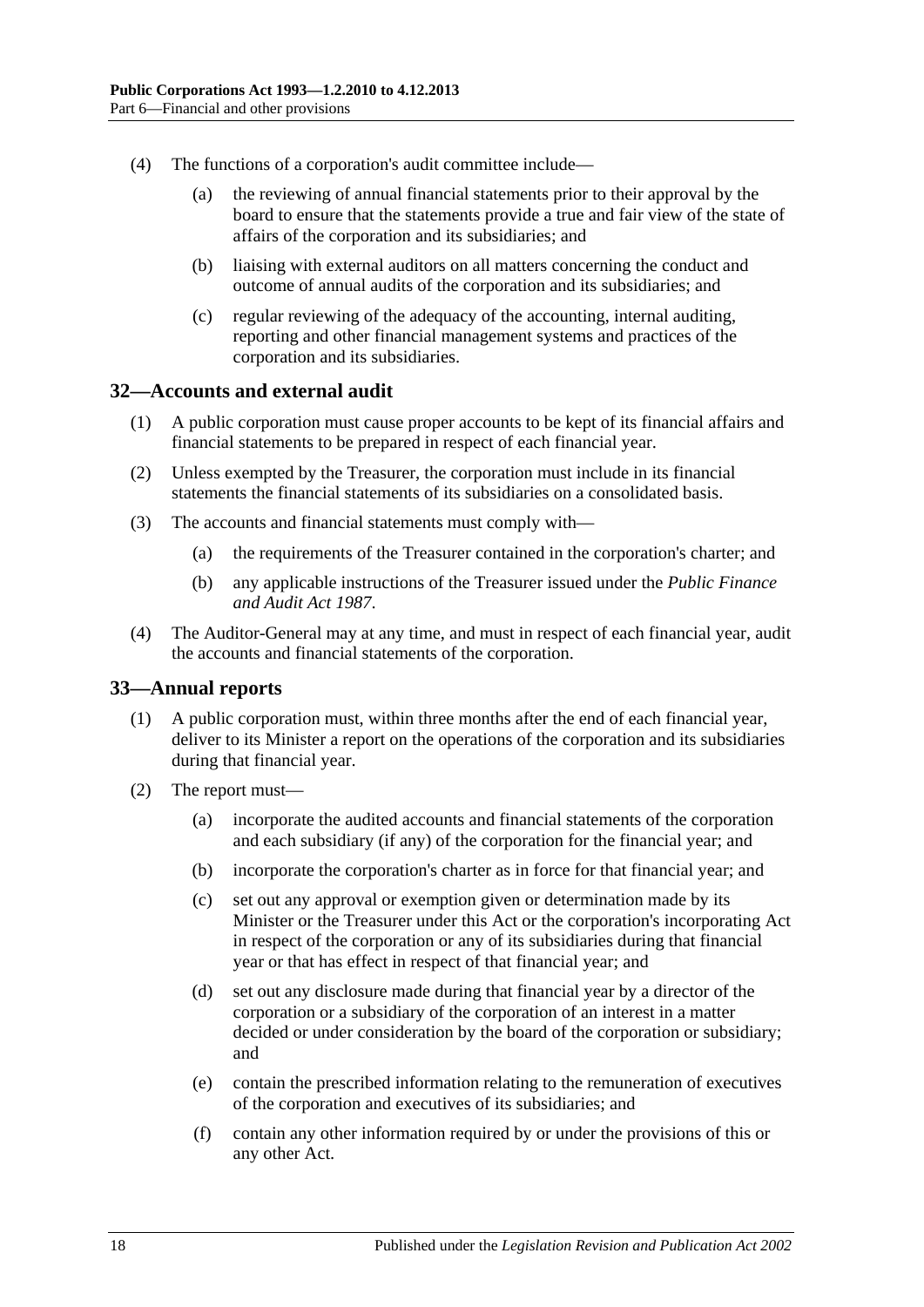(3) The Minister must cause a copy of the report to be laid before both Houses of Parliament within 12 sitting days after his or her receipt of the report.

#### <span id="page-18-0"></span>**34—Remuneration of corporation's directors**

Except with the approval of the corporation's Minister, a director of a public corporation is not entitled to any remuneration (in addition to the remuneration determined by the Governor) for or in connection with—

- (a) membership of the board of the corporation; or
- (b) membership of the board of any subsidiary of the corporation; or
- (c) any appointment made by or at the direction of the board of the corporation or any subsidiary of the corporation.

#### <span id="page-18-1"></span>**35—Minister to be consulted as to appointment or removal of chief executive officer**

The board of a public corporation must not appoint or remove a person as chief executive officer of the corporation unless it has first consulted the corporation's Minister.

#### <span id="page-18-2"></span>**36—Delegation**

- (1) The board of a public corporation may delegate any of its powers or functions.
- (2) A power or function delegated under this section may, if the instrument of delegation so provides, be further delegated.
- (3) A delegation—
	- (a) may be made subject to conditions and limitations specified in the instrument of delegation; and
	- (b) is revocable at will and does not derogate from the power of the delegator to act in any matter.
- <span id="page-18-3"></span>(4) A delegate must not act in any matter pursuant to the delegation in which the delegate has a direct or indirect pecuniary or personal interest.

Penalty: Division 4 fine.

- <span id="page-18-4"></span>(5) If a delegate makes a contract in contravention of [subsection](#page-18-3) (4), the contract is liable to be avoided by the corporation or by the corporation's Minister.
- (6) A contract may not be avoided under [subsection](#page-18-4) (5) if a person has acquired an interest in property the subject of the contract in good faith for valuable consideration and without notice of the contravention.
- (7) If a person is convicted of an offence for a contravention of [subsection](#page-18-3) (4), the court by which the person is convicted may, in addition to imposing a penalty, order the convicted person to pay to the corporation—
	- (a) if the court is satisfied that the person or any other person made a profit as a result of the contravention—an amount equal to the profit;
	- (b) if the court is satisfied that the corporation suffered loss or damage as a result of the contravention—compensation for the loss or damage.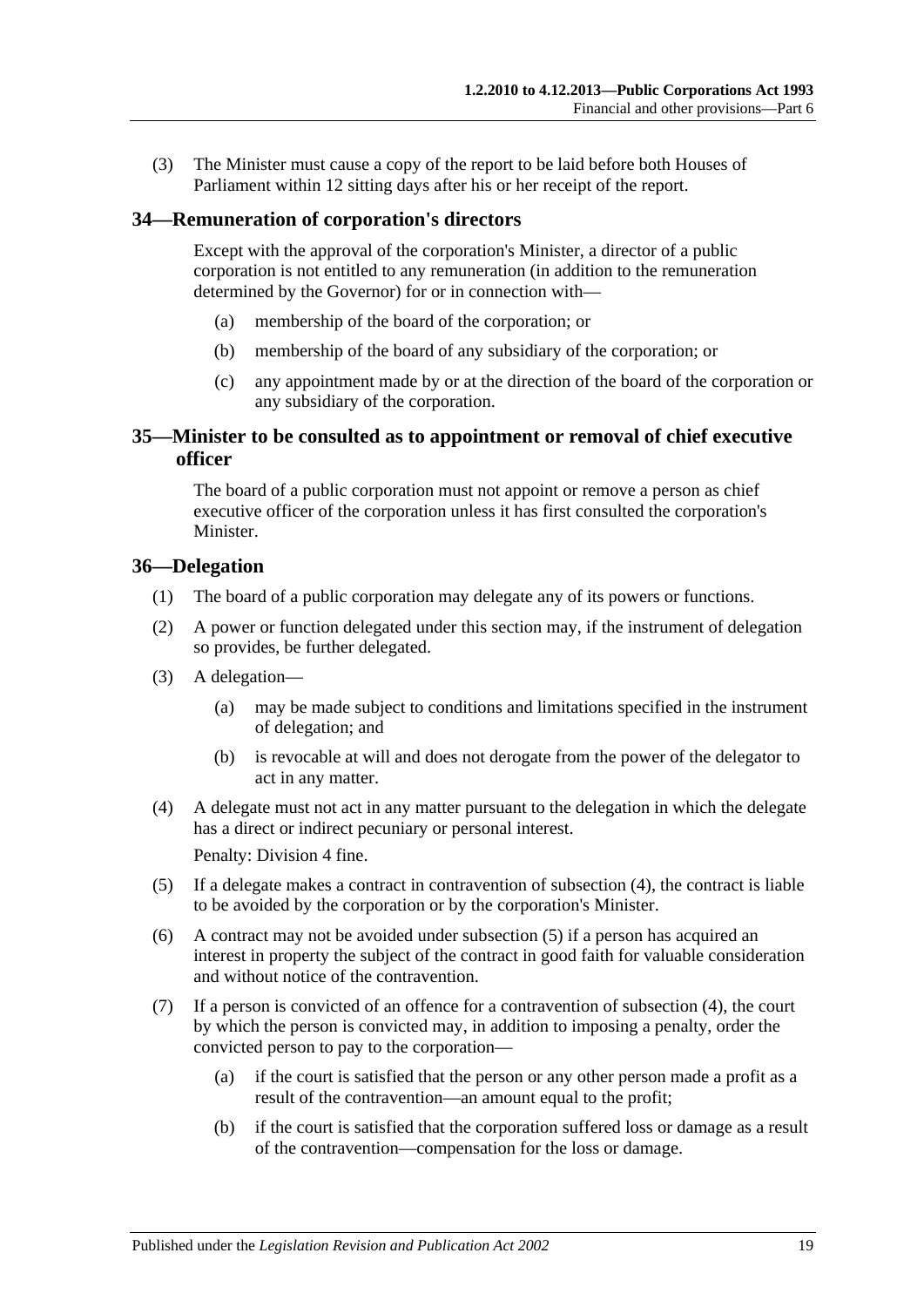- (8) If a person is guilty of a contravention of [subsection](#page-18-3) (4), the corporation or the corporation's Minister may (whether or not proceedings have been brought for the offence) recover from the person by action in a court of competent jurisdiction—
	- (a) if the person or any other person made a profit as a result of the contravention—an amount equal to the profit;
	- (b) if the corporation suffered loss or damage as a result of the contravention—compensation for the loss or damage.
- (9) Without limiting the effect of [subsection](#page-18-3) (4), a person will be taken to have an interest in a matter for the purposes of [subsection](#page-18-3) (4) if an associate of the person has an interest in the matter.
- (10) [Subsection](#page-18-3) (4) does not apply in relation to a matter in which a person has an interest if the person is unaware that he or she has an interest in the matter, but, in any proceedings against the person, the burden will lie on the person to prove that he or she was not, at the material time, aware of his or her interest.
- (11) A contravention of [subsection](#page-18-3) (4) by a person who is a director of the corporation constitutes a ground for removal of the director from the board.

#### <span id="page-19-2"></span><span id="page-19-0"></span>**36A—Duty of employees to act honestly**

(1) An employee of a public corporation must at all times act honestly in the performance of his or her duties, whether within or outside the State.

Penalty: Division 4 fine or division 4 imprisonment, or both.

- (2) [Subsection](#page-19-2) (1) does not apply to conduct that is merely of a trivial character and does not result in significant detriment to the public interest.
- (3) If a person is convicted of an offence against this section in relation to a public corporation, the court by which the person is convicted may, in addition to imposing a penalty, order the convicted person to pay to the corporation—
	- (a) if the court is satisfied that the person or any other person made a profit as a result of the contravention—an amount equal to the profit; and
	- (b) if the court is satisfied that the corporation or a subsidiary of the corporation suffered loss or damage as a result of the contravention—compensation for the loss or damage.
- (4) If a person contravenes this section in relation to a public corporation, the corporation or the corporation's Minister may (whether or not proceedings have been brought for the offence) recover from the person by action in a court of competent jurisdiction—
	- (a) if the person or any other person made a profit as a result of the contravention—an amount equal to the profit; and
	- (b) if the corporation or a subsidiary of the corporation suffered loss or damage as a result of the contravention—compensation for the loss or damage.

#### <span id="page-19-4"></span><span id="page-19-1"></span>**36B—Duty of senior executives with respect to conflict of interest**

- <span id="page-19-3"></span>(1) A senior executive of a public corporation must—
	- (a) on appointment as a senior executive, disclose his or her pecuniary interests to the board of the corporation in writing in accordance with the regulations; and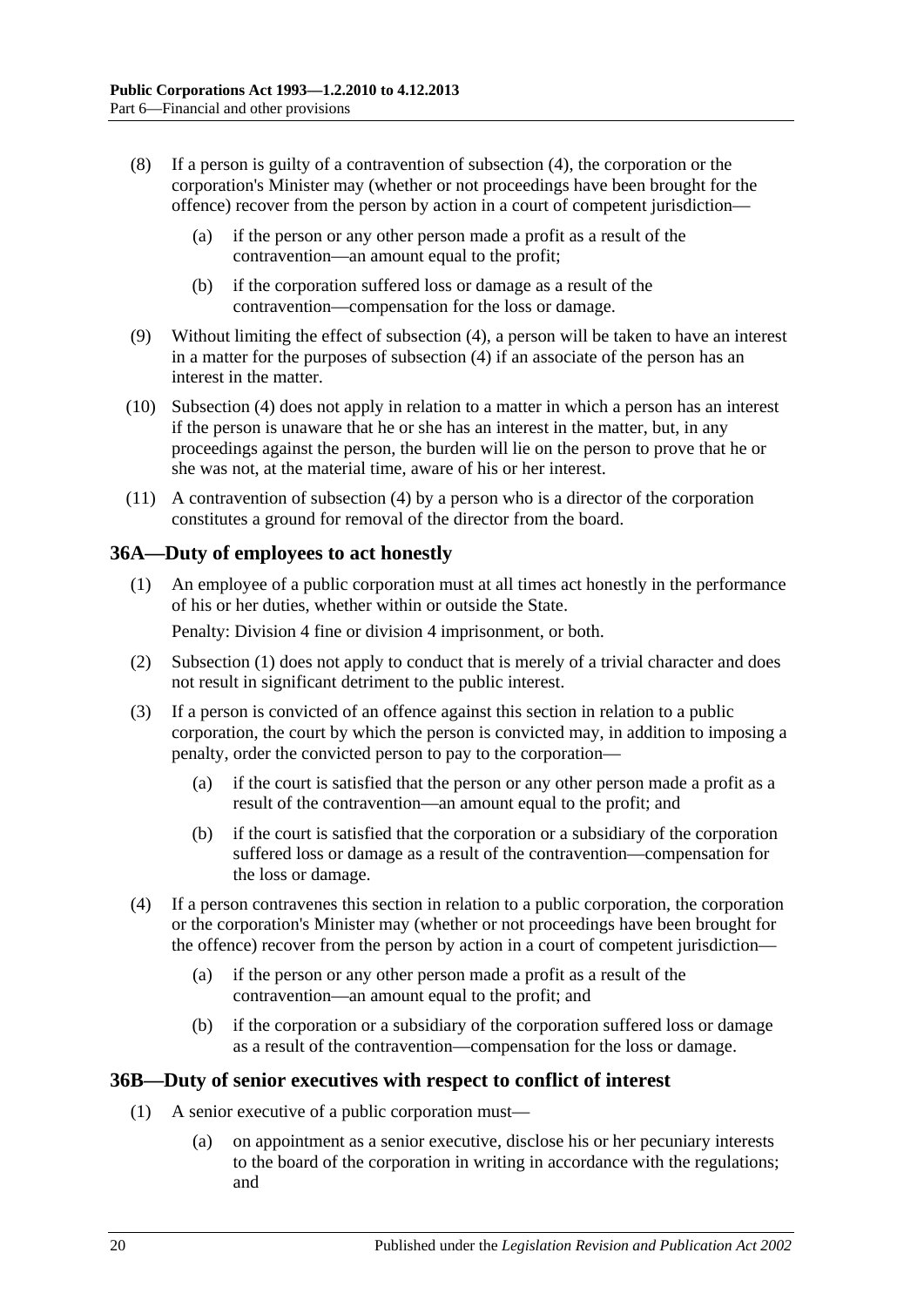- <span id="page-20-0"></span>(b) on acquiring any further pecuniary interest of a kind specified in the regulations, disclose the pecuniary interest to the board of the corporation in writing in accordance with the regulations; and
- <span id="page-20-1"></span>(c) if a pecuniary interest (whether or not required to be disclosed under [paragraph](#page-19-3) (a) or [\(b\)\)](#page-20-0) or other personal interest of the senior executive conflicts or may conflict with his or her duties—
	- (i) disclose in writing to the board of the corporation the nature of the interest and the conflict or potential conflict; and
	- (ii) not take action or further action in relation to the matter except as authorised in writing by the corporation's Minister.

Penalty: Division 4 fine.

- (2) [Subsection](#page-19-3)  $(1)(a)$  applies to a person who is a senior executive of a public corporation on the commencement of this section as if the requirement to disclose interests on appointment as a senior executive were a requirement to disclose the interests within one month after that commencement.
- (3) A senior executive of a public corporation must comply with any written directions given by the corporation's Minister to resolve a conflict between the executive's duties and a pecuniary or other personal interest.

Penalty: Division 4 fine.

- (4) Without limiting the effect of this section, a senior executive of a public corporation will be taken to have an interest in a matter for the purposes of this section if an associate of the executive has an interest in the matter.
- (5) A disclosure under [subsection](#page-20-1) (1)(c) must be reported to the corporation's Minister.
- (6) If a senior executive of a public corporation makes a disclosure of interest and complies with the other requirements of [subsection](#page-19-4) (1) in respect of a proposed contract—
	- (a) the contract is not liable to be avoided by the corporation; and
	- (b) the executive is not liable to account to the corporation for profits derived from the contract.
- <span id="page-20-2"></span>(7) If a senior executive of a public corporation fails to make a disclosure of interest or fails to comply with any other requirement of [subsection](#page-19-4) (1) in respect of a proposed contract, the contract is liable to be avoided by the corporation or the corporation's Minister.
- (8) A contract may not be avoided under [subsection](#page-20-2) (7) if a person has acquired an interest in property the subject of the contract in good faith for valuable consideration and without notice of the contravention.
- (9) If a person is convicted of an offence against this section in relation to a public corporation, the court by which the person is convicted may, in addition to imposing a penalty, order the convicted person to pay to the corporation—
	- (a) if the court is satisfied that the person or any other person made a profit as a result of the contravention—an amount equal to the profit; and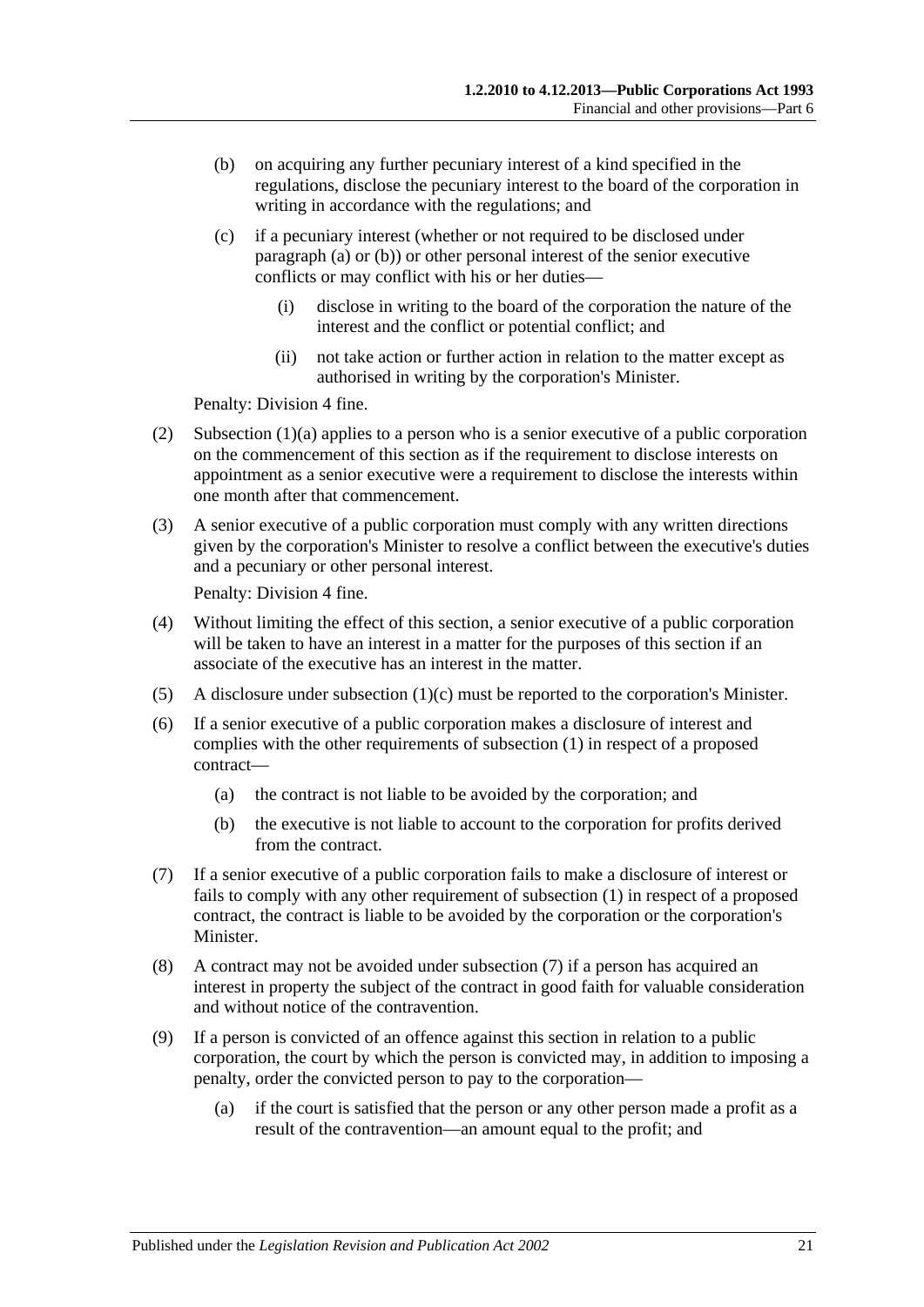- (b) if the court is satisfied that the corporation or a subsidiary of the corporation suffered loss or damage as a result of the contravention—compensation for the loss or damage.
- (10) If a person contravenes this section in relation to a public corporation, the corporation or the corporation's Minister may (whether or not proceedings have been brought for the offence) recover from the person by action in a court of competent jurisdiction—
	- (a) if the person or any other person made a profit as a result of the contravention—an amount equal to the profit; and
	- (b) if the corporation or a subsidiary of the corporation suffered loss or damage as a result of the contravention—compensation for the loss or damage.
- (11) This section does not apply in relation to a conflict or potential conflict between a senior executive's duties and a pecuniary or other personal interest while the executive remains unaware of the conflict or potential conflict, but in any proceedings against the executive the burden will lie on the executive to prove that he or she was not, at the material time, aware of the conflict or potential conflict.

#### <span id="page-21-1"></span><span id="page-21-0"></span>**37—Transactions with executives or associates of executives**

- (1) Neither an executive of a public corporation nor an associate of an executive of a public corporation may, without the approval of the corporation's Minister, be directly or indirectly involved in a transaction with the corporation or a subsidiary of the corporation.
- (2) A person will be treated as being indirectly involved in a transaction for the purposes of [subsection](#page-21-1) (1)—
	- (a) if the person initiates, promotes or takes any part in negotiations or steps leading to the making of the transaction with a view to that person or an associate of that person gaining some financial or other benefit (whether immediately or at a time after the making of the transaction); and
	- (b) despite the fact that neither that person nor an agent, nominee or trustee of that person becomes a party to the transaction.
- (3) [Subsection](#page-21-1) (1) does not apply—
	- $(a)$  to
		- (i) the receipt by the corporation or a subsidiary of the corporation of deposits of money or investments;
		- (ii) the provision of loans or other financial accommodation by the corporation or a subsidiary of the corporation for domestic or non-commercial purposes;
		- (iii) the provision of accident, health, life, property damage or income protection insurance or insurance against other risks (excluding credit or financial risks) by the corporation or a subsidiary of the corporation;
		- (iv) the provision of services (other than financial or insurance services) by the corporation or a subsidiary of the corporation,

in the ordinary course of its ordinary business and on ordinary commercial terms; or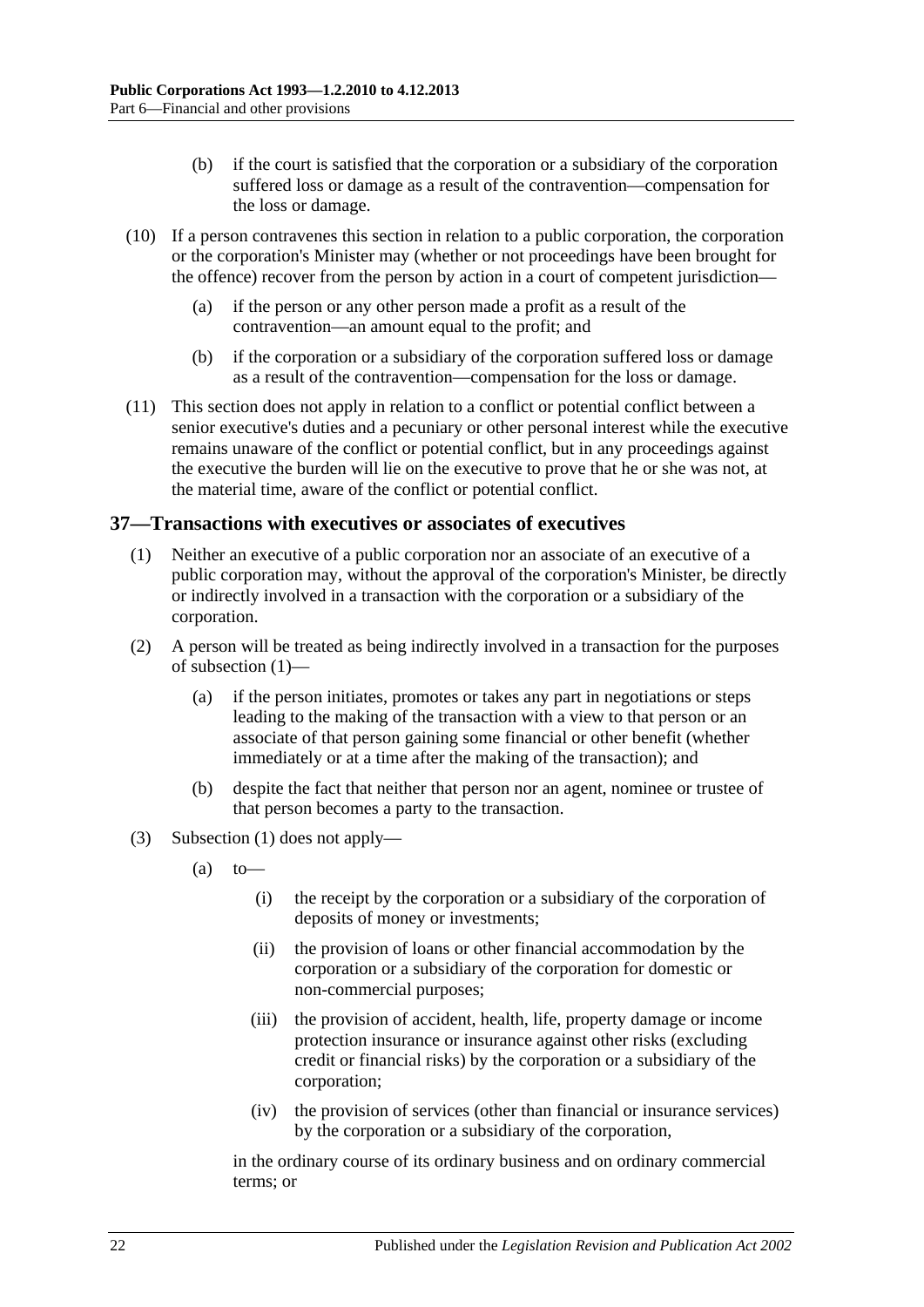- (b) to the employment of a person under a contract of service with the corporation or a subsidiary of the corporation or to a transaction that is ancillary or incidental to such employment; or
- (c) to transactions of a prescribed class.
- <span id="page-22-1"></span>(4) If a transaction is made with a public corporation or a subsidiary of a public corporation in contravention of [subsection](#page-21-1) (1), the transaction is liable to be avoided by the corporation or by the corporation's Minister.
- (5) A transaction may not be avoided under [subsection](#page-22-1) (4) if a person has acquired an interest in property the subject of the transaction in good faith for valuable consideration and without notice of the contravention.
- <span id="page-22-2"></span>(6) An executive of a public corporation must not counsel, procure, induce or be in any way (whether by act or omission or directly or indirectly) knowingly concerned in, or party to, a contravention of [subsection](#page-21-1) (1).

Penalty:

If an intention to deceive or defraud is proved—Division 4 fine or division 4 imprisonment, or both.

In any other case—Division 6 fine.

- (7) If a person is convicted of an offence for a contravention of [subsection](#page-22-2) (6), the court by which the person is convicted may, in addition to imposing a penalty, order the convicted person to pay to the corporation—
	- (a) if the court is satisfied that the person or any other person made a profit as a result of the contravention—an amount equal to the profit;
	- (b) if the court is satisfied that the corporation or a subsidiary of the corporation suffered loss or damage as a result of the contravention—compensation for the loss or damage.
- (8) If a person is guilty of a contravention of [subsection](#page-22-2) (6), the corporation or the corporation's Minister may (whether or not proceedings have been brought for the offence) recover from the person by action in a court of competent jurisdiction—
	- (a) if the person or any other person made a profit as a result of the contravention—an amount equal to the profit;
	- (b) if the corporation or a subsidiary of the corporation suffered loss or damage as a result of the contravention—compensation for the loss or damage.

#### <span id="page-22-3"></span><span id="page-22-0"></span>**38—Executives' and associates' interests in corporation or subsidiary**

- (1) Neither an executive of a public corporation nor an associate of an executive of a public corporation may, without the approval of the corporation's Minister—
	- (a) have or acquire a beneficial interest in shares in, debentures of or managed investment schemes of the corporation or any subsidiary of the corporation; or
	- (b) have or hold or acquire (whether alone or with another person or persons) a right or option in respect of the acquisition or disposal of shares in, debentures of or interests in managed investment schemes of the corporation or any of its subsidiaries; or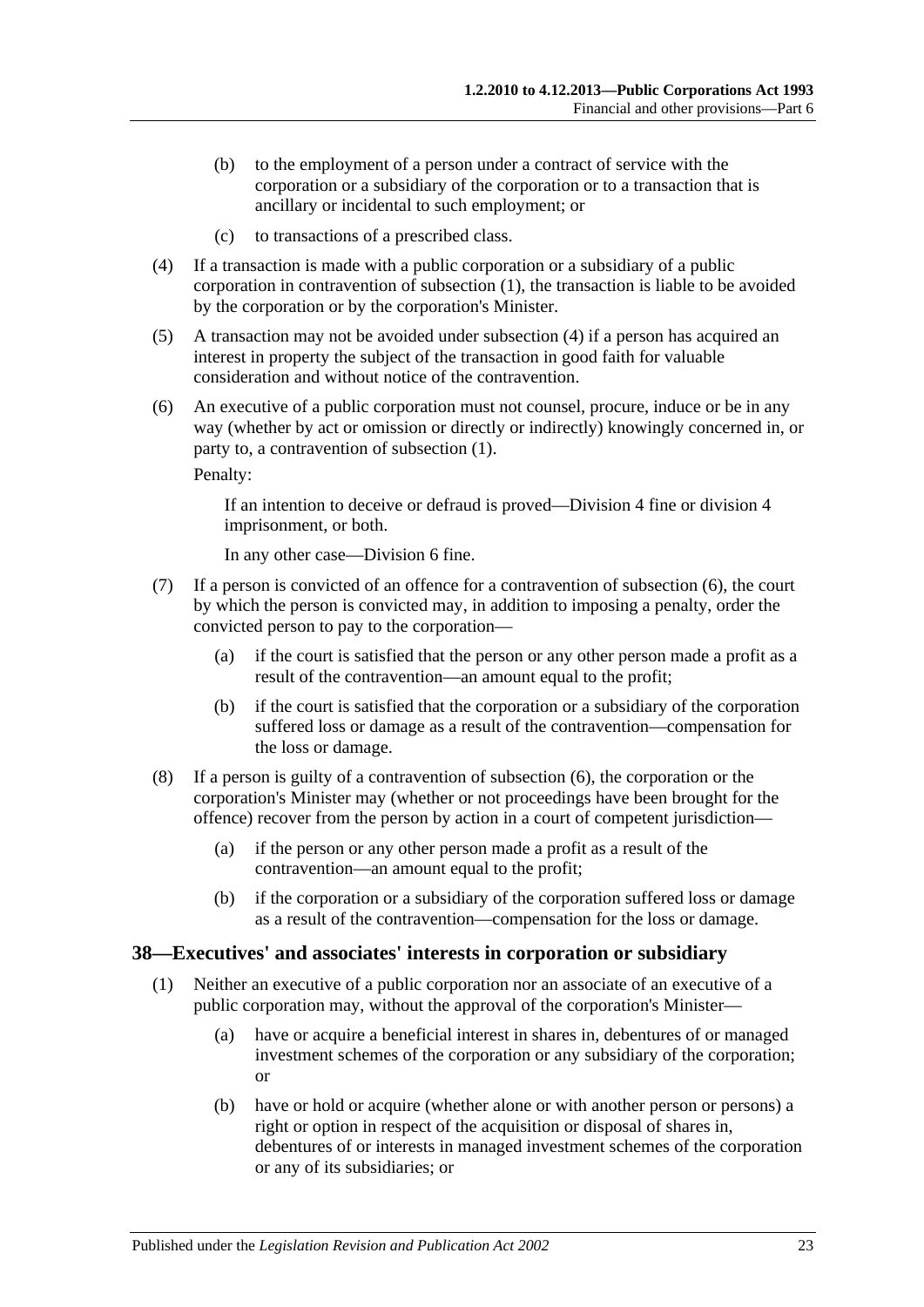- (c) be a party to, or entitled to a benefit under, a contract under which a person has a right to call for or make delivery of shares in, debentures of or interests in managed investment schemes of the corporation or any of its subsidiaries.
- <span id="page-23-1"></span>(2) An executive of a public corporation must not counsel, procure, induce or be in any way (whether by act or omission or directly or indirectly) knowingly concerned in, or party to, a contravention of [subsection](#page-22-3) (1).

Penalty:

If an intention to deceive or defraud is proved—Division 4 fine or division 4 imprisonment, or both.

In any other case—Division 6 fine.

- (3) If a person is convicted of an offence for a contravention of [subsection](#page-23-1) (2), the court by which the person is convicted may, in addition to imposing a penalty, order the convicted person to pay to the corporation—
	- (a) if the court is satisfied that the person or any other person made a profit as a result of the contravention—an amount equal to the profit;
	- (b) if the court is satisfied that the corporation or a subsidiary of the corporation suffered loss or damage as a result of the contravention—compensation for the loss or damage.
- (4) If a person is guilty of a contravention of [subsection](#page-23-1) (2), the corporation or the corporation's Minister may (whether or not proceedings have been brought for the offence) recover from the person by action in a court of competent jurisdiction—
	- (a) if the person or any other person made a profit as a result of the contravention—an amount equal to the profit;
	- (b) if the corporation or a subsidiary of the corporation suffered loss or damage as a result of the contravention—compensation for the loss or damage.

#### <span id="page-23-2"></span><span id="page-23-0"></span>**38A—Duty of employees with respect to conflict of interest**

- (1) If an employee of a public corporation has a pecuniary or other personal interest that conflicts or may conflict with the employee's duties, the employee must disclose in writing to the chief executive of the corporation the nature of the interest and the conflict or potential conflict.
- (2) An employee of a public corporation must comply with any written directions given by the chief executive of the corporation to resolve a conflict between the employee's duties and a pecuniary or other personal interest.
- (3) Without limiting the effect of this section, an employee of a public corporation will be taken to have an interest in a matter for the purposes of this section if an associate of the employee has an interest in the matter.
- (4) A disclosure under [subsection](#page-23-2) (1) must be reported to the board of the corporation and to the corporation's Minister.
- (5) Failure by an employee to comply with this section constitutes grounds for termination of the employee's employment (but this does not derogate from any statutory provisions or other law governing the process for discipline or termination of employment of an employee).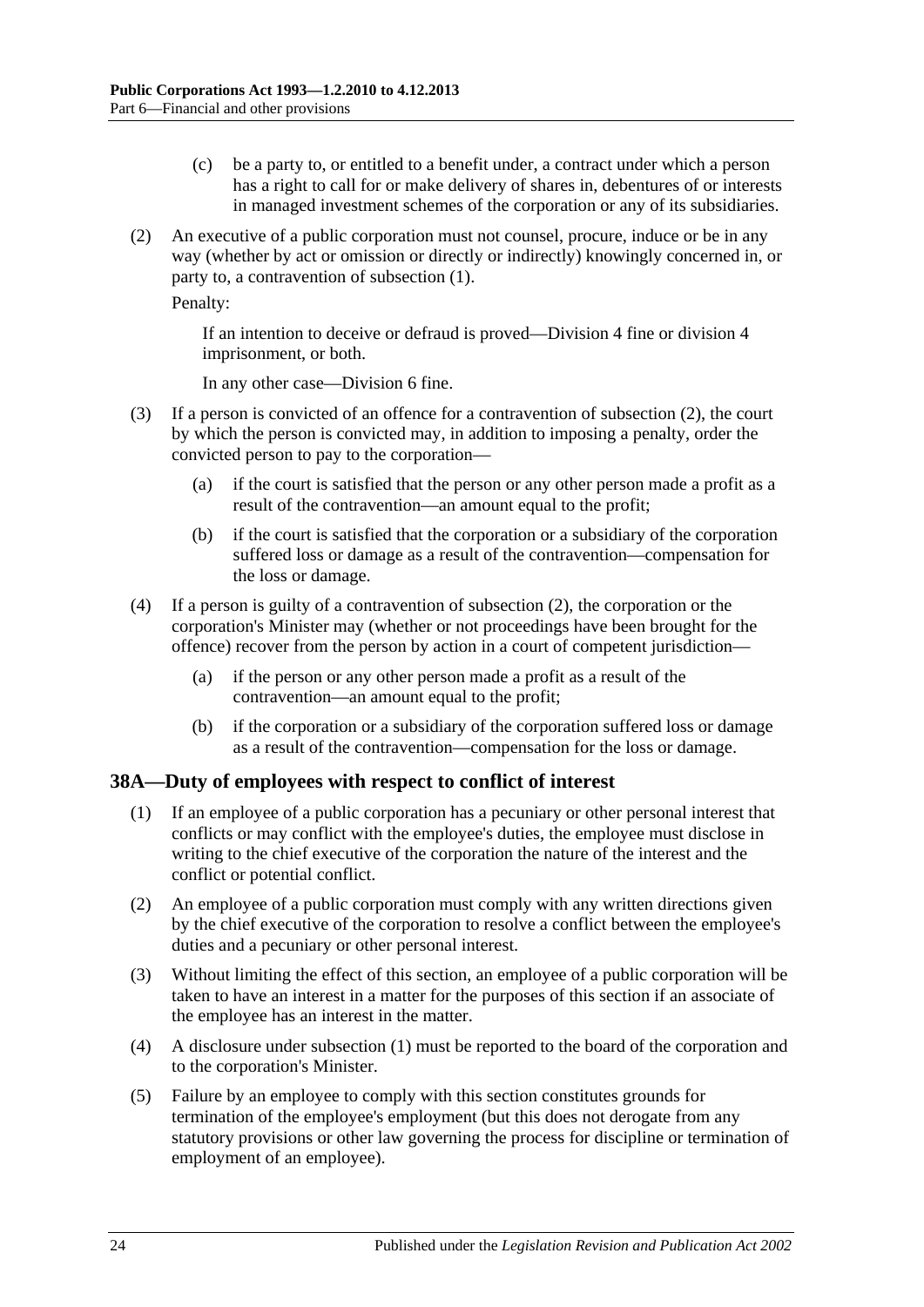- (6) If an employee of a public corporation makes a disclosure of interest under [subsection](#page-23-2) (1) in respect of a proposed contract—
	- (a) the contract is not liable to be avoided by the corporation; and
	- (b) the employee is not liable to account to the corporation for profits derived from the contract.
- <span id="page-24-2"></span>(7) If an employee of a public corporation fails to make a disclosure of interest under [subsection](#page-23-2) (1) in respect of a proposed contract, the contract is liable to be avoided by the corporation or the corporation's Minister.
- (8) A contract may not be avoided under [subsection](#page-24-2) (7) if a person has acquired an interest in property the subject of the contract in good faith for valuable consideration and without notice of the contravention.
- (9) If a person contravenes this section in relation to a public corporation, the corporation or the corporation's Minister may recover from the person by action in a court of competent jurisdiction—
	- (a) if the person or any other person made a profit as a result of the contravention—an amount equal to the profit; and
	- (b) if the corporation or a subsidiary of the corporation suffered loss or damage as a result of the contravention—compensation for the loss or damage.
- (10) This section does not apply in relation to a conflict or potential conflict between an employee's duties and a pecuniary or other personal interest while the employee remains unaware of the conflict or potential conflict, but in any proceedings against the employee the burden will lie on the employee to prove that he or she was not, at the material time, aware of the conflict or potential conflict.
- (11) This section does not apply to a senior executive of a public corporation.

#### <span id="page-24-0"></span>**38B—Exclusion of operation of Commonwealth industrial relations legislation in specified cases**

- <span id="page-24-3"></span>(1) The following entities are declared not to be national system employers for the purposes of the *Fair Work Act 2009* of the Commonwealth:
	- (a) the *Adelaide Convention Centre Corporation*;
	- (b) the *Adelaide Entertainments Corporation*;
	- (c) the *Land Management Corporation*.
- (2) The Governor may, by proclamation, fix a day on which a paragraph under [subsection](#page-24-3) (1) will expire.

#### <span id="page-24-1"></span>**39—Validity of transactions of corporation**

- (1) Subject to [subsection](#page-25-1) (2), a transaction to which a public corporation is a party or apparently a party (whether made or apparently made under the corporation's common seal or by a person with authority to bind the corporation) is not invalid because of—
	- (a) any deficiency of power on the part of the corporation; or
	- (b) any procedural irregularity on the part of the board or any director, employee or agent of the corporation; or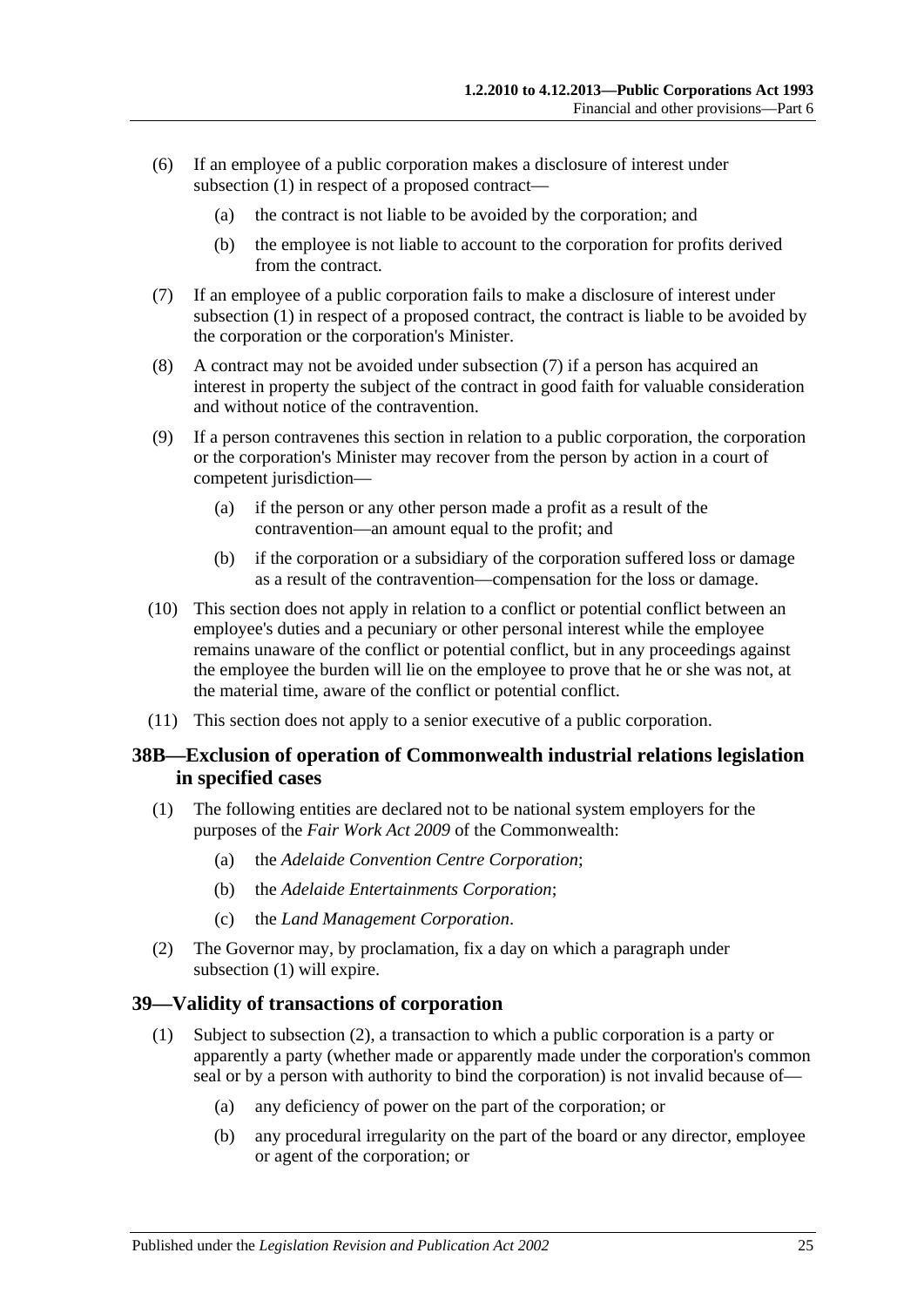- (c) any procedural irregularity affecting the appointment of a director, employee or agent of the corporation.
- <span id="page-25-1"></span>(2) This section does not validate a transaction in favour of a party—
	- (a) who enters into the transaction with actual knowledge of the deficiency or irregularity; or
	- (b) who has a connection or relationship with the corporation such that the person ought to know of the deficiency or irregularity.

#### <span id="page-25-0"></span>**40—Power to investigate corporation's or subsidiary's operations**

- (1) A public corporation's Minister may appoint—
	- (a) the Auditor-General; or
	- (b) some other suitable person,

to make an investigation and report under this section.

- <span id="page-25-4"></span><span id="page-25-2"></span>(2) An investigator so appointed—
	- (a) must investigate such matters relating to the operations and financial position of the corporation or any of its subsidiaries as are determined by the Minister, which matters may include—
		- (i) any possible conflict of interest or breach of duty or other unlawful, corrupt or improper activity on the part of a director or employee of the corporation or any of its subsidiaries; or
		- (ii) any possible failure to exercise reasonable care and diligence on the part of a director or employee of the corporation or any of its subsidiaries;
	- (b) may investigate a matter of a kind referred to in [subparagraph](#page-25-2) (i) or [\(ii\)](#page-25-3) that the investigator has not been required by the Minister to investigate if, in his or her opinion, the matter should be investigated and it is practicable to do so.
- <span id="page-25-5"></span><span id="page-25-3"></span>(3) The investigator must—
	- (a) report to the Minister on the results of an investigation or investigations under [subsection](#page-25-4) (2) and advise the Minister whether, in his or her opinion, any matter should be the subject of further action; and
	- (b) where, in the case of a matter referred to in [subsection](#page-25-5)  $(2)(b)$ , the investigator decided not to investigate or complete investigation of the matter—report on the matter to the Minister and advise whether, in his or her opinion, the matter should be the subject of any or further investigation or other action.
- (4) The investigator must comply with any directions of the Minister as to the manner in which the investigation is to be conducted and the manner in which the results of the investigation are to be reported, including any direction requiring reports to be presented to a specified person or body in addition to the Minister.
- (5) Subject to any directions of the Minister, the investigator may, if he or she sees fit to do so in connection with the investigation, make public statements as to the nature and conduct of the investigation and may invite and receive information or submissions as to any matter relevant to the investigation from such persons as he or she thinks fit.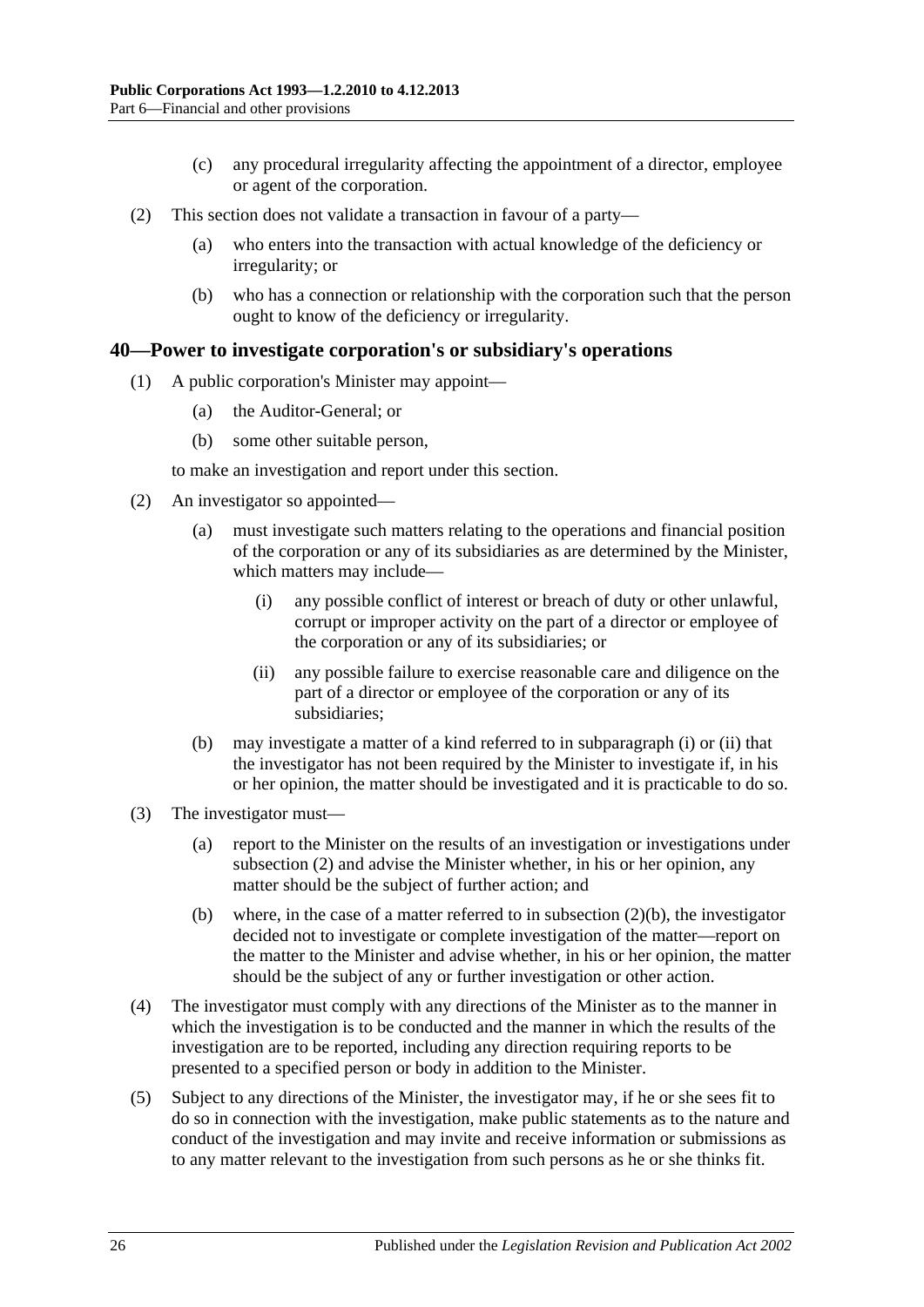- (6) The investigator must, when presenting to the Minister any report that the investigator considers need not remain confidential, also present copies of the report to the President of the Legislative Council and the Speaker of the House of Assembly who must in turn, not later than the first sitting day after receipt of the reports, lay them before their respective Houses.
- (7) For the purposes of an investigation under this section, the investigator and authorised persons have the same powers as the Auditor-General and authorised officers have under Division 3 of Part 3 of the *[Public Finance and Audit Act](http://www.legislation.sa.gov.au/index.aspx?action=legref&type=act&legtitle=Public%20Finance%20and%20Audit%20Act%201987) 1987* for an audit or examination under that Act, and the provisions of that Division (including section 34(2) and (3)) apply in relation to the investigation and the exercise of those powers as if the investigator or authorised person were the Auditor-General or an authorised officer exercising those powers under that Division.
- (8) Without limiting the effect of any other provisions of this section, a magistrate may, on application by the investigator—
	- (a) if satisfied that there are reasonable grounds to believe that a person has information, or possession or control of records, relevant to the investigation, issue a summons requiring the person to appear before the investigator and answer questions or produce the records;
	- (b) if satisfied that a person has been served with such a summons and paid or tendered a reasonable sum for the person's expenses but has failed (without reasonable excuse) to appear or produce records in obedience to the summons, issue a warrant directed to all members of the police force for the person to be apprehended and brought before the investigator.
- (9) The grounds of an application for a summons or warrant must be verified by affidavit.
- (10) A person who—
	- (a) is served with a summons under this section and paid or tendered a reasonable sum for the person's expenses; but
	- (b) fails (without reasonable excuse) to obey the summons,

is guilty of a summary offence.

Penalty: Division 6 fine or division 6 imprisonment.

- (11) An investigator or authorised person incurs no civil or criminal liability for an honest act or omission in the exercise or purported exercise of a power conferred by this section.
- (12) A person incurs no civil or criminal liability for anything done honestly in compliance or purported compliance with a requirement of an investigator or authorised person under this section.
- (13) In this section—

*authorised person* in relation to an investigation under this section, means a person authorised by the investigator to exercise the powers conferred by this section for the purposes of the investigation.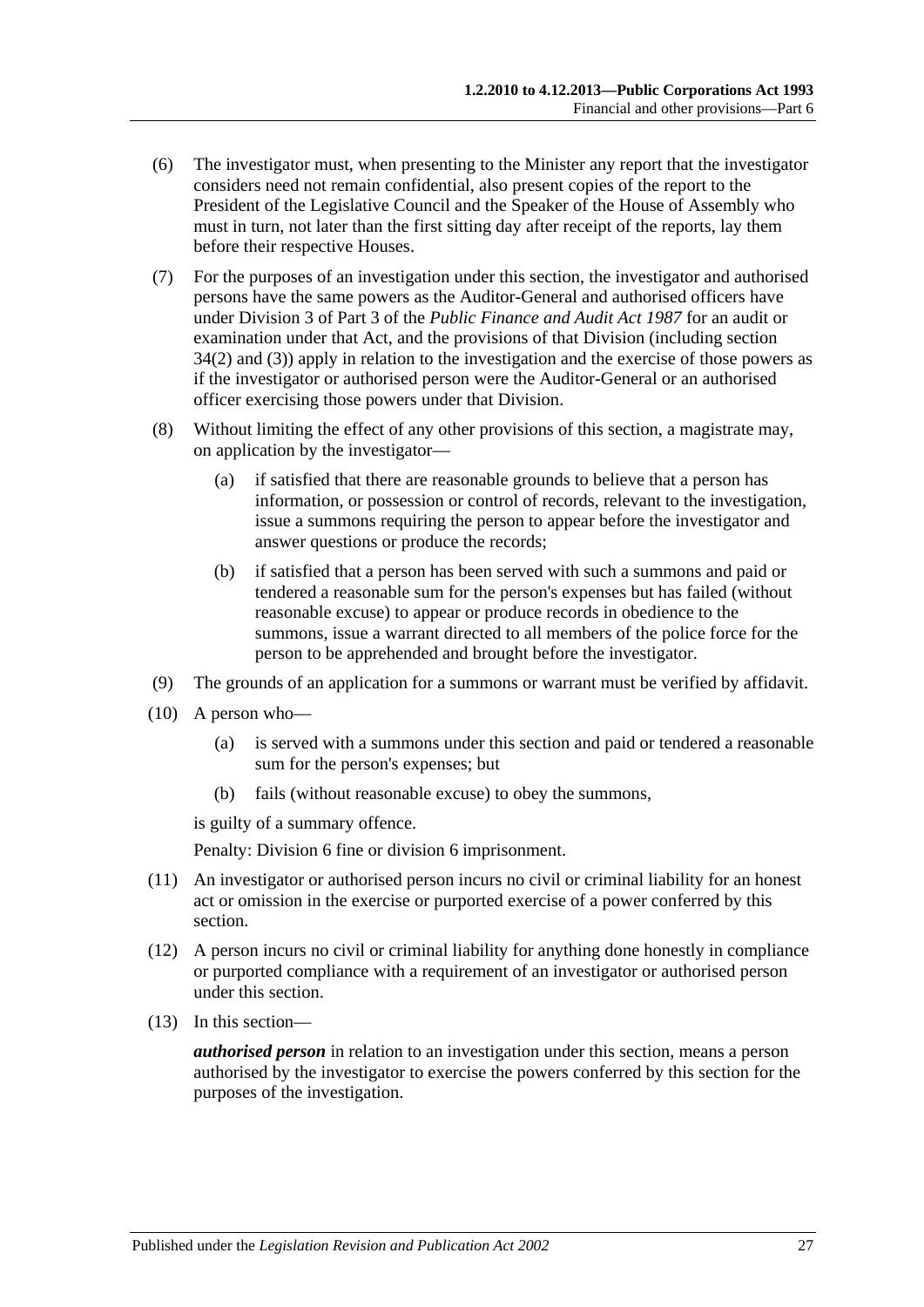#### <span id="page-27-0"></span>**41—Approvals and exemptions**

- (1) An approval or exemption given by a Minister under this Act may be—
	- (a) specific or general; and
	- (b) conditional or unconditional.
- (2) An approval or exemption or a condition of an approval or exemption given by a Minister under this Act may be varied or revoked by the Minister at any time.

#### <span id="page-27-1"></span>**42—Proceedings for offences**

- (1) A complaint for an offence against this Act may not be made except with the consent of the Director of Public Prosecutions.
- (2) Notwithstanding any other Act, proceedings for a summary offence against this Act may be brought within the period of three years after the date on which the offence is alleged to have been committed or, with the consent of the Director of Public Prosecutions, at any later time.
- (3) A document purporting to be a consent of the Director of Public Prosecutions given under this section is, in the absence of proof to the contrary, proof of the consent.

#### <span id="page-27-2"></span>**43—Regulations**

The Governor may make such regulations as are contemplated by this Act or necessary or expedient for the purposes of this Act.

### <span id="page-27-3"></span>**Schedule—Provisions applicable to subsidiaries**

#### <span id="page-27-4"></span>**1—Application and interpretation**

- (1) This Schedule applies—
	- (a) to a body corporate established by regulation under [Part 5](#page-13-3) as a subsidiary of a public corporation; and
	- (b) subject to the regulations, to a company that is a subsidiary of a public corporation.
- (2) In this Schedule—

*board* in relation to a subsidiary, means the board of directors of the subsidiary;

*director* in relation to a subsidiary, means a person appointed as a member of the board of the subsidiary;

*parent corporation* in relation to a subsidiary, means the public corporation of which the subsidiary is a subsidiary.

#### <span id="page-27-5"></span>**2—Direction by board of parent corporation**

A subsidiary is subject to control and direction by the board of its parent corporation.

#### <span id="page-27-7"></span><span id="page-27-6"></span>**3—General management duties of board**

- (1) The board of a subsidiary is responsible to its parent corporation for overseeing the operations of the subsidiary with the goal of—
	- (a) securing continuing improvements of performance; and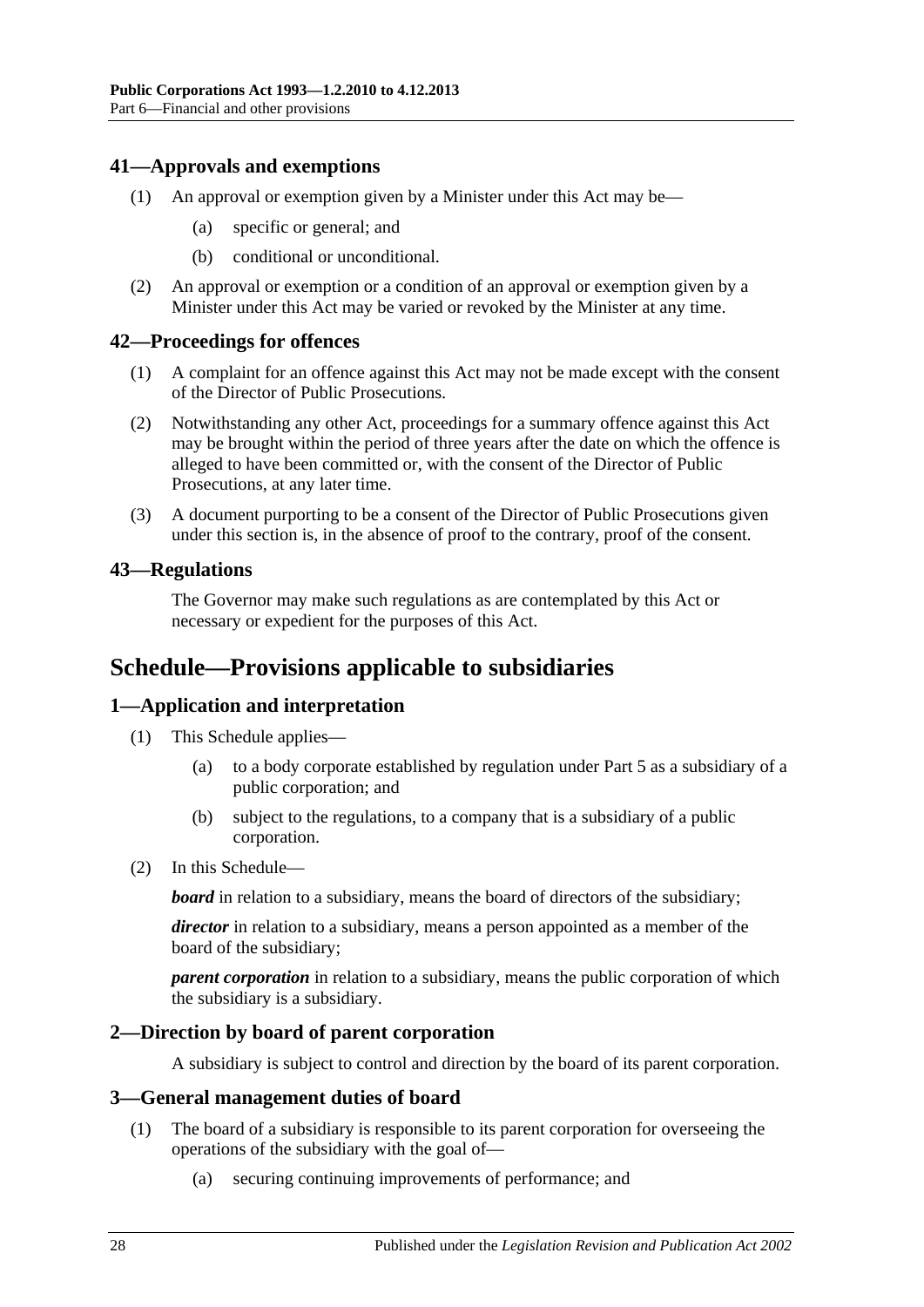- (b) protecting the long term viability of the subsidiary and the Crown's financial interests in the subsidiary.
- (2) Without limiting the effect of [subclause](#page-27-7) (1), the board must for that purpose ensure as far as practicable—
	- (a) that the subsidiary establishes or observes all such plans, targets, structures, systems and practices as are required or applied to the subsidiary by its parent corporation; and
	- (b) that the subsidiary operates within the limits imposed by its parent corporation's incorporating Act and charter and complies with the requirements imposed by or under this or any other Act or law; and
	- (c) that the subsidiary observes high standards of corporate and business ethics; and
	- (d) that its parent corporation receives regular reports on the performance of the subsidiary and on the initiatives of the board; and
	- (e) that its parent corporation is advised, as soon as practicable, of any material development that affects the financial or operating capacity of the subsidiary or gives rise to an expectation that the subsidiary may not be able to meet its debts as and when they fall due; and
	- (f) that all information furnished to its parent corporation by the subsidiary is accurate and comprehensive.

#### <span id="page-28-0"></span>**4—Directors' duties of care etc**

- (1) A director of a subsidiary must at all times exercise a reasonable degree of care and diligence in the performance of his or her functions, and (without limiting the effect of the foregoing) for that purpose—
	- (a) must take reasonable steps to inform himself or herself about the subsidiary, its parent corporation and the other subsidiaries of its parent corporation, their businesses and activities and the circumstances in which they operate; and
	- (b) must take reasonable steps through the processes of the board to obtain sufficient information and advice about all matters to be decided by the board or pursuant to a delegation to enable him or her to make conscientious and informed decisions; and
	- (c) must exercise an active discretion with respect to all matters to be decided by the board or pursuant to a delegation.
- (2) A director is not bound to give continuous attention to the affairs of the subsidiary but is required to exercise reasonable diligence in attendance at and preparation for board meetings.
- (3) In determining the degree of care and diligence required to be exercised by a director, regard must be had to the skills, knowledge or acumen possessed by the director and to the degree of risk involved in any particular circumstances.
- (4) If a director of a subsidiary is culpably negligent in the performance of his or her functions, the director is guilty of an offence.

Penalty: Division 4 fine.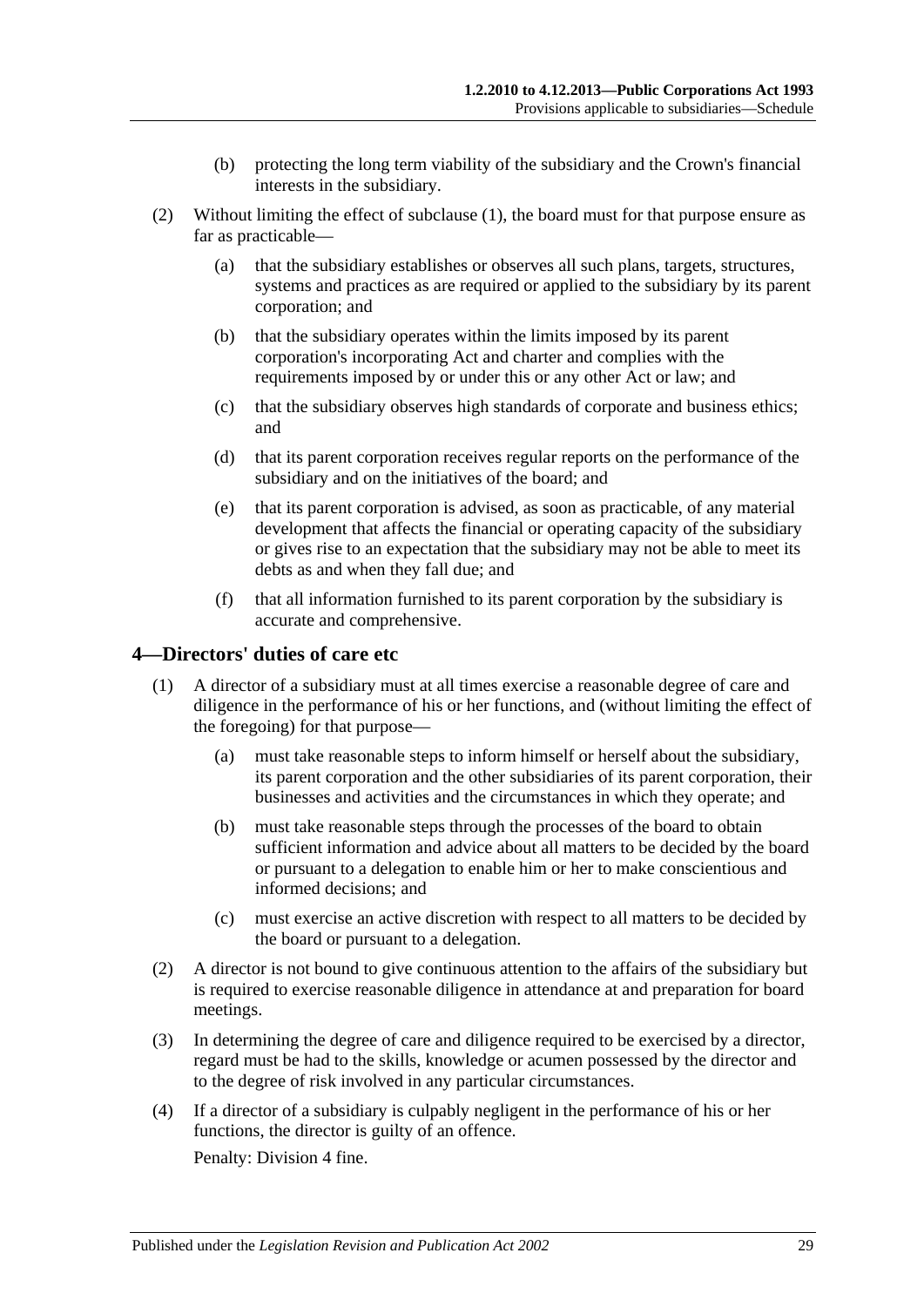- (5) A director is not culpably negligent for the purposes of subclause (5) unless the court is satisfied the director's conduct fell sufficiently short of the standards required under this Schedule of the director to warrant the imposition of a criminal sanction.
- (6) A director of a subsidiary does not commit any breach of duty under this clause by acting in accordance with a direction of the board of its parent corporation.

#### <span id="page-29-2"></span><span id="page-29-0"></span>**5—Directors' duties of honesty**

(1) A director of a subsidiary must at all times act honestly in the performance of the functions of his or her office, whether within or outside the State.

Penalty: Division 4 fine or division 4 imprisonment, or both.

(2) [Subclause](#page-29-2) (1) does not apply to conduct that is merely of a trivial character and does not result in significant detriment to the public interest.

#### <span id="page-29-3"></span><span id="page-29-1"></span>**6—Transactions with directors or associates of directors**

- (1) Neither a director of a subsidiary nor an associate of a director of a subsidiary may, without the approval of the parent corporation's Minister, be directly or indirectly involved in a transaction with the subsidiary, its parent corporation or any other subsidiary of its parent corporation.
- (2) A person will be treated as being indirectly involved in a transaction for the purposes of [subclause](#page-29-3) (1)—
	- (a) if the person initiates, promotes or takes any part in negotiations or steps leading to the making of the transaction with a view to that person or an associate of that person gaining some financial or other benefit (whether immediately or at a time after the making of the transaction); and
	- (b) despite the fact that neither that person nor an agent, nominee or trustee of that person becomes a party to the transaction.
- (3) [Subclause](#page-29-3) (1) does not apply to—
	- $(a)$  to
		- (i) the receipt by the subsidiary, its parent corporation or any other subsidiary of the corporation of deposits of money or investments;
		- (ii) the provision of loans or other financial accommodation by the subsidiary, its parent corporation or any other subsidiary of the corporation for domestic or non-commercial purposes;
		- (iii) the provision of accident, health, life, property damage or income protection insurance or insurance against other risks (excluding credit or financial risks) by the subsidiary, its parent corporation or any other subsidiary of the corporation;
		- (iv) the provision of services (other than financial or insurance services) by the subsidiary, its parent corporation or any other subsidiary of the corporation,

in the ordinary course of its ordinary business and on ordinary commercial terms; or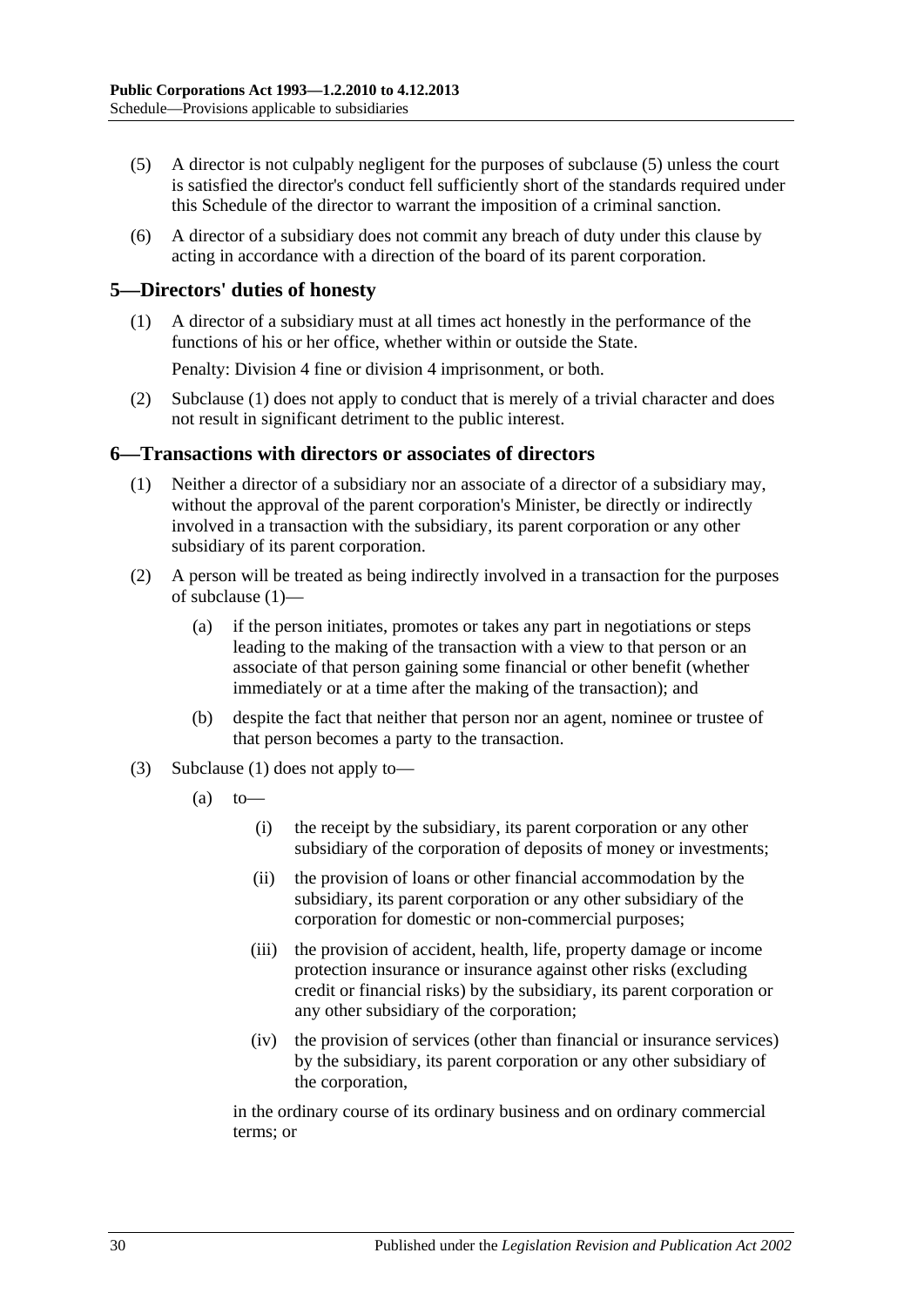- (ab) to the employment of a person under a contract of service with the subsidiary, its parent corporation or any other subsidiary of the corporation or to a transaction that is ancillary or incidental to such employment; or
- (b) to transactions of a prescribed class.
- <span id="page-30-1"></span>(4) If a transaction is made with the subsidiary, its parent corporation or any other subsidiary of its parent corporation in contravention of [subclause](#page-29-3) (1), the transaction is liable to be avoided by the subsidiary or by its parent corporation or its parent corporation's Minister.
- (5) A transaction may not be avoided under [subclause](#page-30-1) (4) if a person has acquired an interest in property the subject of the transaction in good faith for valuable consideration and without notice of the contravention.
- (6) A director of a subsidiary must not counsel, procure, induce or be in any way (whether by act or omission or directly or indirectly) knowingly concerned in, or party to, a contravention of [subclause](#page-29-3) (1).

Penalty:

If an intention to deceive or defraud is proved—Division 4 fine or division 4 imprisonment, or both.

In any other case—Division 6 fine.

#### <span id="page-30-2"></span><span id="page-30-0"></span>**7—Directors' and associates' interests in subsidiary or parent corporation**

- (1) Neither a director of a subsidiary nor an associate of a director of a subsidiary may, without the approval of the parent corporation's Minister—
	- (a) have or acquire a beneficial interest in shares in, debentures of or managed investment schemes of the subsidiary, its parent corporation or any other subsidiary of its parent corporation; or
	- (b) have or hold or acquire (whether alone or with another person or persons) a right or option in respect of the acquisition or disposal of shares in, debentures of or interests in managed investment schemes of the subsidiary, its parent corporation or any other subsidiary of its parent corporation; or
	- (c) be a party to, or entitled to a benefit under, a contract under which a person has a right to call for or make delivery of shares in, debentures of or interests in managed investment schemes of the subsidiary, its parent corporation or any other subsidiary of its parent corporation.
- (2) A director of a subsidiary must not counsel, procure, induce or be in any way (whether by act or omission or directly or indirectly) knowingly concerned in, or party to, a contravention of [subclause](#page-30-2) (1).

Penalty:

If an intention to deceive or defraud is proved—Division 4 fine or division 4 imprisonment, or both.

In any other case—Division 6 fine.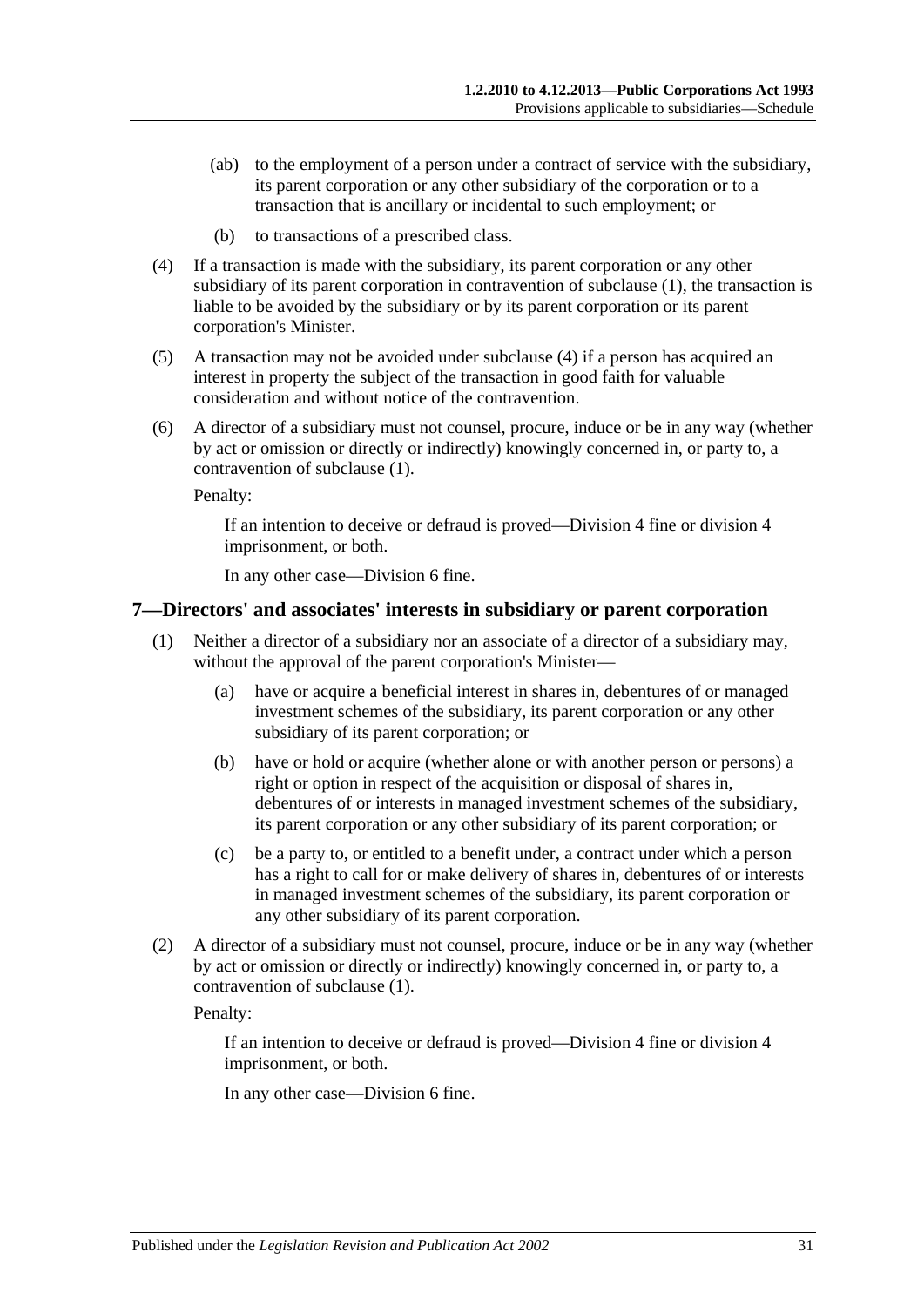#### <span id="page-31-1"></span><span id="page-31-0"></span>**8—Conflict of interest**

- (1) A director of a subsidiary who has a direct or indirect personal or pecuniary interest in a matter decided or under consideration by the board—
	- (a) must, as soon as reasonably practicable, disclose in writing to the board full and accurate details of the interest; and
	- (b) must not take part in any discussion by the board relating to that matter; and
	- (c) must not vote in relation to that matter; and
	- (d) must be absent from the meeting room when any such discussion or voting is taking place.

Penalty: Division 4 fine.

- (2) If a director makes a disclosure of interest and complies with the other requirements of [subclause](#page-31-1) (1) in respect of a proposed contract—
	- (a) the contract is not liable to be avoided by the subsidiary; and
	- (b) the director is not liable to account to the subsidiary for profits derived from the contract.
- <span id="page-31-2"></span>(3) If a director fails to make a disclosure of interest or fails to comply with any other requirement of [subclause](#page-31-1) (1) in respect of a proposed contract, the contract is liable to be avoided by the subsidiary or by its parent corporation or its parent corporation's Minister.
- (4) A contract may not be avoided under [subclause](#page-31-2) (3) if a person has acquired an interest in property the subject of the contract in good faith for valuable consideration and without notice of the contravention.
- (5) Where a director of a subsidiary has or acquires a personal or pecuniary interest, or is or becomes the holder of an office, such that it is reasonably foreseeable that a conflict might arise with his or her duties as a director of the subsidiary, the director must, as soon as reasonably practicable, disclose in writing to the board of the subsidiary full and accurate details of the interest or office.

Penalty: Division 4 fine.

- (6) A disclosure under this clause must be recorded in the minutes of the board and reported to the board of the parent corporation and the parent corporation's Minister.
- (7) If, in the opinion of the parent corporation's Minister, a particular interest or office of a director is of such significance that the holding of the interest or office is not consistent with the proper discharge of the duties of the director, the Minister may require the director either to divest himself or herself of the interest or office or to resign from the board (and non-compliance with the requirement constitutes misconduct and hence a ground for removal of the director from the board).
- (8) Without limiting the effect of this clause, a director will be taken to have an interest in a matter for the purposes of this clause if an associate of the director has an interest in the matter.
- (9) This clause does not apply in relation to a matter in which a director has an interest while the director remains unaware that he or she has an interest in the matter, but in any proceedings against the director the burden will lie on the director to prove that he or she was not, at the material time, aware of his or her interest.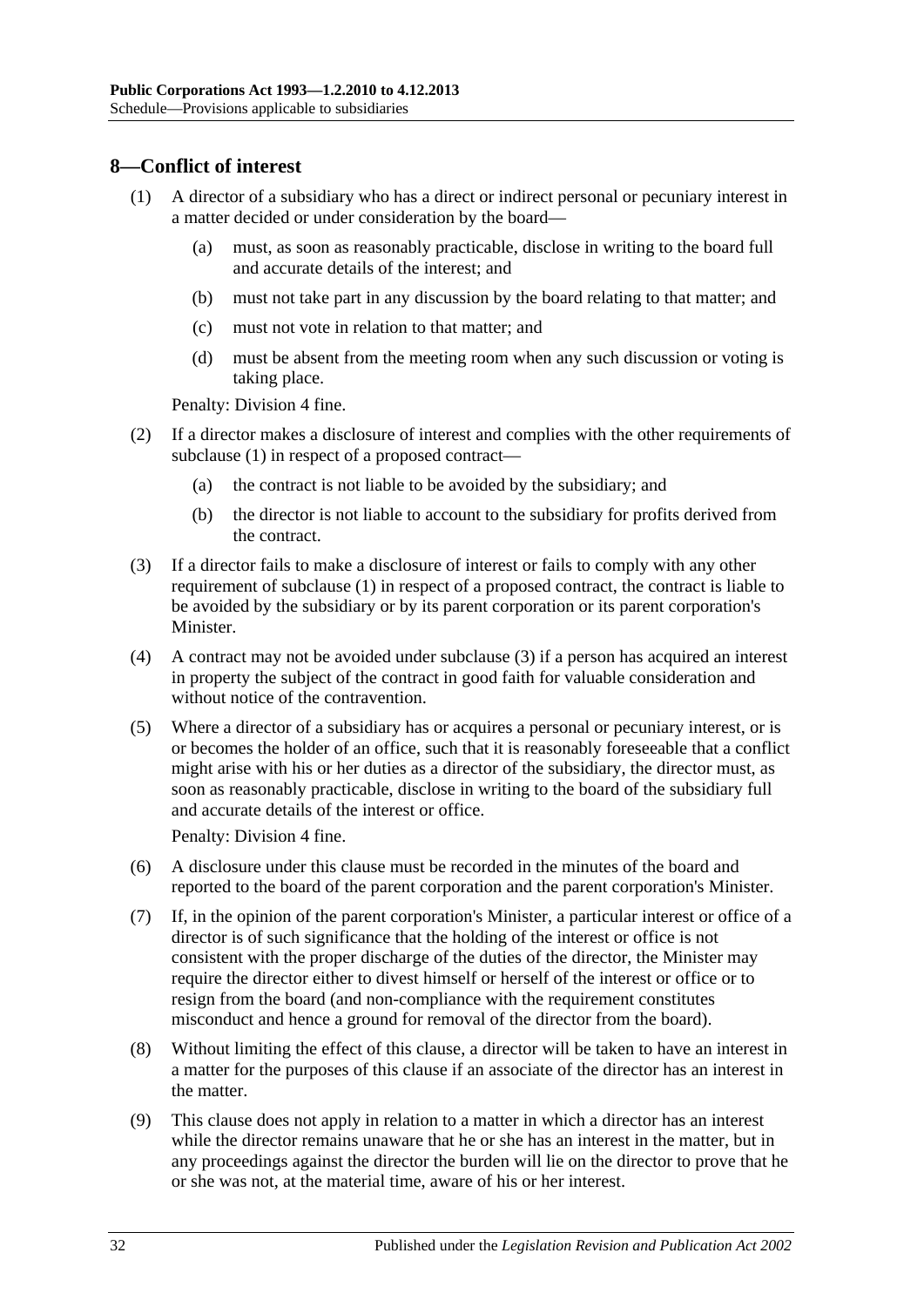#### <span id="page-32-0"></span>**9—Removal of director or board**

Non-compliance by a director of a subsidiary with a duty imposed by this Schedule constitutes a ground for removal of the director from office.

#### <span id="page-32-1"></span>**10—Civil liability if director or former director of subsidiary contravenes this Schedule**

- (1) If a person who is a director or former director of a subsidiary is convicted of an offence for a contravention of any of the preceding provisions of this Schedule (other than an offence consisting of culpable negligence), the court by which the person is convicted may, in addition to imposing a penalty, order the convicted person to pay to the parent corporation of the subsidiary—
	- (a) if the court is satisfied that the person or any other person made a profit as a result of the contravention—an amount equal to the profit; and
	- (b) if the court is satisfied that the subsidiary, the parent corporation or any other subsidiary of the parent corporation suffered loss or damage as a result of the contravention—compensation for the loss or damage.
- (2) If a person who is a director or former director of a subsidiary is guilty of a contravention of any of the preceding provisions of this Schedule for which a criminal penalty is fixed (other than a contravention consisting of culpable negligence), the parent corporation or the parent corporation's Minister may (whether or not proceedings have been brought for the offence) recover from the person by action in a court of competent jurisdiction—
	- (a) if the person or any other person made a profit as a result of the contravention—an amount equal to the profit; and
	- (b) if the subsidiary, the parent corporation or any other subsidiary of the parent corporation suffered loss or damage as a result of the contravention—compensation for the loss or damage.

#### <span id="page-32-4"></span><span id="page-32-2"></span>**11—Immunity for directors of subsidiaries**

- (1) Subject to this Act, no civil liability attaches to a director of a subsidiary of a public corporation for an act or omission in the performance or discharge, or purported performance or discharge, of the director's functions or duties.
- (2) An action that would, but for [subclause](#page-32-4) (1), lie against the director lies instead against the subsidiary.
- (3) This clause does not prejudice rights of action of the Crown, the parent corporation or the subsidiary in respect of an act or omission not in good faith.

#### <span id="page-32-3"></span>**12—Tax and other liabilities of subsidiary**

(1) Except as otherwise determined by the Treasurer, a subsidiary is liable to all such rates (other than rates that would be payable to a council), duties, taxes and imposts and has all such other liabilities and duties as would apply under the law of the State if the subsidiary were not an instrumentality of the Crown.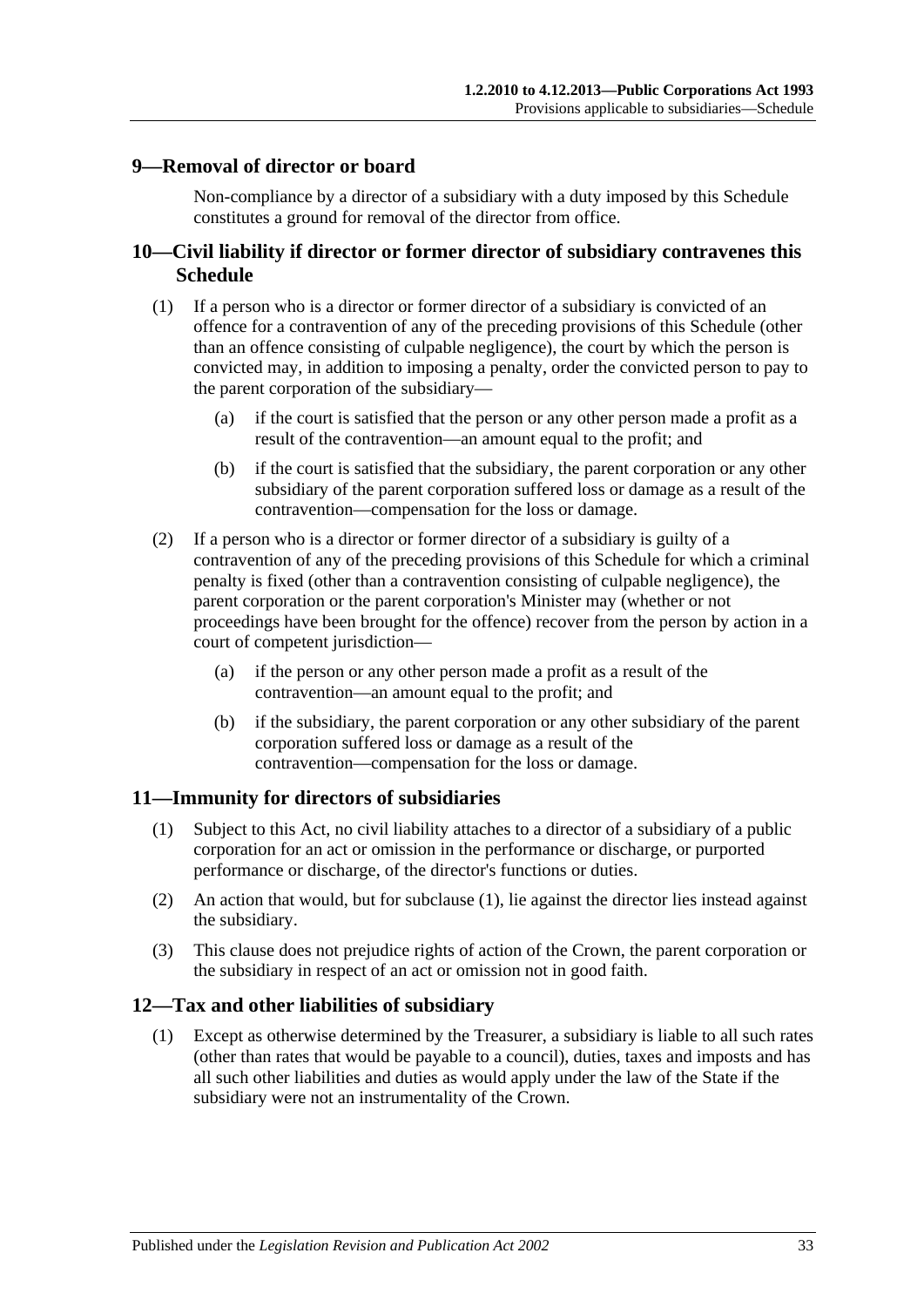- <span id="page-33-2"></span>(2) Except as otherwise determined by the Treasurer, a subsidiary is liable to pay to the Treasurer, for the credit of the Consolidated Account, such amounts as the Treasurer from time to time determines to be equivalent to—
	- (a) income tax and any other taxes or imposts that the subsidiary does not pay to the Commonwealth but would be liable to pay under the law of the Commonwealth if it were constituted and organised in such manner as the Treasurer determines to be appropriate for the purposes of this subclause as a public company or group of public companies carrying on the business carried on by the subsidiary; and
	- (b) rates that the subsidiary would be liable to pay to a council if the subsidiary were not an instrumentality of the Crown.
- (3) Amounts determined by the Treasurer to be payable under [subclause](#page-33-2) (2) must be paid by the subsidiary at the times and in the manner determined by the Treasurer.
- (4) This clause does not affect any liability that the subsidiary would have apart from this clause to pay rates to a council.

#### <span id="page-33-0"></span>**13—Accounts and external audit**

- (1) A subsidiary must cause proper accounts to be kept of its financial affairs and financial statements to be prepared in respect of each financial year.
- (2) The accounts and financial statements must comply with—
	- (a) the requirements of the Treasurer contained in its parent corporation's charter; and
	- (b) any applicable instructions of the Treasurer issued under the *[Public Finance](http://www.legislation.sa.gov.au/index.aspx?action=legref&type=act&legtitle=Public%20Finance%20and%20Audit%20Act%201987)  [and Audit Act](http://www.legislation.sa.gov.au/index.aspx?action=legref&type=act&legtitle=Public%20Finance%20and%20Audit%20Act%201987) 1987*.
- (3) The Auditor-General may at any time, and must in respect of each financial year, audit the accounts and financial statements of the subsidiary.

#### <span id="page-33-1"></span>**14—Delegation**

- (1) The board of a subsidiary may delegate any of its powers or functions.
- (2) A power or function delegated under this clause may, if the instrument of delegation so provides, be further delegated.
- (3) A delegation—
	- (a) may be made subject to conditions and limitations specified in the instrument of delegation; and
	- (b) is revocable at will and does not derogate from the power of the delegator to act in any matter.
- <span id="page-33-3"></span>(4) A delegate must not act in any matter pursuant to the delegation in which the delegate has a direct or indirect pecuniary or personal interest. Penalty: Division 4 fine.
- <span id="page-33-4"></span>(5) If a delegate makes a contract in contravention of [subclause](#page-33-3) (4), the contract is liable to be avoided by the subsidiary or by its parent corporation or its parent corporation's Minister.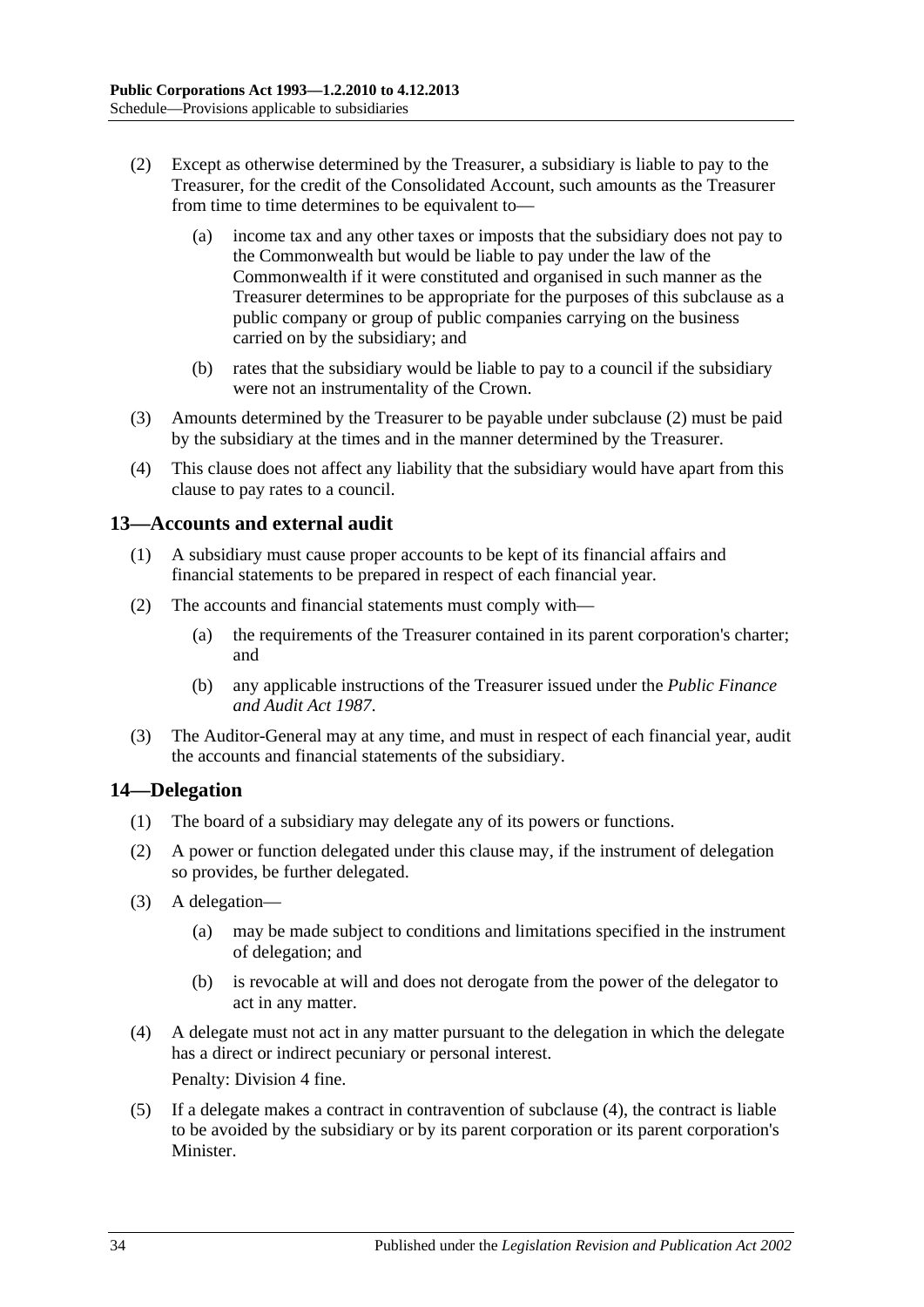- (6) A contract may not be avoided under [subclause](#page-33-4) (5) if a person has acquired an interest in property the subject of the contract in good faith for valuable consideration and without notice of the contravention.
- (7) If a person is convicted of an offence for a contravention of [subclause](#page-33-3) (4), the court by which the person is convicted may, in addition to imposing a penalty, order the convicted person to pay to the subsidiary—
	- (a) if the court is satisfied that the person or any other person made a profit as a result of the contravention—an amount equal to the profit;
	- (b) if the court is satisfied that the subsidiary suffered loss or damage as a result of the contravention—compensation for the loss or damage.
- (8) If a person is guilty of a contravention of [subclause](#page-33-3) (4), the subsidiary or the subsidiary's parent corporation or the parent corporation's Minister may (whether or not proceedings have been brought for the offence) recover from the person by action in a court of competent jurisdiction—
	- (a) if the person or any other person made a profit as a result of the contravention—an amount equal to the profit;
	- (b) if the subsidiary suffered loss or damage as a result of the contravention—compensation for the loss or damage.
- (9) Without limiting the effect of [subclause](#page-33-3) (4), a person will be taken to have an interest in a matter for the purposes of [subclause](#page-33-3) (4) if an associate of the person has an interest in the matter.
- (10) [Subclause](#page-33-3) (4) does not apply in relation to a matter in which a person has an interest if the person is unaware that he or she has an interest in the matter, but, in any proceedings against the person, the burden will lie on the person to prove that he or she was not, at the material time, aware of his or her interest.
- (11) A contravention of [subclause](#page-33-3) (4) by a person who is a director of the subsidiary constitutes a ground for removal of the director from the board of the subsidiary.

#### <span id="page-34-1"></span><span id="page-34-0"></span>**14A—Duty of employees to act honestly**

(1) An employee of a subsidiary must at all times act honestly in the performance of his or her duties, whether within or outside the State.

Penalty: Division 4 fine or division 4 imprisonment, or both.

- (2) [Subclause](#page-34-1) (1) does not apply to conduct that is merely of a trivial character and does not result in significant detriment to the public interest.
- (3) If a person is convicted of an offence against this clause in relation to a subsidiary, the court by which the person is convicted may, in addition to imposing a penalty, order the convicted person to pay to the parent corporation of the subsidiary—
	- (a) if the court is satisfied that the person or any other person made a profit as a result of the contravention—an amount equal to the profit; and
	- (b) if the court is satisfied that the subsidiary, the parent corporation or any other subsidiary of the parent corporation suffered loss or damage as a result of the contravention—compensation for the loss or damage.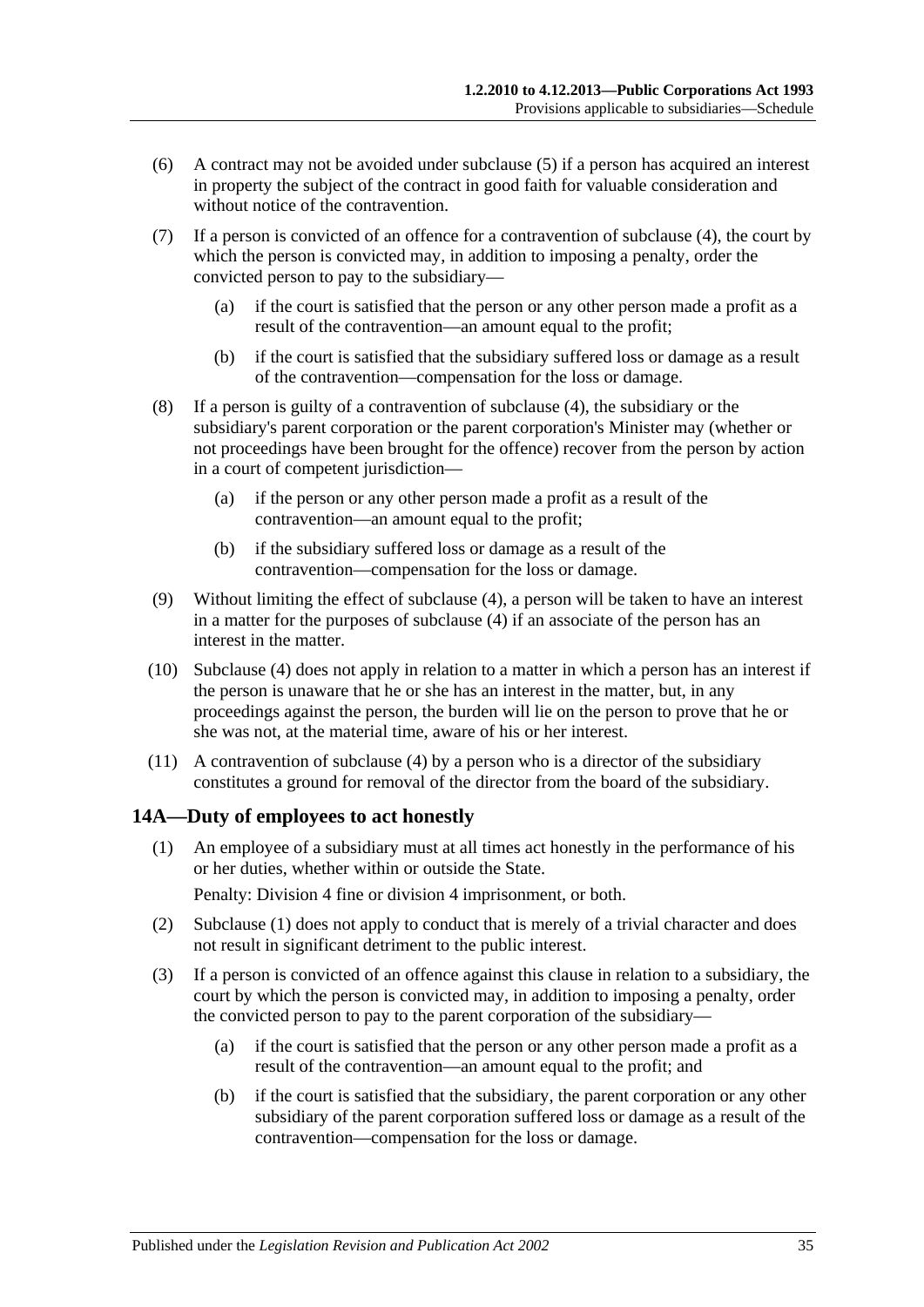- (4) If a person contravenes this clause in relation to a subsidiary, the parent corporation or the parent corporation's Minister may (whether or not proceedings have been brought for the offence) recover from the person by action in a court of competent jurisdiction—
	- (a) if the person or any other person made a profit as a result of the contravention—an amount equal to the profit; and
	- (b) if the subsidiary, the parent corporation or any other subsidiary of the parent corporation suffered loss or damage as a result of the contravention compensation for the loss or damage.

#### <span id="page-35-4"></span><span id="page-35-0"></span>**14B—Duty of senior executives with respect to conflict of interest**

- <span id="page-35-3"></span><span id="page-35-2"></span><span id="page-35-1"></span>(1) A senior executive of a subsidiary must—
	- (a) on appointment as a senior executive, disclose his or her pecuniary interests to the board of the subsidiary in writing in accordance with the regulations; and
	- (b) on acquiring any further pecuniary interest of a kind specified in the regulations, disclose the pecuniary interest to the board of the subsidiary in writing in accordance with the regulations; and
	- (c) if a pecuniary interest (whether or not required to be disclosed under [paragraph](#page-35-1) (a) or [\(b\)\)](#page-35-2) or other personal interest of the senior executive conflicts or may conflict with his or her duties—
		- (i) disclose in writing to the board of the subsidiary the nature of the interest and the conflict or potential conflict; and
		- (ii) not take action or further action in relation to the matter except as authorised in writing by the subsidiary's parent corporation's Minister.

Penalty: Division 4 fine.

- (2) [Subclause](#page-35-1) (1)(a) applies to a person who is a senior executive of a subsidiary on the commencement of this clause as if the requirement to disclose interests on appointment as a senior executive were a requirement to disclose the interests within one month after that commencement.
- (3) A senior executive of a subsidiary must comply with any written directions given by the subsidiary's parent corporation's Minister to resolve a conflict between the executive's duties and a pecuniary or other personal interest.

Penalty: Division 4 fine.

- (4) Without limiting the effect of this clause, a senior executive of a subsidiary will be taken to have an interest in a matter for the purposes of this clause if an associate of the executive has an interest in the matter.
- (5) A disclosure under [subclause](#page-35-3) (1)(c) must be reported to the board of the parent corporation and the parent corporation's Minister.
- (6) If a senior executive of a subsidiary makes a disclosure of interest and complies with the other requirements of [subclause](#page-35-4) (1) in respect of a proposed contract—
	- (a) the contract is not liable to be avoided by the subsidiary; and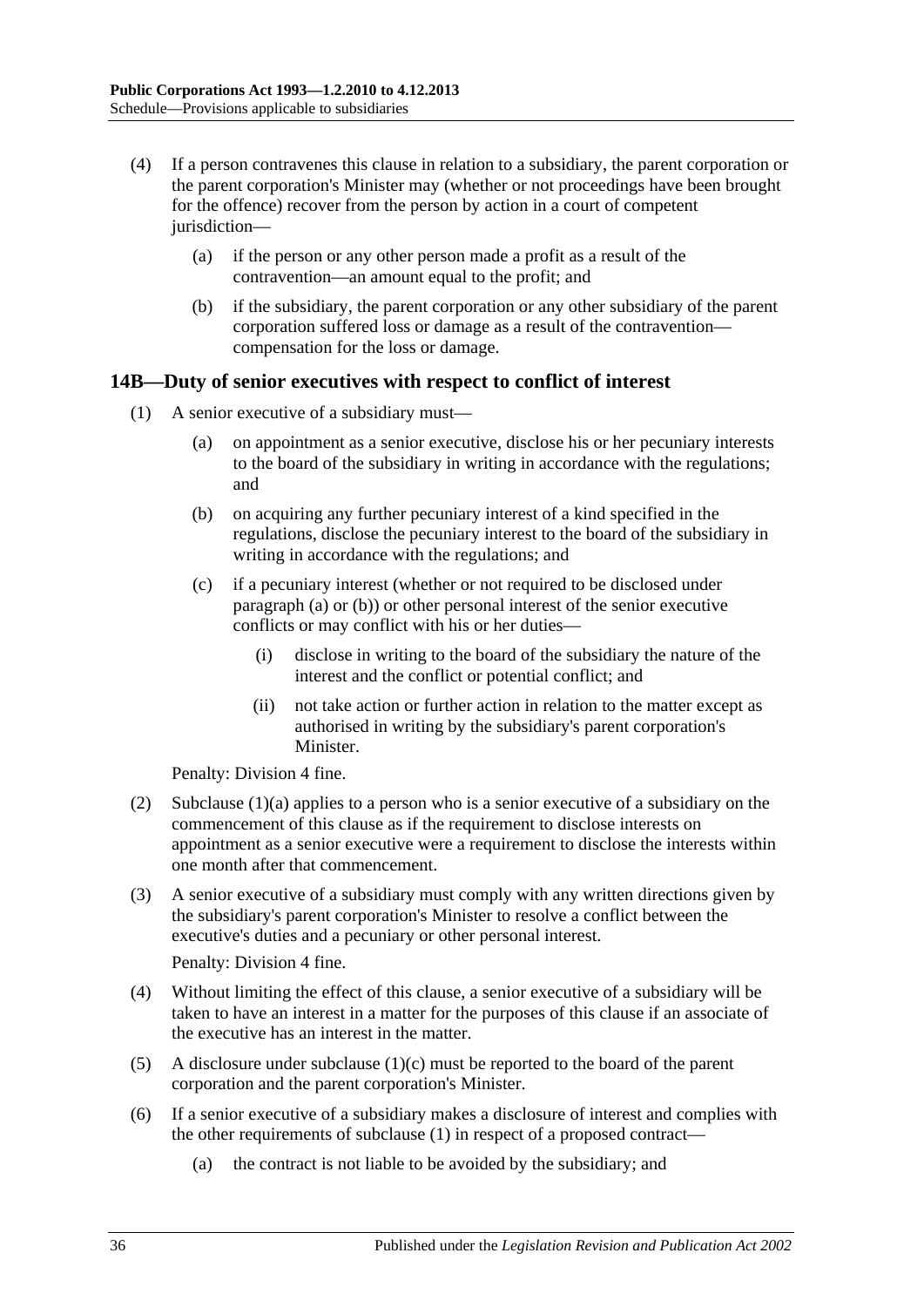- (b) the executive is not liable to account to the subsidiary for profits derived from the contract.
- <span id="page-36-1"></span>(7) If a senior executive of a subsidiary fails to make a disclosure of interest or fails to comply with any other requirement of [subclause](#page-35-4) (1) in respect of a proposed contract, the contract is liable to be avoided by the subsidiary or by its parent corporation or its parent corporation's Minister.
- (8) A contract may not be avoided under [subclause](#page-36-1) (7) if a person has acquired an interest in property the subject of the contract in good faith for valuable consideration and without notice of the contravention.
- (9) If a person is convicted of an offence against this clause in relation to a subsidiary, the court by which the person is convicted may, in addition to imposing a penalty, order the convicted person to pay to the parent corporation of the subsidiary—
	- (a) if the court is satisfied that the person or any other person made a profit as a result of the contravention—an amount equal to the profit; and
	- (b) if the court is satisfied that the subsidiary, the parent corporation or any other subsidiary of the parent corporation suffered loss or damage as a result of the contravention—compensation for the loss or damage.
- (10) If a person contravenes this clause in relation to a subsidiary, the parent corporation or the parent corporation's Minister may (whether or not proceedings have been brought for the offence) recover from the person by action in a court of competent jurisdiction—
	- (a) if the person or any other person made a profit as a result of the contravention—an amount equal to the profit; and
	- (b) if the subsidiary, the parent corporation or any other subsidiary of the parent corporation suffered loss or damage as a result of the contravention compensation for the loss or damage.
- (11) This clause does not apply in relation to a conflict or potential conflict between a senior executive's duties and a pecuniary or other personal interest while the executive remains unaware of the conflict or potential conflict, but in any proceedings against the executive the burden will lie on the executive to prove that he or she was not, at the material time, aware of the conflict or potential conflict.

#### <span id="page-36-2"></span><span id="page-36-0"></span>**15—Transactions with executives or associates of executives**

- (1) Neither an executive of a subsidiary nor an associate of an executive of a subsidiary may, without the approval of the parent corporation's Minister, be directly or indirectly involved in a transaction with the subsidiary, its parent corporation or any other subsidiary of its parent corporation.
- (2) A person will be treated as being indirectly involved in a transaction for the purposes of [subclause](#page-36-2) (1)—
	- (a) if the person initiates, promotes or takes any part in negotiations or steps leading to the making of the transaction with a view to that person or an associate of that person gaining some financial or other benefit (whether immediately or at a time after the making of the transaction); and
	- (b) despite the fact that neither that person nor an agent, nominee or trustee of that person becomes a party to the transaction.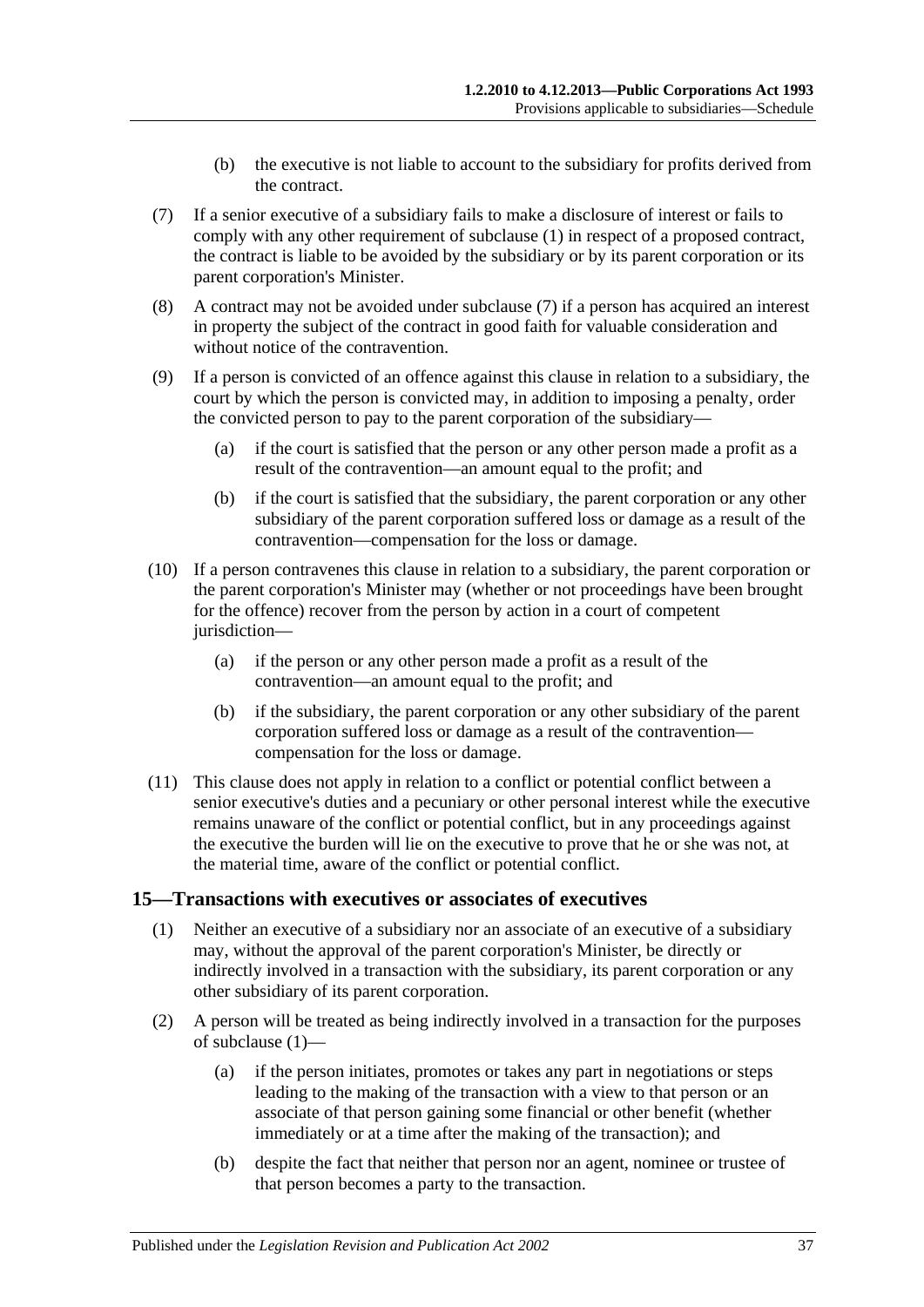- (3) [Subclause](#page-36-2) (1) does not apply—
	- $(a)$  to
		- (i) the receipt by the subsidiary, its parent corporation or any other subsidiary of the corporation of deposits of money or investments;
		- (ii) the provision of loans or other financial accommodation by the subsidiary, its parent corporation or any other subsidiary of the corporation for domestic or non-commercial purposes;
		- (iii) the provision of accident, health, life, property damage or income protection insurance or insurance against other risks (excluding credit or financial risks) by the subsidiary, its parent corporation or any other subsidiary of the corporation;
		- (iv) the provision of services (other than financial or insurance services) by the subsidiary, its parent corporation or any other subsidiary of the corporation,

in the ordinary course of its ordinary business and on ordinary commercial terms; or

- (b) to the employment of a person under a contract of service with the subsidiary, its parent corporation or any other subsidiary of the corporation or to a transaction that is ancillary or incidental to such employment; or
- (c) to transactions of a prescribed class.
- <span id="page-37-0"></span>(4) If a transaction is made with the subsidiary, its parent corporation or any other subsidiary of its parent corporation in contravention of [subclause](#page-36-2) (1), the transaction is liable to be avoided by the subsidiary or by its parent corporation or its parent corporation's Minister.
- (5) A transaction may not be avoided under [subclause](#page-37-0) (4) if a person has acquired an interest in property the subject of the transaction in good faith for valuable consideration and without notice of the contravention.
- <span id="page-37-1"></span>(6) An executive of a subsidiary must not counsel, procure, induce or be in any way (whether by act or omission or directly or indirectly) knowingly concerned in, or party to, a contravention of [subclause](#page-36-2) (1).

Penalty:

If an intention to deceive or defraud is proved—Division 4 fine or division 4 imprisonment, or both.

In any other case—Division 6 fine.

- (7) If a person is convicted of an offence for a contravention of [subclause](#page-37-1) (6), the court by which the person is convicted may, in addition to imposing a penalty, order the convicted person to pay to the parent corporation of the subsidiary—
	- (a) if the court is satisfied that the person or any other person made a profit as a result of the contravention—an amount equal to the profit;
	- (b) if the court is satisfied that the subsidiary, its parent corporation or any other subsidiary of the parent corporation suffered loss or damage as a result of the contravention—compensation for the loss or damage.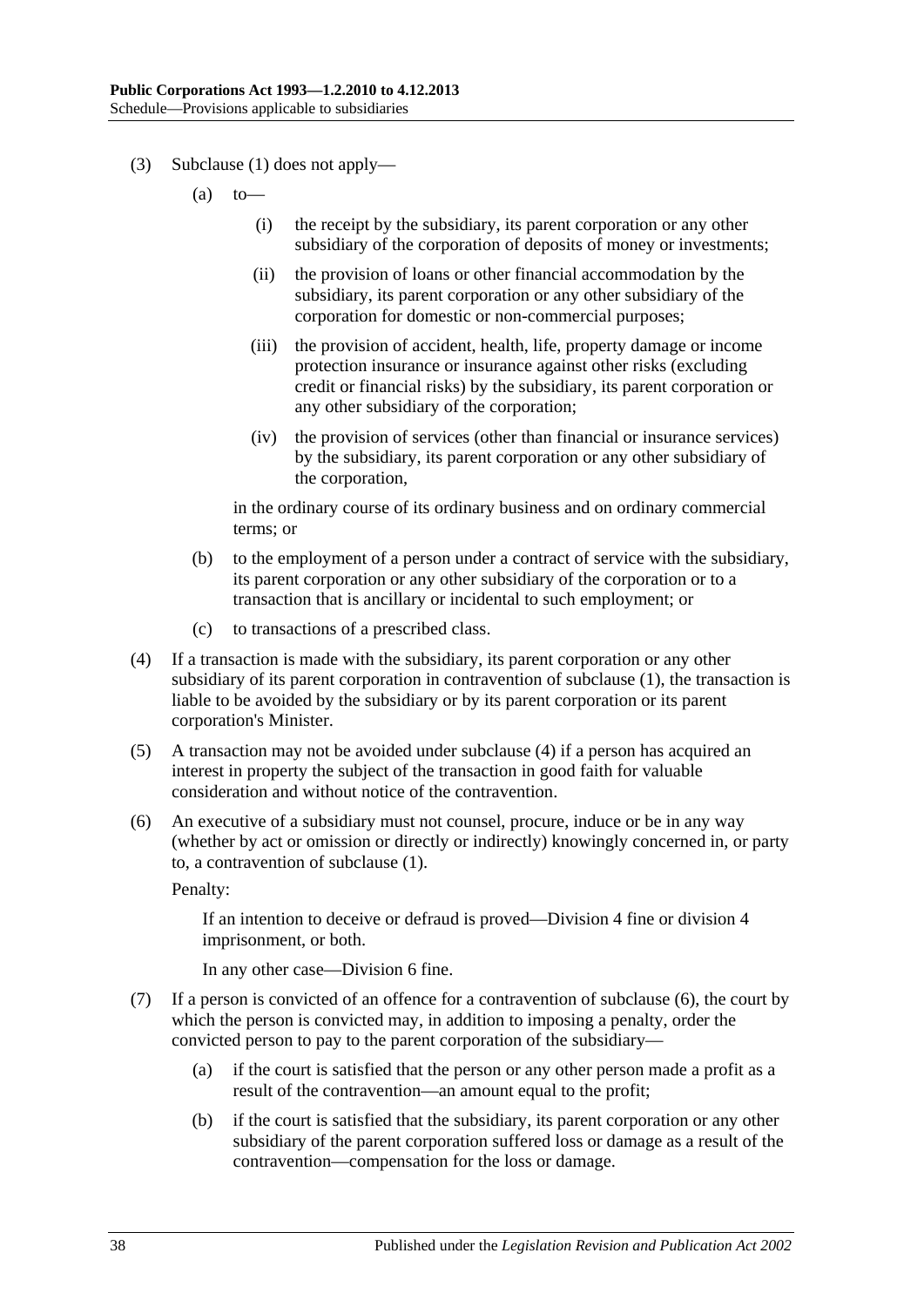- (8) If a person is guilty of a contravention of [subclause](#page-37-1) (6), the parent corporation or the parent corporation's Minister may (whether or not proceedings have been brought for the offence) recover from the person by action in a court of competent jurisdiction—
	- (a) if the person or any other person made a profit as a result of the contravention—an amount equal to the profit;
	- (b) if the subsidiary, its parent corporation or any other subsidiary of the parent corporation suffered loss or damage as a result of the contravention—compensation for the loss or damage.

#### <span id="page-38-1"></span><span id="page-38-0"></span>**16—Executives' and associates' interests in subsidiary or parent corporation**

- (1) Neither an executive of a subsidiary nor an associate of an executive of a subsidiary may, without the approval of the parent corporation's Minister—
	- (a) have or acquire a beneficial interest in shares in, debentures of or managed investment schemes of the subsidiary, its parent corporation or any other subsidiary of its parent corporation; or
	- (b) have or hold or acquire (whether alone or with another person or persons) a right or option in respect of the acquisition or disposal of shares in, debentures of or interests in managed investment schemes of the subsidiary, its parent corporation or any other subsidiary of its parent corporation; or
	- (c) be a party to, or entitled to a benefit under, a contract under which a person has a right to call for or make delivery of shares in, debentures of or interests in managed investment schemes of the subsidiary, its parent corporation or any other subsidiary of its parent corporation.
- <span id="page-38-2"></span>(2) An executive of a subsidiary must not counsel, procure, induce or be in any way (whether by act or omission or directly or indirectly) knowingly concerned in, or party to, a contravention of [subclause](#page-38-1) (1).

Penalty:

If an intention to deceive or defraud is proved—Division 4 fine or division 4 imprisonment, or both.

In any other case—Division 6 fine.

- (3) If a person is convicted of an offence for a contravention of [subclause](#page-38-2) (2), the court by which the person is convicted may, in addition to imposing a penalty, order the convicted person to pay to the parent corporation of the subsidiary—
	- (a) if the court is satisfied that the person or any other person made a profit as a result of the contravention—an amount equal to the profit;
	- (b) if the court is satisfied that the subsidiary, its parent corporation or any other subsidiary of the parent corporation suffered loss or damage as a result of the contravention—compensation for the loss or damage.
- (4) If a person is guilty of a contravention of [subclause](#page-38-2) (2), the parent corporation or the parent corporation's Minister may (whether or not proceedings have been brought for the offence) recover from the person by action in a court of competent jurisdiction—
	- (a) if the person or any other person made a profit as a result of the contravention—an amount equal to the profit;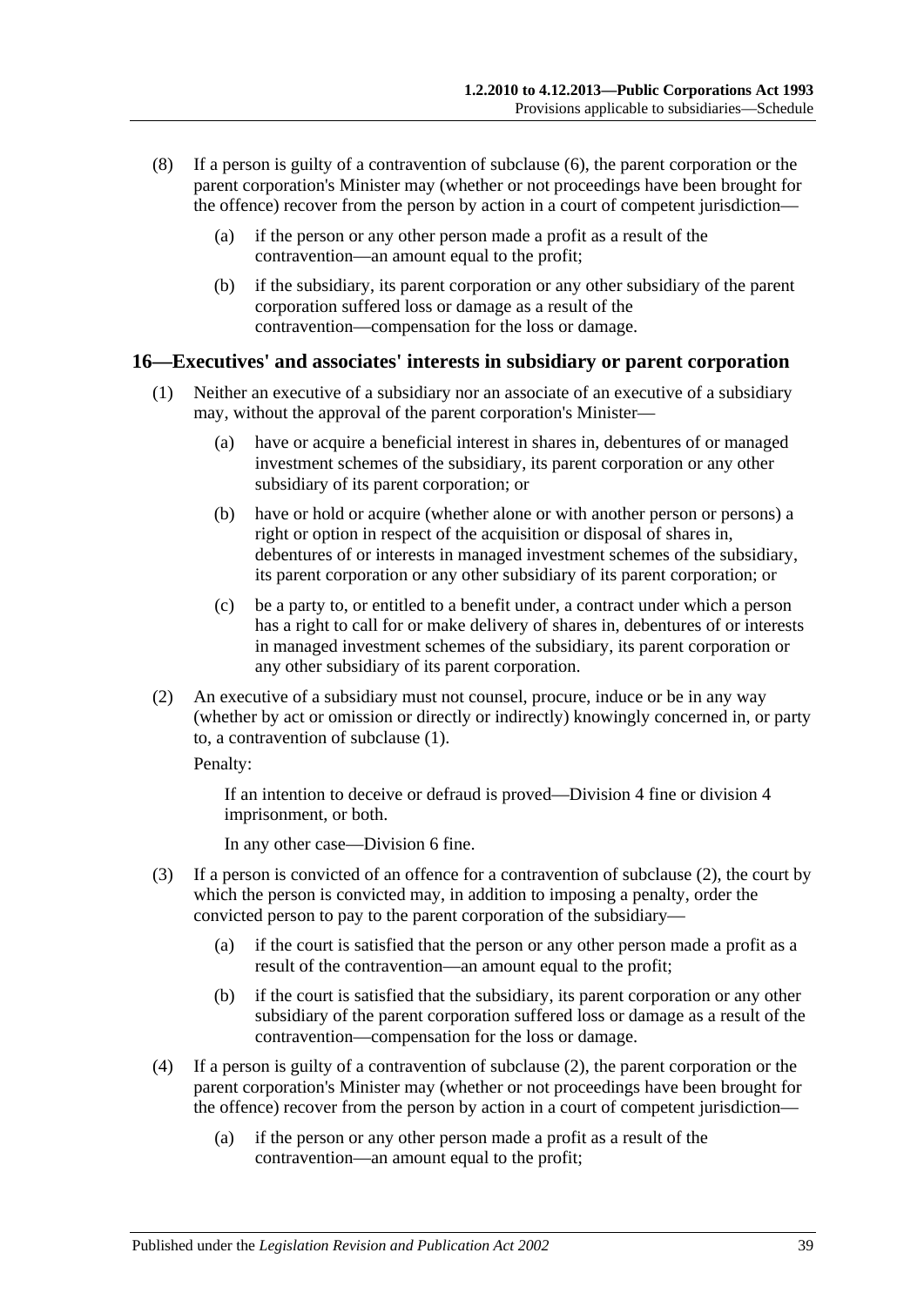(b) if the subsidiary, its parent corporation or any other subsidiary of the parent corporation suffered loss or damage as a result of the contravention—compensation for the loss or damage.

#### <span id="page-39-1"></span><span id="page-39-0"></span>**16A—Duty of employees with respect to conflict of interest**

- (1) If an employee of a subsidiary has a pecuniary or other personal interest that conflicts or may conflict with the employee's duties, the employee must disclose in writing to the chief executive of the subsidiary the nature of the interest and the conflict or potential conflict.
- (2) An employee of a subsidiary must comply with any written directions given by the chief executive of the subsidiary to resolve a conflict between the employee's duties and a pecuniary or other personal interest.
- (3) Without limiting the effect of this clause, an employee of a subsidiary will be taken to have an interest in a matter for the purposes of this clause if an associate of the employee has an interest in the matter.
- (4) A disclosure under [subclause](#page-39-1) (1) must be reported to the board of the subsidiary, the board of the parent corporation and the parent corporation's Minister.
- (5) Failure by an employee to comply with this clause constitutes grounds for termination of the employee's employment (but this does not derogate from any statutory provisions or other law governing the process for discipline or termination of employment of an employee).
- (6) If an employee of a subsidiary makes a disclosure of interest under [subclause](#page-39-1) (1) in respect of a proposed contract—
	- (a) the contract is not liable to be avoided by the subsidiary; and
	- (b) the employee is not liable to account to the subsidiary for profits derived from the contract.
- <span id="page-39-2"></span>(7) If an employee of a subsidiary fails to make a disclosure of interest under [subclause](#page-39-1) (1) in respect of a proposed contract, the contract is liable to be avoided by the subsidiary or by its parent corporation or its parent corporation's Minister.
- (8) A contract may not be avoided under [subclause](#page-39-2) (7) if a person has acquired an interest in property the subject of the contract in good faith for valuable consideration and without notice of the contravention.
- (9) If a person contravenes this clause in relation to a subsidiary, the parent corporation or the parent corporation's Minister may recover from the person by action in a court of competent jurisdiction—
	- (a) if the person or any other person made a profit as a result of the contravention—an amount equal to the profit; and
	- (b) if the subsidiary, the parent corporation or any other subsidiary of the parent corporation suffered loss or damage as a result of the contravention compensation for the loss or damage.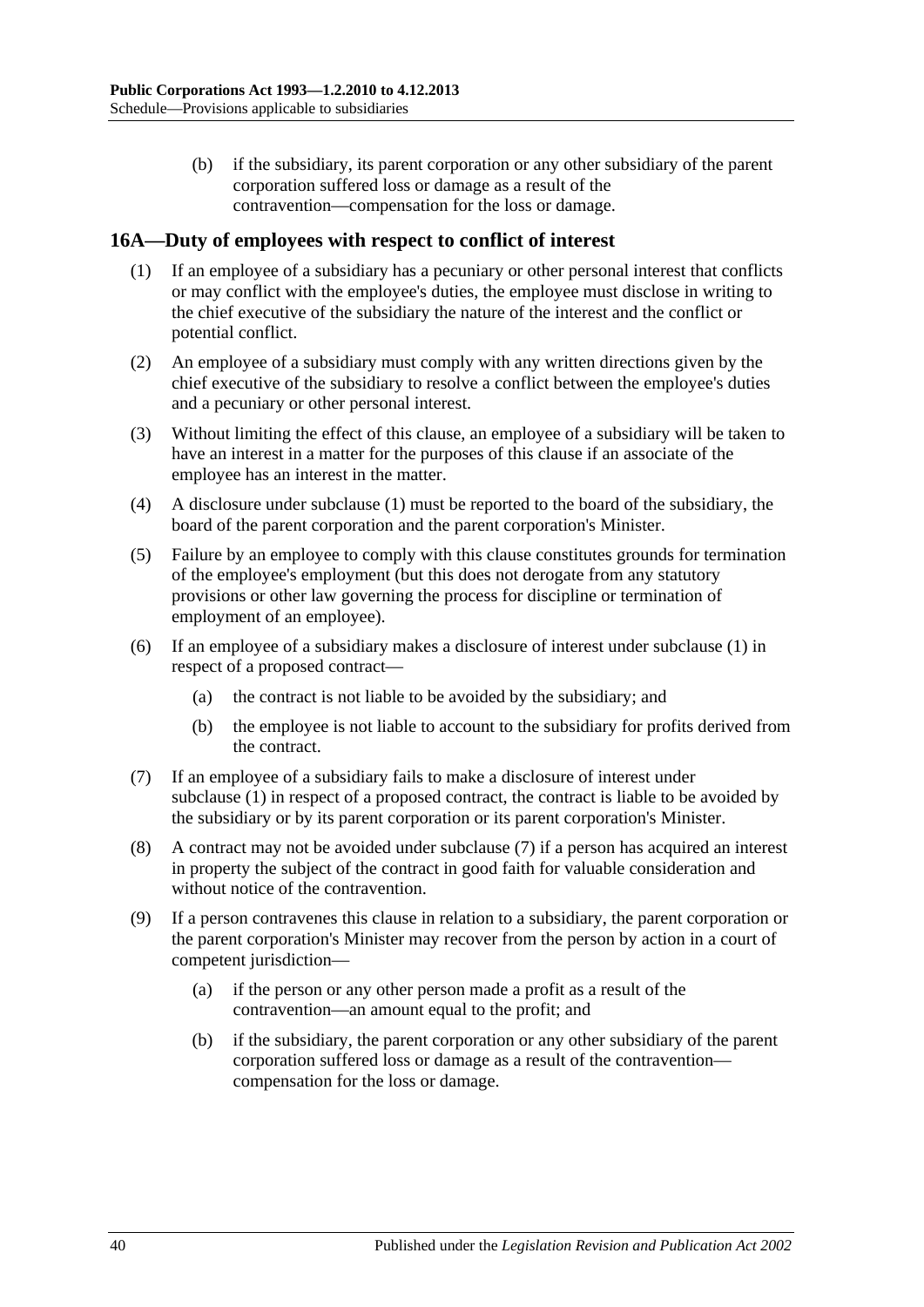- (10) This clause does not apply in relation to a conflict or potential conflict between an employee's duties and a pecuniary or other personal interest while the employee remains unaware of the conflict or potential conflict, but in any proceedings against the employee the burden will lie on the employee to prove that he or she was not, at the material time, aware of the conflict or potential conflict.
- (11) This clause does not apply to a senior executive of a subsidiary.

#### <span id="page-40-0"></span>**17—Validity of transactions of subsidiary**

- (1) Subject to [subclause](#page-40-1) (2), a transaction to which a subsidiary is a party or apparently a party (whether made or apparently made under the subsidiary's common seal or by a person with authority to bind the subsidiary) is not invalid because of—
	- (a) any deficiency of power on the part of the subsidiary; or
	- (b) any procedural irregularity on the part of the board or any director, employee or agent of the subsidiary; or
	- (c) any procedural irregularity affecting the appointment of a director, employee or agent of the subsidiary.
- <span id="page-40-1"></span>(2) This clause does not validate a transaction in favour of a party—
	- (a) who enters into the transaction with actual knowledge of the deficiency or irregularity; or
	- (b) who has a connection or relationship with the corporation such that the person ought to know of the deficiency or irregularity.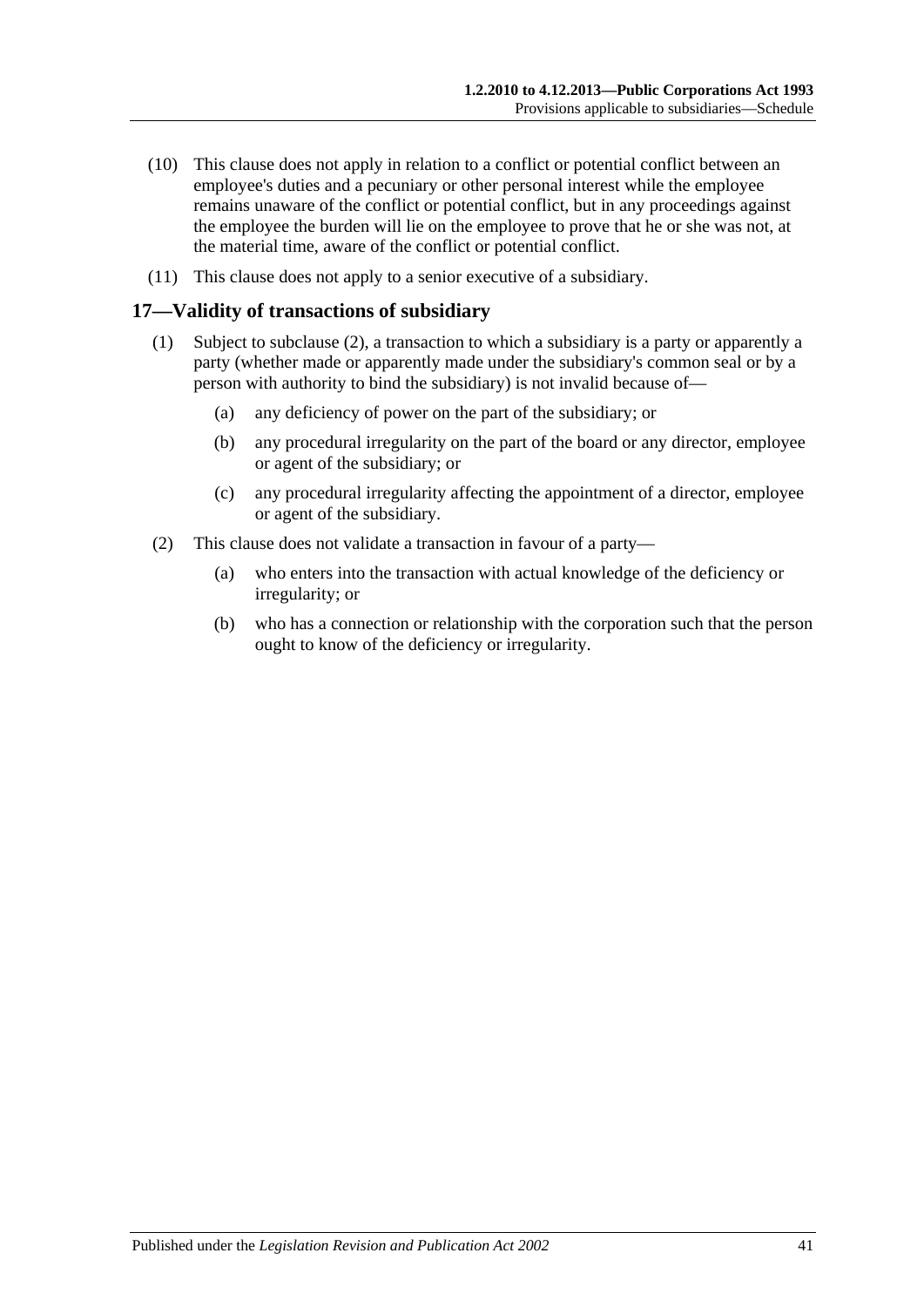# <span id="page-41-0"></span>**Legislative history**

#### **Notes**

- Please note—References in the legislation to other legislation or instruments or to titles of bodies or offices are not automatically updated as part of the program for the revision and publication of legislation and therefore may be obsolete.
- Earlier versions of this Act (historical versions) are listed at the end of the legislative history.
- For further information relating to the Act and subordinate legislation made under the Act see the Index of South Australian Statutes or www.legislation.sa.gov.au.

### **Principal Act and amendments**

New entries appear in bold.

| Year No |    | Title                                                                                               | Assent     | Commencement                                                     |
|---------|----|-----------------------------------------------------------------------------------------------------|------------|------------------------------------------------------------------|
| 1993    | 36 | <b>Public Corporations Act 1993</b>                                                                 | 13.5.1993  | 1.9.1993 (Gazette 19.8.1993 p868)                                |
| 2003    | 36 | Statutes Amendment (Honesty and<br>Accountability in Government) Act<br>2003                        | 31.7.2003  | Pt 4 (ss $8-17$ )-29.4.2004 ( <i>Gazette</i><br>29.4.2004 p1173) |
| 2006    | 43 | <b>Statutes Amendment (Domestic</b><br>Partners) Act 2006                                           | 14.12.2006 | Pt 69 (s 179)—1.6.2007 ( <i>Gazette</i><br>26.4.2007 p1352)      |
| 2009    | 58 | <b>Statutes Amendment (National</b><br><b>Industrial Relations System) Act 2009</b>                 | 26.11.2009 | Pt 11 (s 39)-1.1.2010 (Gazette<br>17.12.2009 p6351)              |
| 2009    | 84 | <b>Statutes Amendment (Public Sector 10.12.2009</b><br><b>Consequential Amendments) Act</b><br>2009 |            | Pt 125 (ss 285 & 286)-1.2.2010<br>(Gazette 28.1.2010 p320)       |

### **Provisions amended**

New entries appear in bold.

Entries that relate to provisions that have been deleted appear in italics.

| Provision                    | How varied                                                            | Commencement |
|------------------------------|-----------------------------------------------------------------------|--------------|
| Pt 1                         |                                                                       |              |
| s <sub>2</sub>               | omitted under Legislation Revision and<br><b>Publication Act 2002</b> | 29.4.2004    |
| s <sub>3</sub>               |                                                                       |              |
| s(3(1))                      |                                                                       |              |
| debenture                    | amended by $36/2003$ s $8(a)$                                         | 29.4.2004    |
| domestic partner             | inserted by $43/2006$ s $179(1)$                                      | 1.6.2007     |
| managed<br>investment scheme | inserted by $36/2003$ s $8(b)$                                        | 29.4.2004    |
|                              | prescribed interest deleted by $36/2003$ s $8(c)$                     | 29.4.2004    |
| relative                     | amended by 43/2006 s 179(2)                                           | 1.6.2007     |
| relevant interest            | amended by $36/2003$ s $8(d)$                                         | 29.4.2004    |
| senior executive             | inserted by $36/2003$ s $8(e)$                                        | 29.4.2004    |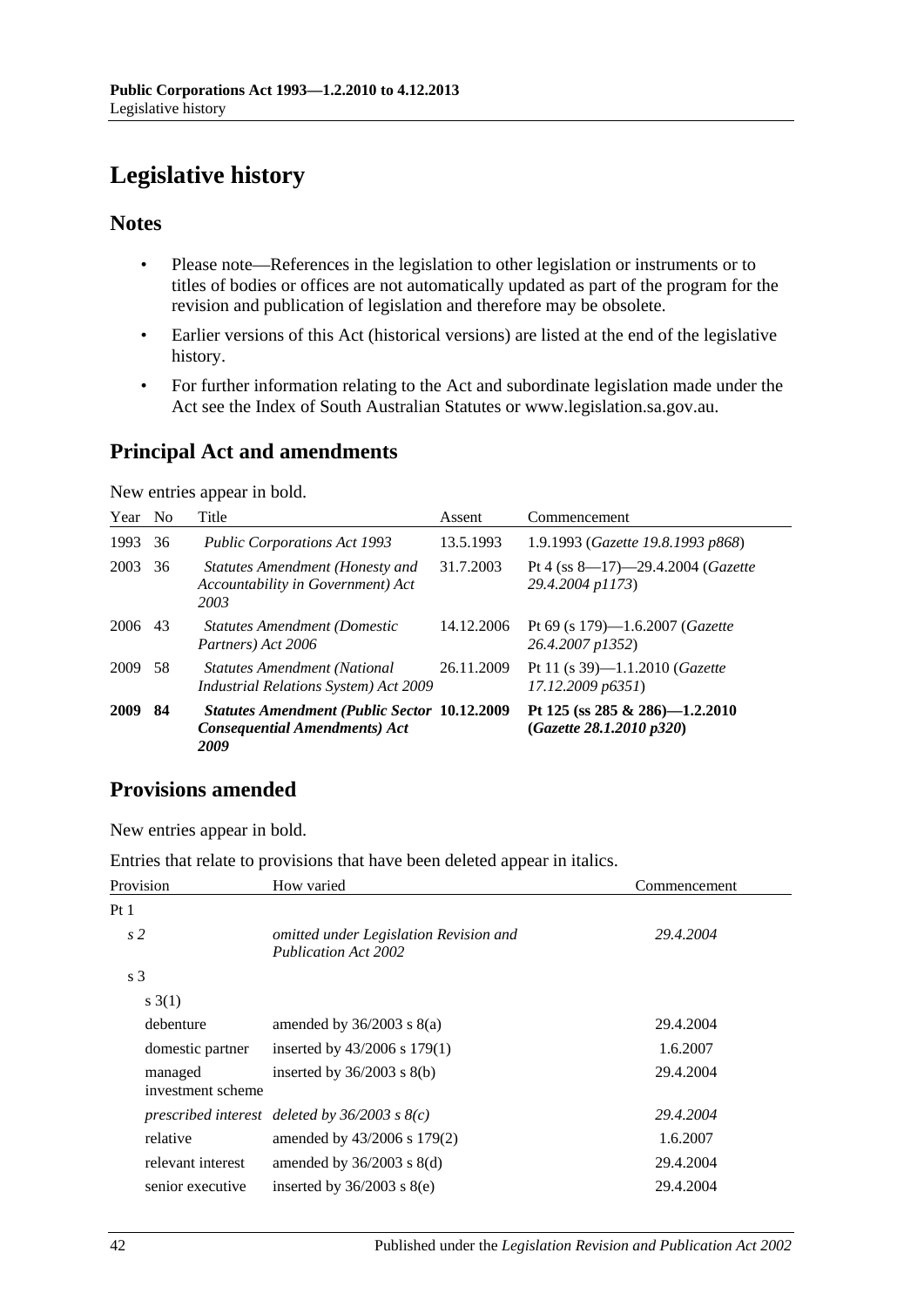| spouse           | substituted by 43/2006 s 179(3)                       | 1.6.2007  |
|------------------|-------------------------------------------------------|-----------|
| subsidiary       | amended by $36/2003$ s $8(f)$                         | 29.4.2004 |
| s(2)             | amended by 43/2006 s 179(4)                           | 1.6.2007  |
| s <sub>5</sub>   |                                                       |           |
| $s\,5(1a)$       | inserted by $36/2003$ s $9(a)$                        | 29.4.2004 |
| $s\,5(3)$        | amended by 36/2003 s 9(b)                             | 29.4.2004 |
| Pt 4             |                                                       |           |
| s 16             |                                                       |           |
| 16(2)            | substituted by 36/2003 s 10                           | 29.4.2004 |
| $s\,16(3)$       | deleted by 36/2003 s 10                               | 29.4.2004 |
| s 17             |                                                       |           |
| $s\ 17(3)$       | amended by 36/2003 s 11                               | 29.4.2004 |
| s 18             |                                                       |           |
| s 18(1)          | amended by 36/2003 s 12                               | 29.4.2004 |
| s 19             |                                                       |           |
| s 19(1)          | amended by $36/2003$ s $13(a)$                        | 29.4.2004 |
| s 19(5)          | amended by 36/2003 s 13(b)                            | 29.4.2004 |
| s <sub>22</sub>  | substituted by 84/2009 s 285                          | 1.2.2010  |
| Pt 6             |                                                       |           |
| ss 36A and 36B   | inserted by 36/2003 s 14                              | 29.4.2004 |
| s 38             |                                                       |           |
| $s \, 38(1)$     | amended by 36/2003 s 15                               | 29.4.2004 |
| s 38A            | inserted by 36/2003 s 16                              | 29.4.2004 |
| s 38B            | inserted by 58/2009 s 39                              | 1.1.2010  |
| s 38B(1)         | $(a)$ — $(c)$ may expire by proclamation: s 38B $(2)$ |           |
| Sch              |                                                       |           |
| cl 5             |                                                       |           |
| cl $5(2)$        | substituted by $36/2003$ s $17(a)$                    | 29.4.2004 |
| cl 5(3)          | deleted by $36/2003 s 17(a)$                          | 29.4.2004 |
| cl <sub>6</sub>  |                                                       |           |
| cl $6(3)$        | amended by 36/2003 s 17(b)                            | 29.4.2004 |
| cl 7             |                                                       |           |
| cl $7(1)$        | amended by $36/2003$ s $17(c)$ —(e)                   | 29.4.2004 |
| cl 8             |                                                       |           |
| cl $8(1)$        | amended by $36/2003$ s $17(f)$                        | 29.4.2004 |
| cl $8(5)$        | amended by $36/2003$ s $17(g)$                        | 29.4.2004 |
| cl <sub>11</sub> | substituted by 84/2009 s 286                          | 1.2.2010  |
| cll 14A and 14B  | inserted by 36/2003 s 17(h)                           | 29.4.2004 |
| cl 16            |                                                       |           |
| cl $16(1)$       | amended by $36/2003$ s $17(i)$ —(k)                   | 29.4.2004 |
| cl 16A           | inserted by 36/2003 s 17(l)                           | 29.4.2004 |